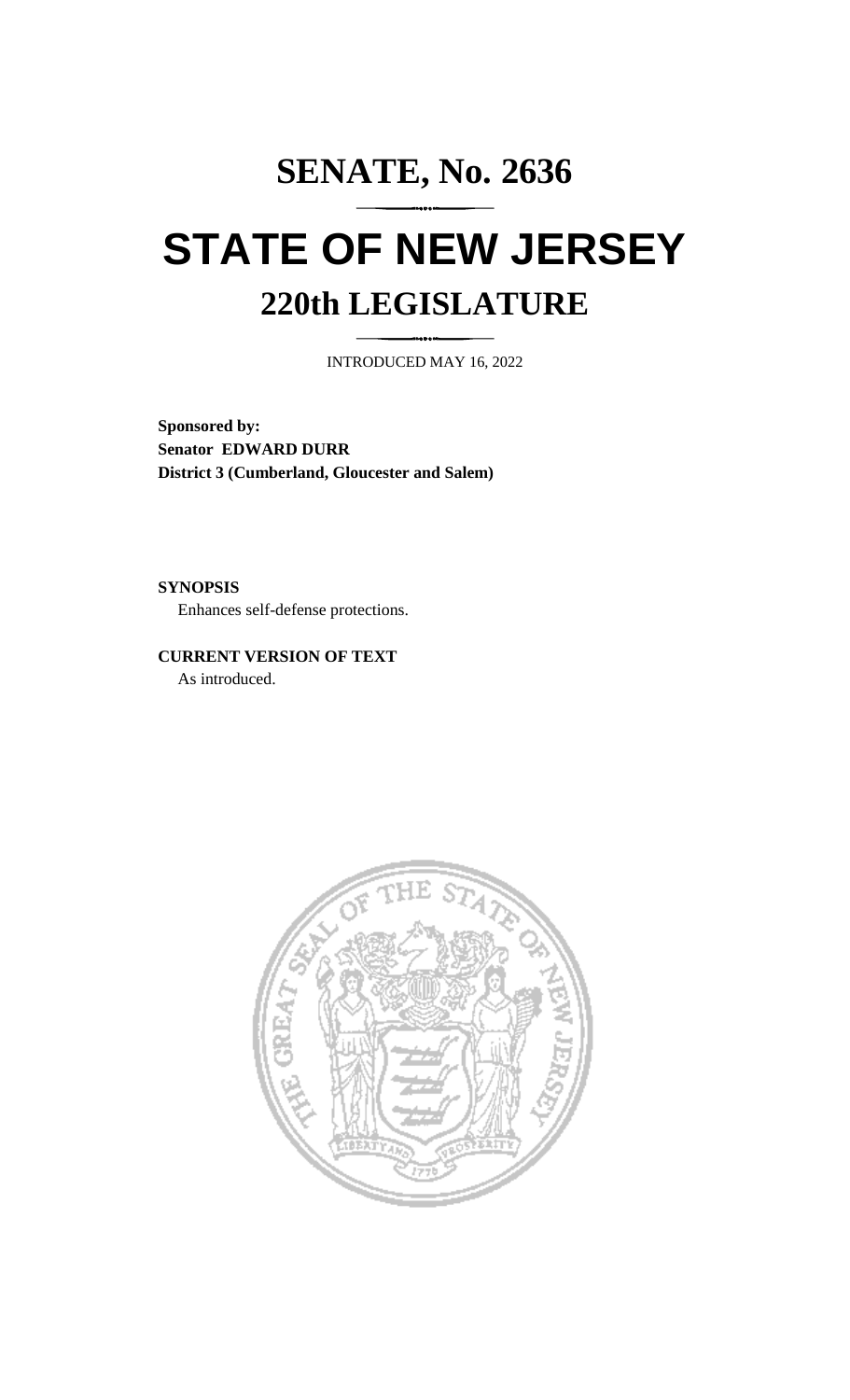**AN ACT** concerning self-defense and amending and repealing various parts of the statutory law. **BE IT ENACTED** *by the Senate and General Assembly of the State of New Jersey:* 1. Section 1 of P.L.1982, c.79 (C.2A:4A-60) is amended to read as follows: 1. Disclosure of juvenile information; penalties for disclosure. a. Social, medical, psychological, legal and other records of the court and probation division, and records of law enforcement agencies, pertaining to juveniles charged as a delinquent or found to be part of a juvenile-family crisis, shall be strictly safeguarded from public inspection. Such records shall be made available only to: (1) Any court or probation division; (2) The Attorney General or county prosecutor; (3) The parents or guardian and to the attorney of the juvenile; (4) The Department of Human Services or Department of Children and Families, if providing care or custody of the juvenile; (5) Any institution or facility to which the juvenile is currently committed or in which the juvenile is placed; (6) Any person or agency interested in a case or in the work of the agency keeping the records, by order of the court for good cause shown, except that information concerning adjudications of delinquency, records of custodial confinement, payments owed on assessments imposed pursuant to section 2 of P.L.1979, c.396 (C.2C:43-3.1) or restitution ordered following conviction of a crime or adjudication of delinquency, and the juvenile's financial resources, shall be made available upon request to the Victims of Crime Compensation Agency established pursuant to section 2 of P.L.2007, c.95 (C.52:4B-3.2), which shall keep such information and records confidential; (7) The Juvenile Justice Commission established pursuant to section 2 of P.L.1995, c.284 (C.52:17B-170); (8) **[**Law enforcement agencies for the purpose of reviewing applications for a permit to purchase a handgun or firearms purchaser identification card;**]** (Deleted by amendment, P.L. , c. ) (pending before the Legislature as this bill) (9) Any potential party in a subsequent civil action for damages related to an act of delinquency committed by a juvenile, including the victim or a member of the victim's immediate family, regardless of whether the action has been filed against the juvenile; provided, however, that records available under this paragraph shall be limited to official court documents, such as complaints, pleadings and orders, and that such records may be disclosed by the recipient only in connection with asserting legal claims or obtaining

**EXPLANATION – Matter enclosed in bold-faced brackets [thus] in the above bill is not enacted and is intended to be omitted in the law.**

**Matter underlined thus is new matter.**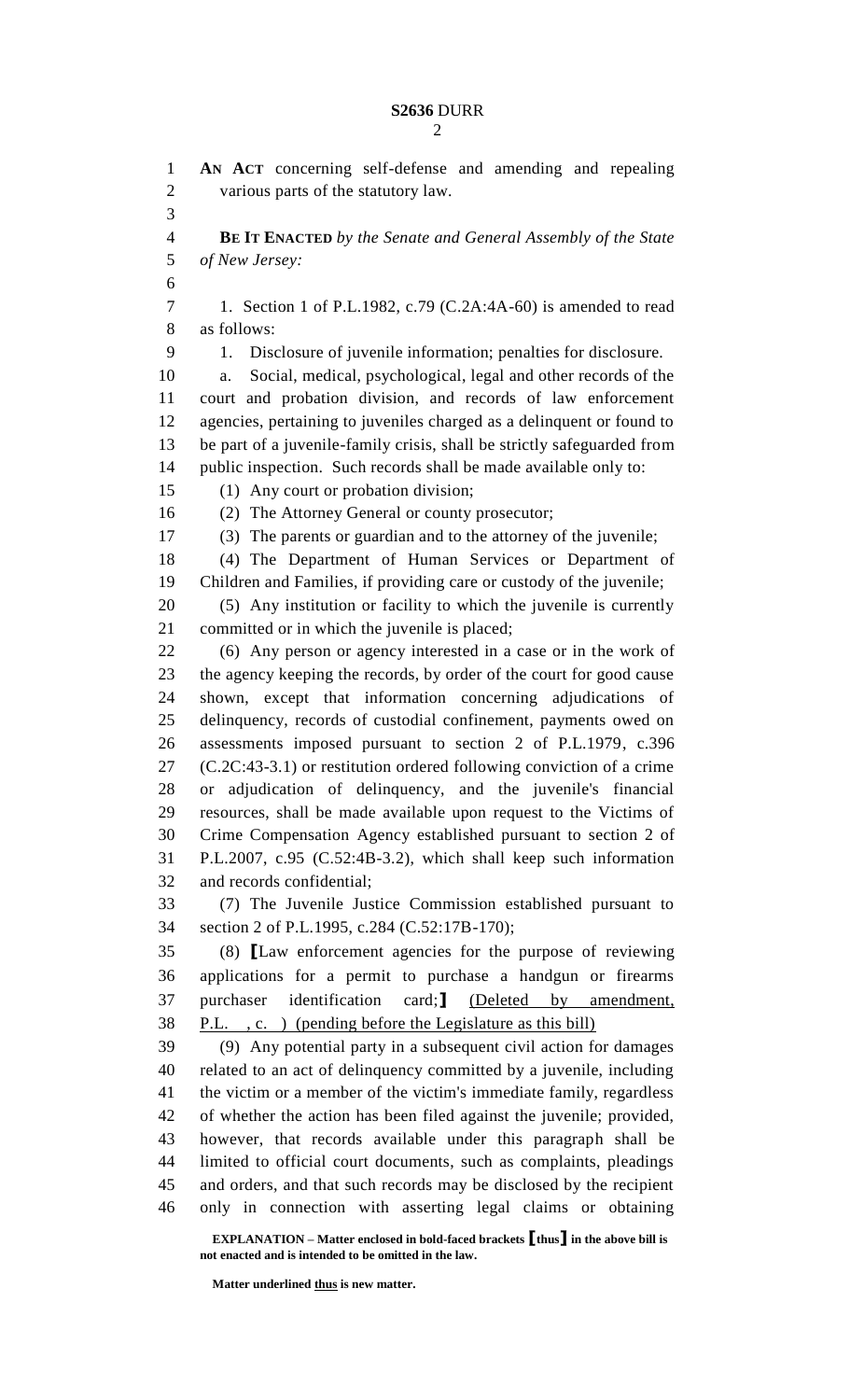indemnification on behalf of the victim or the victim's family and otherwise shall be safeguarded from disclosure to other members of the public. Any potential party in a civil action related to the juvenile offense may file a motion with the civil trial judge seeking to have the juvenile's social, medical or psychological records admitted into evidence in a civil proceeding for damages;

 (10) Any potential party in a subsequent civil action for damages related to an act of delinquency committed by a juvenile, including the victim or a member of the victim's immediate family, regardless of whether the action has been filed against the juvenile; provided, however, that records available under this paragraph shall be limited to police or investigation reports concerning acts of delinquency, which shall be disclosed by a law enforcement agency only with the approval of the County Prosecutor's Office or the Division of Criminal Justice. Prior to disclosure, all personal information regarding all individuals, other than the requesting party and the arresting or investigating officer, shall be redacted. Such records may be disclosed by the recipient only in connection with asserting legal claims or obtaining indemnification on behalf of the victim or the victim's family, and otherwise shall be safeguarded from disclosure to other members of the public;

 (11) The Office of the Child Advocate established pursuant to P.L.2005, c.155 (C.52:27EE-1 et al.). Disclosure of juvenile information received by the child advocate pursuant to this paragraph shall be in accordance with the provisions of section 76 of P.L.2005, c.155 (C.52:27EE-76);

 (12) Law enforcement agencies with respect to information available on the juvenile central registry maintained by the courts pursuant to subsection g. of this section, including, but not limited to: records of official court documents, such as complaints, pleadings and orders for the purpose of obtaining juvenile arrest information; juvenile disposition information; juvenile pretrial information; and information concerning the probation status of a juvenile; and

 (13) A Court Appointed Special Advocate as defined in section 1 of P.L.2009, c.217 (C.2A:4A-92).

 b. Records of law enforcement agencies may be disclosed for law enforcement purposes **[**, or for the purpose of reviewing applications for a permit to purchase a handgun or a firearms purchaser identification card**]** to any law enforcement agency of this State, another state or the United States, and the identity of a juvenile under warrant for arrest for commission of an act that would constitute a crime if committed by an adult may be disclosed to the public when necessary to execution of the warrant.

 c. At the time of charge, adjudication or disposition, information as to the identity of a juvenile charged with an offense, the offense charged, the adjudication and disposition shall, upon request, be disclosed to: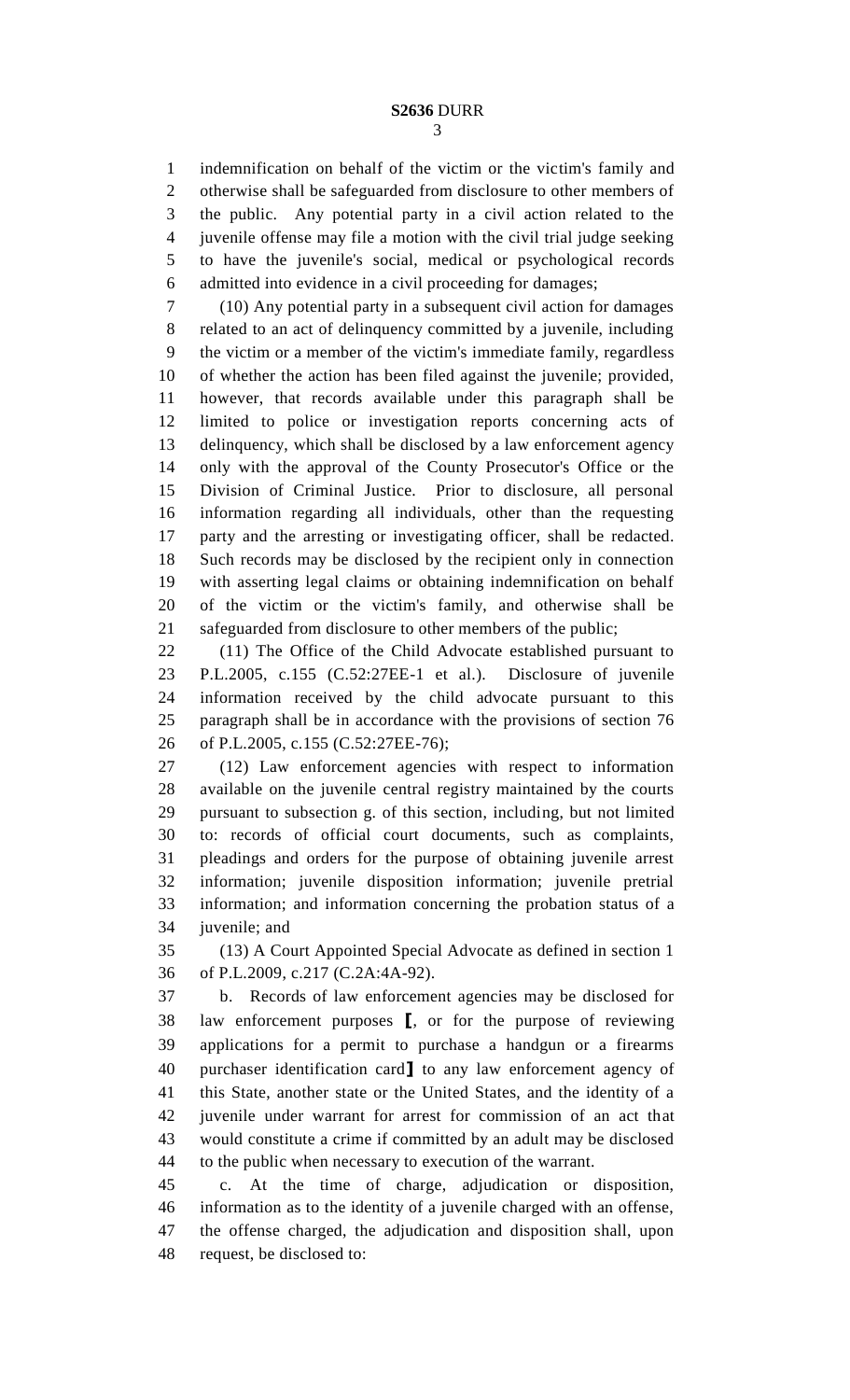(1) The victim or a member of the victim's immediate family; (2) (Deleted by amendment, P.L.2005, c.165). (3) On a confidential basis, the principal of the school where the juvenile is enrolled for use by the principal and such members of the staff and faculty of the school as the principal deems appropriate for maintaining order, safety or discipline in the school or to planning programs relevant to the juvenile's educational and social development, provided that no record of such information shall be maintained except as authorized by regulation of the Department of Education; or (4) A party in a subsequent legal proceeding involving the juvenile, upon approval by the court. d. A law enforcement or prosecuting agency shall, at the time of a charge, adjudication or disposition, send written notice to the principal of the school where the juvenile is enrolled of the identity of the juvenile charged, the offense charged, the adjudication and the disposition if: (1) The offense occurred on school property or a school bus, occurred at a school-sponsored function or was committed against an employee or official of the school; or (2) The juvenile was taken into custody as a result of information or evidence provided by school officials; or (3) The offense, if committed by an adult, would constitute a crime, and the offense: (a) resulted in death or serious bodily injury or involved an attempt or conspiracy to cause death or serious bodily injury; or (b) involved the unlawful use or possession of a firearm or other weapon; or (c) involved the unlawful manufacture, distribution or possession with intent to distribute a controlled dangerous substance or controlled substance analog; or (d) was committed by a juvenile who acted with a purpose to intimidate an individual or group of individuals because of race, color, religion, sexual orientation or ethnicity; or (e) would be a crime of the first, second, or third degree. Information provided to the principal pursuant to this subsection shall be maintained by the school and shall be treated as confidential but may be made available to such members of the staff and faculty of the school as the principal deems appropriate for maintaining order, safety or discipline in the school or for planning programs relevant to a juvenile's educational and social development. e. Nothing in this section prohibits a law enforcement or prosecuting agency from providing the principal of a school with information identifying one or more juveniles who are under investigation or have been taken into custody for commission of any act that would constitute an offense if committed by an adult when the law enforcement or prosecuting agency determines that the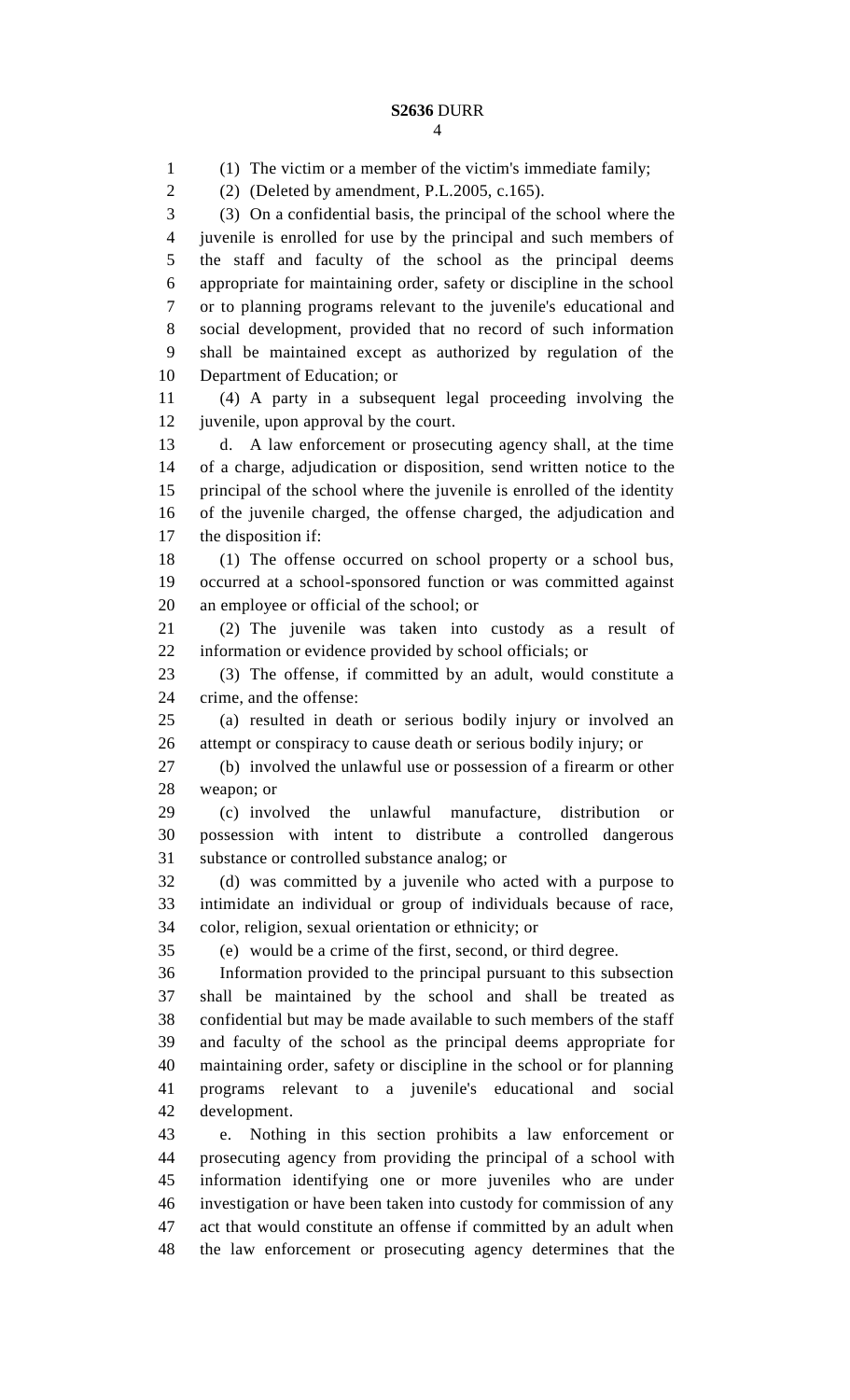information may be useful to the principal in maintaining order, safety or discipline in the school or in planning programs relevant to the juvenile's educational and social development. Information provided to the principal pursuant to this subsection shall be treated as confidential but may be made available to such members of the staff and faculty of the school as the principal deems appropriate for maintaining order, safety or discipline in the school or for planning programs relevant to the juvenile's educational and social development. No information provided pursuant to this section shall be maintained.

 f. Information as to the identity of a juvenile adjudicated delinquent, the offense, the adjudication and the disposition shall be disclosed to the public where the offense for which the juvenile has been adjudicated delinquent if committed by an adult, would constitute a crime of the first, second or third degree, or aggravated assault, destruction or damage to property to an extent of more than **[**\$500.00**]** \$500, unless upon application at the time of disposition the juvenile demonstrates a substantial likelihood that specific and extraordinary harm would result from such disclosure in the specific case. Where the court finds that disclosure would be harmful to the juvenile, the reasons therefor shall be stated on the record.

 g. (1) Nothing in this section shall prohibit the establishment and maintaining of a central registry of the records of law enforcement agencies relating to juveniles for the purpose of exchange between State and local law enforcement agencies and prosecutors of this State, another state, or the United States. These records of law enforcement agencies shall be available on a 24-hour basis.

 (2) Certain information and records relating to juveniles in the central registry maintained by the courts, as prescribed in paragraph (12) of subsection a. of this section, shall be available to State and local law enforcement agencies and prosecutors on a 24-hour basis.

 h. Whoever, except as provided by law, knowingly discloses, publishes, receives, or makes use of or knowingly permits the unauthorized use of information concerning a particular juvenile derived from records listed in subsection a. or acquired in the course of court proceedings, probation, or police duties, shall, upon conviction thereof, be guilty of a disorderly persons offense.

i. Juvenile delinquency proceedings.

 (1) Except as provided in paragraph (2) of this subsection, the court may, upon application by the juvenile or his parent or guardian, the prosecutor or any other interested party, including the victim or complainant or members of the news media, permit public attendance during any court proceeding at a delinquency case, where it determines that a substantial likelihood that specific harm to the juvenile would not result. The court shall have the authority to limit and control attendance in any manner and to the extent it deems appropriate;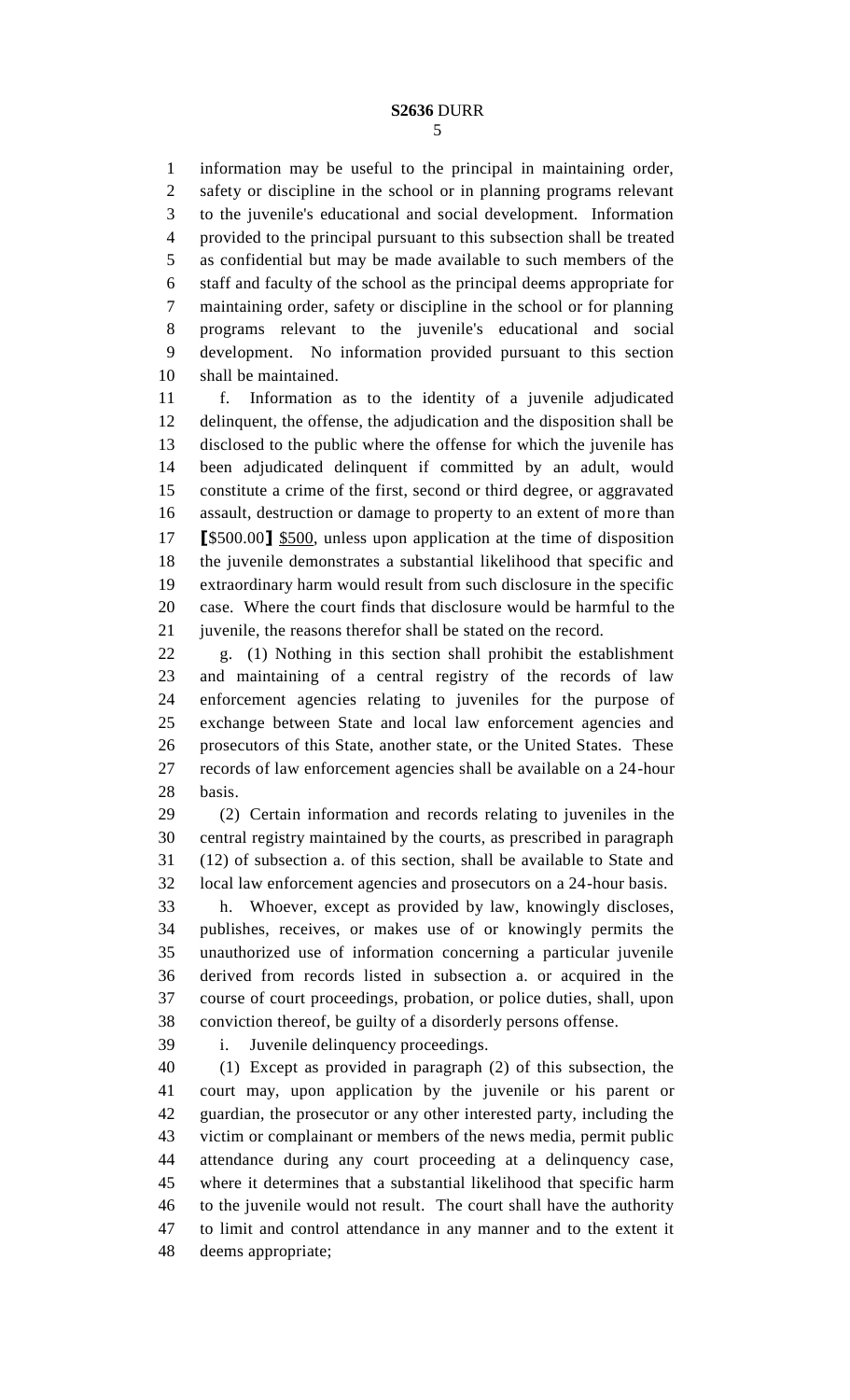(2) The court or, in cases where the county prosecutor has entered an appearance, the county prosecutor shall notify the victim or a member of the victim's immediate family of any court proceeding involving the juvenile and the court shall permit the attendance of the victim or family member at the proceeding except when, prior to completing testimony as a witness, the victim or family member is properly sequestered in accordance with the law or the Rules Governing the Courts of the State of New Jersey or when the juvenile or the juvenile's family member shows, by clear and convincing evidence, that such attendance would result in a substantial likelihood that specific harm to the juvenile would result from the attendance of the victim or a family member at a proceeding or any portion of a proceeding and that such harm substantially outweighs the interest of the victim or family member to attend that portion of the proceeding;

 (3) The court shall permit a victim, or a family member of a victim to make a statement prior to ordering a disposition in any delinquency proceeding involving an offense that would constitute a crime if committed by an adult.

 j. The Department of Education, in consultation with the Attorney General, shall adopt, pursuant to the "Administrative Procedure Act," P.L.1968, c.410 (C.52:14B-1 et seq.), rules and regulations concerning the creation, maintenance and disclosure of pupil records including information acquired pursuant to this section.

(cf: P.L.2009, c.217, s.2)

 2. Section 1 of P.L.1991, c.270 (C.2A:62A-16) is amended to read as follows:

 1. a. Any person who is licensed in the State of New Jersey to practice psychology, psychiatry, medicine, nursing, clinical social work, or marriage and family therapy, whether or not compensation is received or expected, is immune from any civil liability for a patient's violent act against another person or against himself unless the practitioner has incurred a duty to warn and protect the potential victim as set forth in subsection b. of this section and fails to discharge that duty as set forth in subsection c. of this section.

 b. A duty to warn and protect is incurred when the following conditions exist:

 (1) The patient has communicated to that practitioner a threat of imminent, serious physical violence against a readily identifiable individual or against himself and the circumstances are such that a reasonable professional in the practitioner's area of expertise would believe the patient intended to carry out the threat; or

 (2) The circumstances are such that a reasonable professional in the practitioner's area of expertise would believe the patient intended to carry out an act of imminent, serious physical violence against a readily identifiable individual or against himself.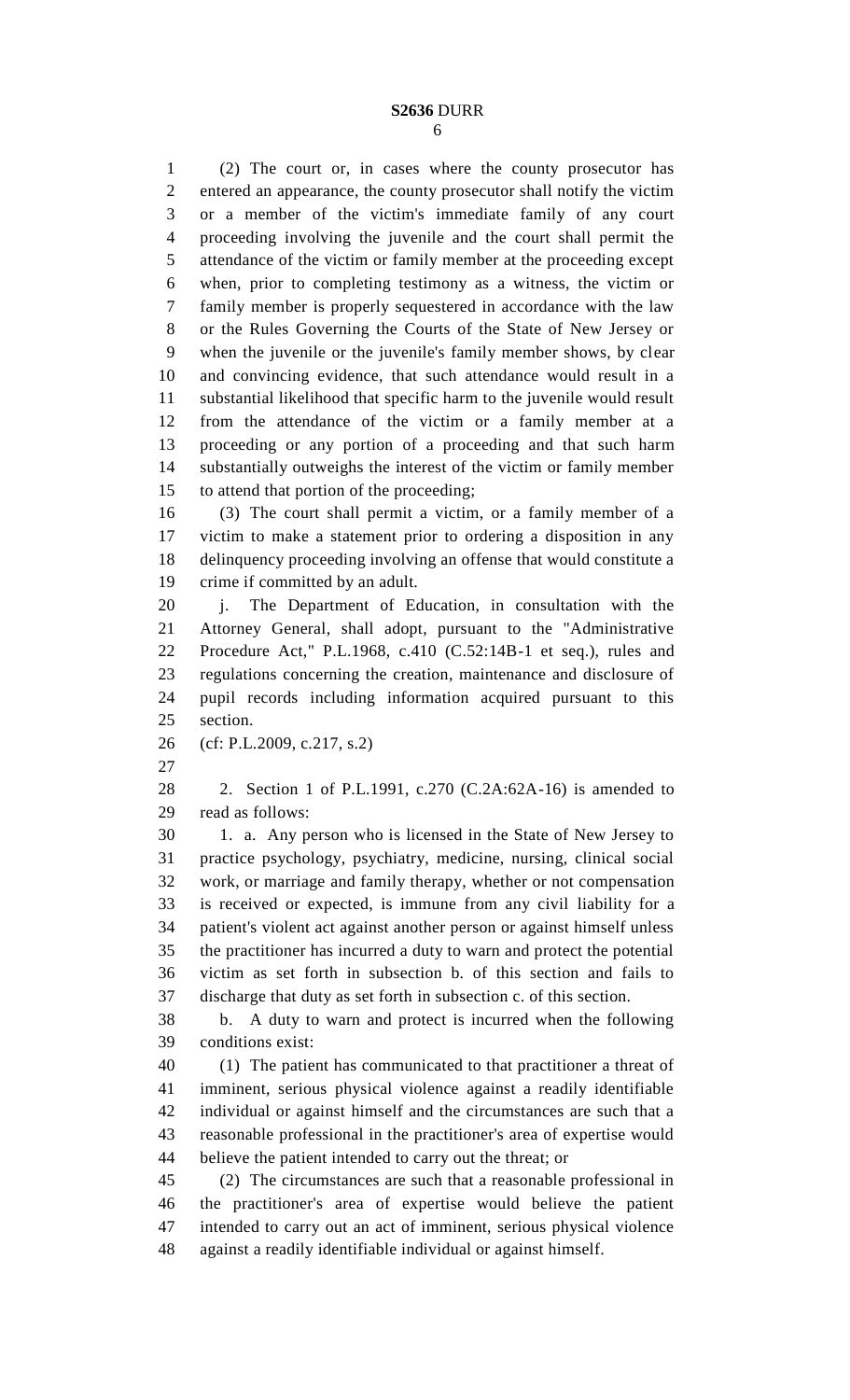A duty to warn and protect shall not be incurred when a qualified terminally ill patient requests medication that the patient may choose to self-administer in accordance with the provisions of P.L.2019, c.59 (C.26:16-1 et al.).

 c. A licensed practitioner of psychology, psychiatry, medicine, nursing, clinical social work, or marriage and family therapy shall discharge the duty to warn and protect as set forth in subsection b. of this section by doing one or more of the following:

 (1) Arranging for the patient to be admitted voluntarily to a psychiatric unit of a general hospital, a short-term care facility, a special psychiatric hospital, or a psychiatric facility, under the provisions of P.L.1987, c.116 (C.30:4-27.1 et seq.);

 (2) Initiating procedures for involuntary commitment to treatment of the patient to an outpatient treatment provider, a short- term care facility, a special psychiatric hospital, or a psychiatric facility, under the provisions of P.L.1987, c.116 (C.30:4-27.1 et seq.);

 (3) Advising a local law enforcement authority of the patient's threat and the identity of the intended victim;

 (4) Warning the intended victim of the threat, or, in the case of an intended victim who is under the age of 18, warning the parent or guardian of the intended victim; or

 (5) If the patient is under the age of 18 and threatens to commit suicide or bodily injury upon himself, warning the parent or guardian of the patient.

 d. A practitioner who is licensed in the State of New Jersey to practice psychology, psychiatry, medicine, nursing, clinical social work, or marriage and family therapy who, in complying with subsection c. of this section, discloses a privileged communication, is immune from civil liability in regard to that disclosure.

 e. **[**In addition to complying with subsection c. of this section, a licensed practitioner shall notify the chief law enforcement officer of the municipality in which the patient resides or the Superintendent of State Police if the patient resides in a municipality that does not have a full-time police department that a duty to warn and protect has been incurred with respect to the patient and shall provide to the chief law enforcement officer or superintendent, as appropriate, the patient's name and other non- clinical identifying information. The chief law enforcement officer or superintendent, as appropriate, shall use that information to ascertain whether the patient has been issued a firearms purchaser identification card, permit to purchase a handgun, or any other permit or license authorizing possession of a firearm.

 If the patient has been issued a firearms purchaser identification card, permit to purchase a handgun, or any other permit or license authorizing possession of a firearm, or if there is information indicating that the patient otherwise may have access to a firearm, the information provided may be used in determining whether the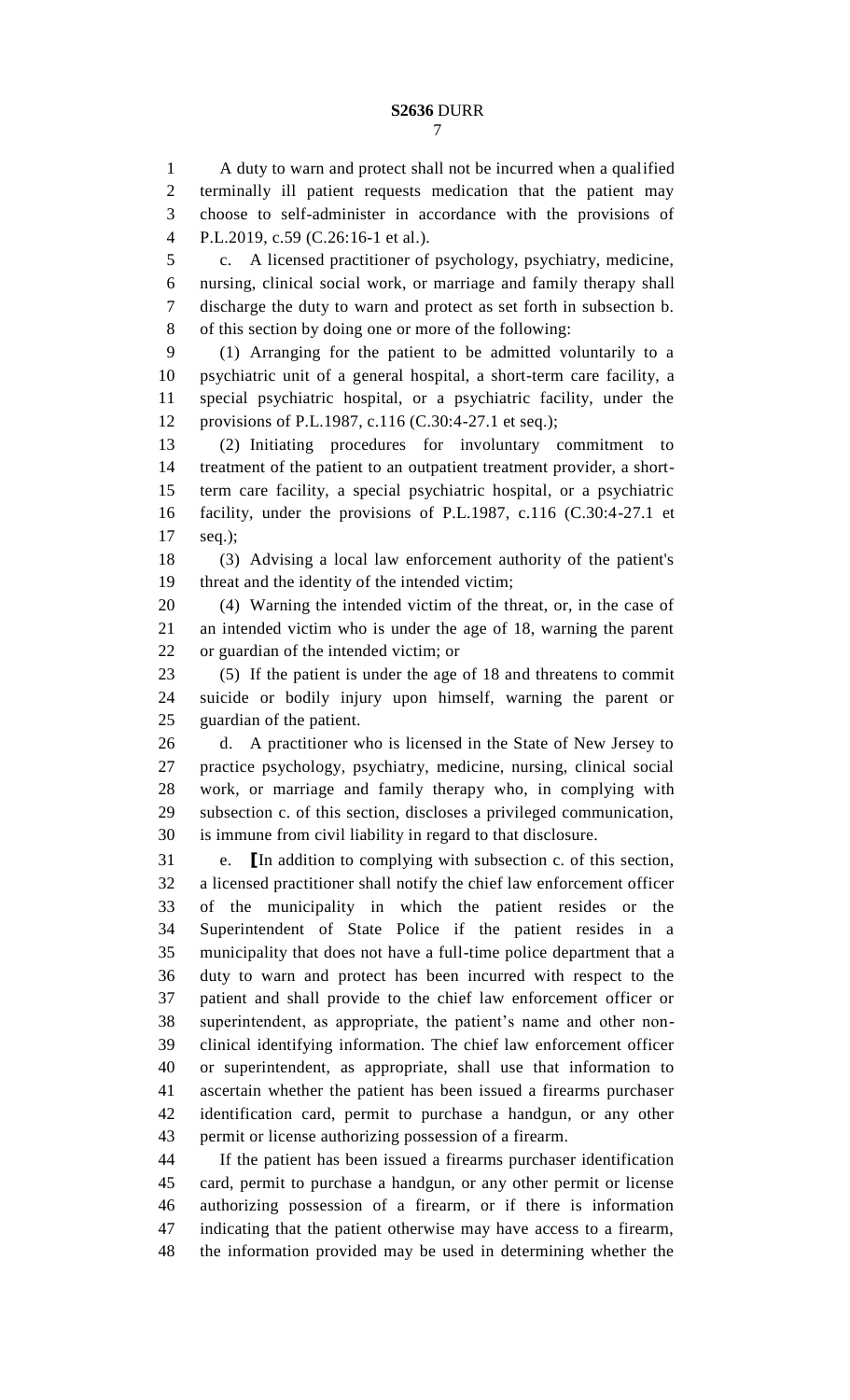patient has become subject to any of the disabilities set forth in subsection c. of N.J.S.2C:58-3. If the chief law enforcement officer or superintendent, as appropriate, determines that the patient has become subject to any of the disabilities set forth in subsection c. of N.J.S.2C:58-3, any identification card or permit issued to the patient shall be void and subject to revocation by the Superior Court in accordance with the procedure established in subsection f. of N.J.S.2C:58-3.

 If the court determines that the patient is subject to any of the disabilities set forth in subsection c. of N.J.S.2C:58-3 and revokes the patient's firearms purchaser identification card in accordance with the procedure established in subsection f. of N.J.S.2C:58-3, the court may order the patient to surrender to the county prosecutor any firearm owned by or accessible to the patient and order the prosecutor to dispose of the firearms. When the court orders the county prosecutor to dispose of the firearms, the prosecutor shall dispose of the firearms as provided in N.J.S.2C:64-6.

 If the court, upon motion of the prosecutor, finds probable cause that the patient has failed to surrender any firearm, card, or permit, the court may order a search for and removal of these items at any location where the judge has reasonable cause to believe these items are located. The judge shall state with specificity the reasons and the scope of the search and seizure authorized by the order.

 A firearm surrendered or seized pursuant to this subsection which is not legally owned by the patient shall be immediately returned to the legal owner of the firearm if the legal owner submits a written request to the prosecutor attesting that the patient does not have access to the firearm.

 A law enforcement officer or agency shall not be held liable in any civil action brought by any person for failing to learn of, locate, or seize a firearm pursuant to this subsection.

 A patient who is determined to be subject to any of the disabilities established in paragraph (3) of subsection c. of N.J.S.2C:58-3 and submits a certificate of a medical doctor or psychiatrist licensed in New Jersey, or other satisfactory proof in accordance with that paragraph shall be entitled to the reinstatement of any firearms purchaser identification cards, permits to purchase a handgun, and any other permit or license authorizing possession of a firearm seized pursuant to this subsection.**]** (Deleted by amendment, P.L. , c. (pending before the Legislature as this bill) (cf: P.L.2019, c.59, s.27)

3. N.J.S.2C:3-4 is amended to read as follows:

 2C:3-4. Use of Force in Self-Protection. a. Use of force justifiable for protection of the person. Subject to the provisions of this section and of section 2C:3-9, the use of force upon or toward another person is justifiable when the actor reasonably believes that such force is immediately necessary for the purpose of protecting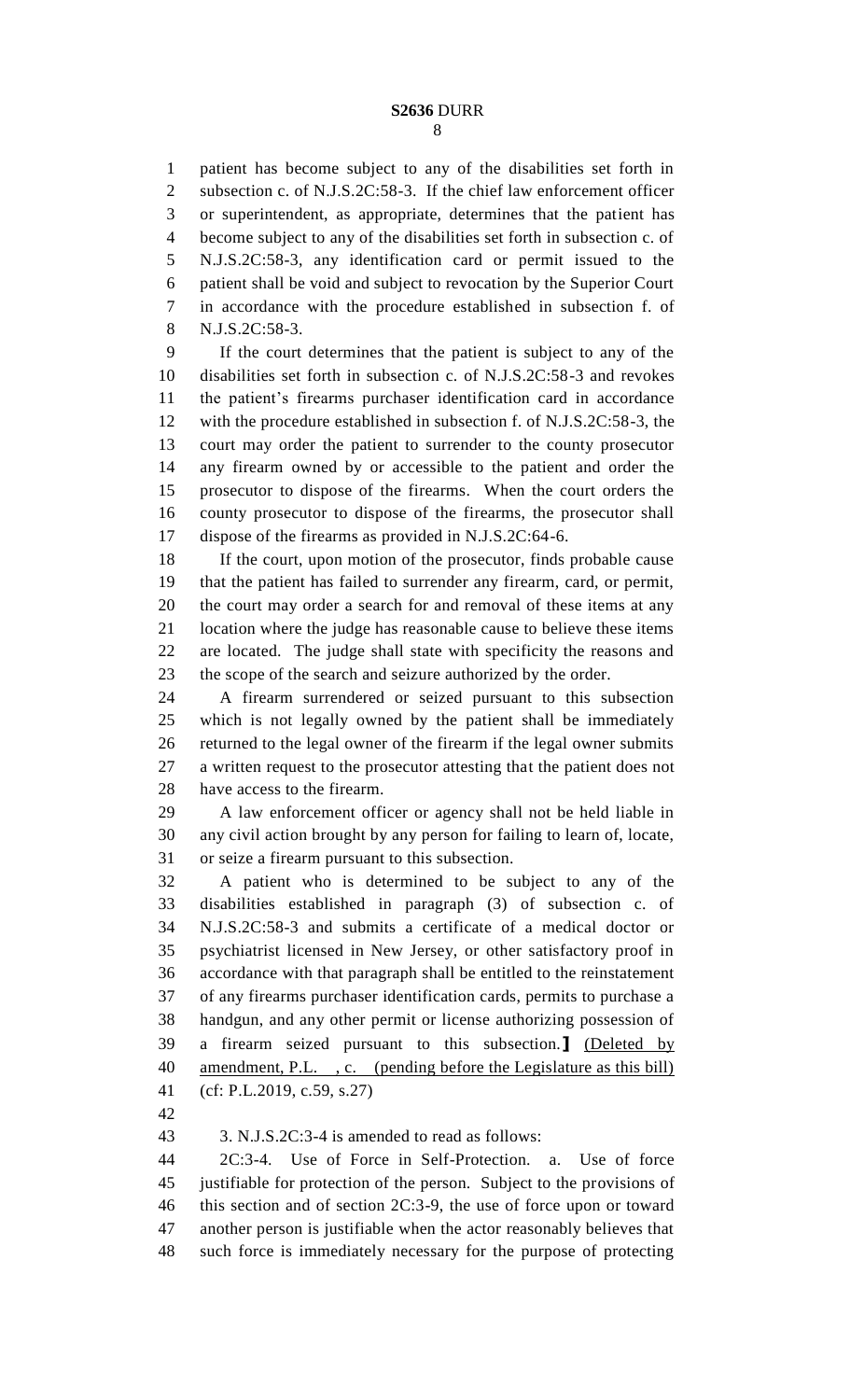himself against the use of unlawful force by such other person on the present occasion. b. Limitations on justifying necessity for use of force. (1) The use of force is not justifiable under this section: (a) To resist an arrest which the actor knows is being made by a peace officer in the performance of his duties, although the arrest is unlawful, unless the peace officer employs unlawful force to effect such arrest; or (b) To resist force used by the occupier or possessor of property or by another person on his behalf, where the actor knows that the person using the force is doing so under a claim of right to protect the property, except that this limitation shall not apply if: (i) The actor is a public officer acting in the performance of his duties or a person lawfully assisting him therein or a person making or assisting in a lawful arrest; (ii) The actor has been unlawfully dispossessed of the property and is making a reentry or recaption justified by section 2C:3-6; or (iii) The actor reasonably believes that such force is necessary to protect himself against death or serious bodily harm. (2) The use of deadly force is not justifiable under this section unless the actor reasonably believes that such force is necessary to protect himself against death or serious bodily harm**[**; nor is it justifiable if:**]** and the actor did not, with the purpose of causing death or serious bodily harm, provoke the use of force against 25 himself in the same encounter. (a) **[**The actor, with the purpose of causing death or serious bodily harm, provoked the use of force against himself in the same 28 encounter; or**]** (Deleted by amendment, P.L., c.) (pending before the Legislature as this bill) (b) **[**The actor knows that he can avoid the necessity of using such force with complete safety by retreating or by surrendering possession of a thing to a person asserting a claim of right thereto or by complying with a demand that he abstain from any action which he has no duty to take, except that:**]** (Deleted by amendment, P.L. , c. ) (pending before the Legislature as this bill) (i) **[**The actor is not obliged to retreat from his dwelling, unless he was the initial aggressor; and**]** (Deleted by amendment, P.L. , c. ) (pending before the Legislature as this bill) (ii) **[**A public officer justified in using force in the performance of his duties or a person justified in using force in his assistance or a person justified in using force in making an arrest or preventing an escape is not obliged to desist from efforts to perform such duty, effect such arrest or prevent such escape because of resistance or threatened resistance by or on behalf of the person against whom such action is directed.**]** (Deleted by amendment, P.L. , c. ) (pending before the Legislature as this bill)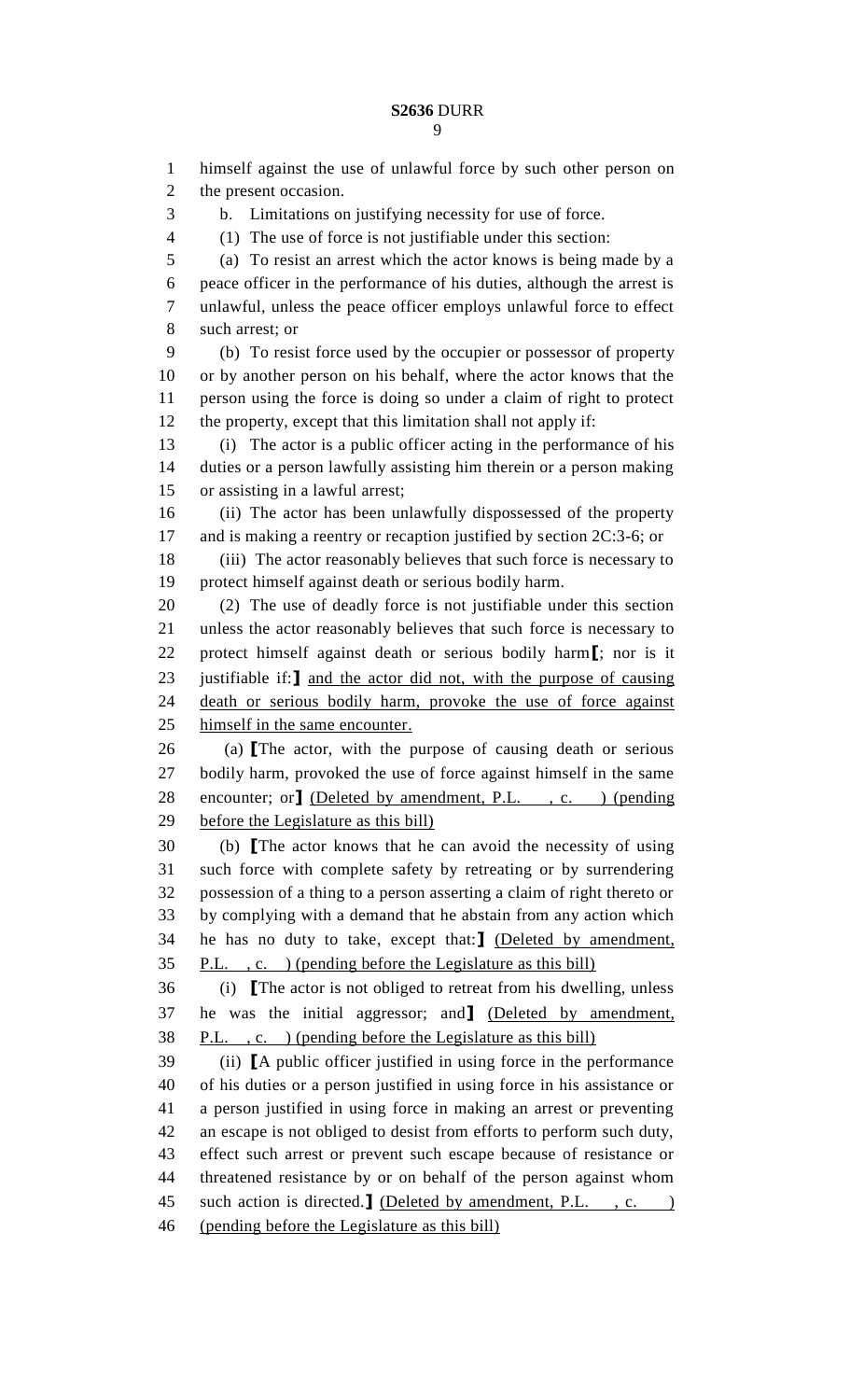(3) Except as required by paragraphs (1) and (2) of this subsection, a person employing protective force may estimate the necessity of using force when the force is used, without retreating, surrendering possession, doing any other act which he has no legal duty to do or abstaining from any lawful action.

 c. (1) Notwithstanding the provisions of N.J.S.2C:3-5, N.J.S.2C:3-9, or this section, the use of force or deadly force upon or toward an intruder who is unlawfully in a dwelling is justifiable when the actor reasonably believes that the force is immediately necessary for the purpose of protecting himself or other persons in the dwelling against the use of unlawful force by the intruder on the present occasion.

 (2) A reasonable belief exists when the actor, to protect himself or a third person, was in his own dwelling at the time of the offense or was privileged to be thereon and the encounter between the actor and intruder was sudden and unexpected, compelling the actor to act instantly and:

 (a) The actor reasonably believed that the intruder would inflict personal injury upon the actor or others in the dwelling; or

 (b) The actor demanded that the intruder disarm, surrender or withdraw, and the intruder refused to do so.

 (3) An actor employing protective force may estimate the necessity of using force when the force is used, without retreating, surrendering possession, withdrawing or doing any other act which he has no legal duty to do or abstaining from any lawful action.

(cf: P.L.1999, c.73, s.1)

 4. Section 3 of P.L.2021, c.327 (C.2C:12-14) is amended to read as follows:

 3. a. At any time following the charge or conviction of a defendant for any crime directed at or committed against a judicial officer where there is a nexus between the alleged crime charged or the crime for which the defendant was convicted, as the case may be, and the performance of the judicial officer's public duties, a petitioner may petition the Superior Court for emergency, ex parte relief in the form of a temporary order of protection if the court finds that the respondent poses a threat to the safety or well-being of the judicial officer or a family or household member of the judicial officer.

 b. The court may issue a temporary protection order upon good cause shown in sworn testimony or petition by the petitioner. The temporary protection order shall remain in effect until a judge issues a further order.

 c. Emergency relief granted in the temporary protection order may include forbidding the respondent from returning to the scene of the alleged crime, prohibiting the respondent from having any contact with the judicial officer, family or household members of the judicial officer, or the judicial officer's friends, co-workers, or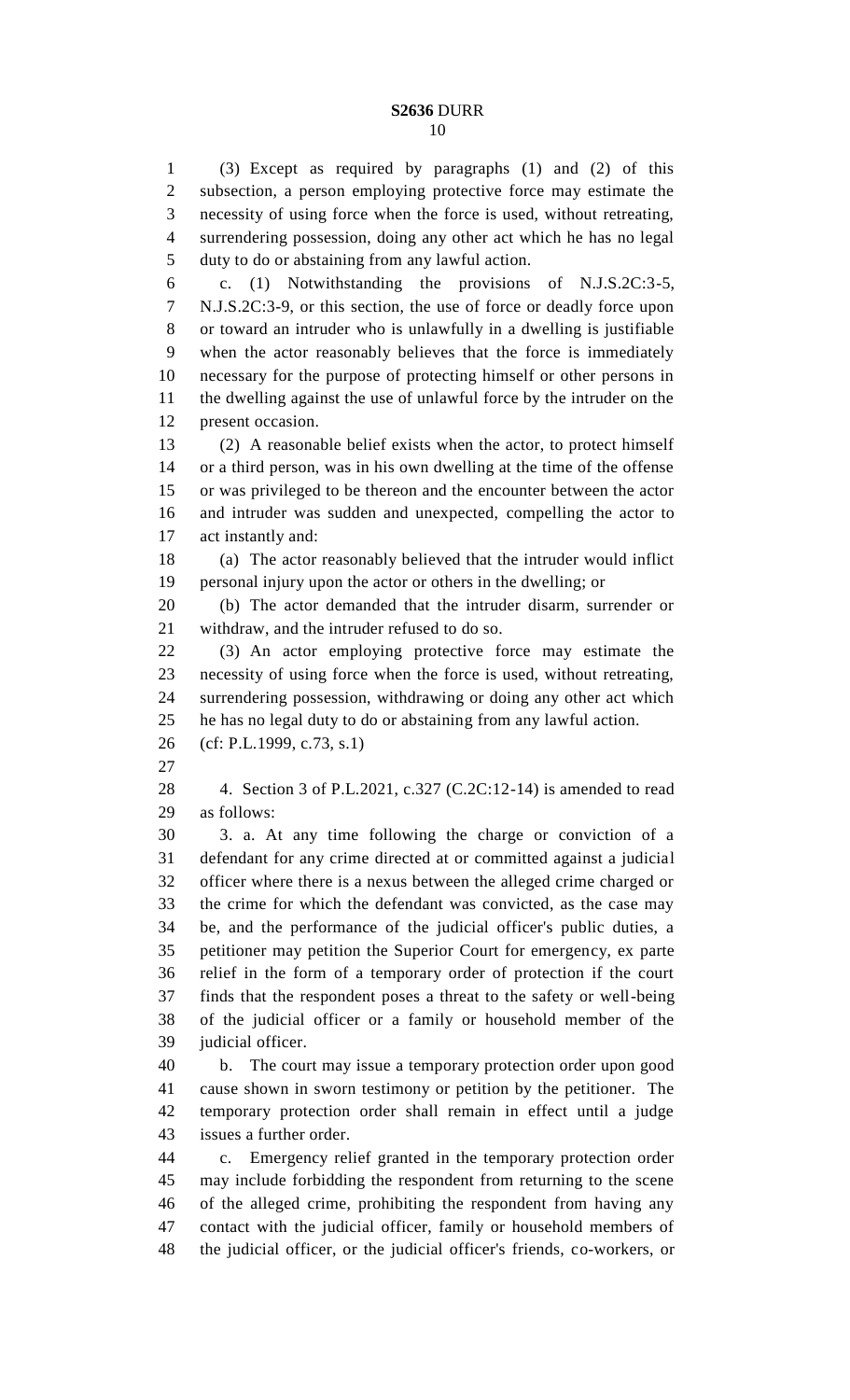relatives in any way, forbidding the respondent from possessing any firearm or other weapon enumerated in subsection r. of N.J.S.2C:39-1, ordering the search for and seizure of any firearm or other weapon at any location where the court has reasonable cause to believe the weapon is located **[**and the seizure of any firearms purchaser identification card or permit to purchase a handgun issued to the respondent**]**. The court shall state with specificity the reasons for and the scope of any search and seizure authorized by the order.

 d. An order granting emergency relief, together with the petition, shall be immediately served upon the respondent and forwarded to the appropriate law enforcement agencies for the municipalities in which the victim and the respondent reside.

 e. For purposes of this section and section 4 of P.L.2021, c.327 (C.2C:12-15):

 (1) "Judicial officer" means any active, formerly active, or retired federal, state, county, or municipal judge, including a judge of the Tax Court and any other court of limited jurisdiction established, altered, or abolished by law, a judge of the Office of Administrative Law, a judge of the Division of Workers' Compensation, and any other judge established by law who serves in the executive branch;

 (2) "Law enforcement officer" means a person whose public duties include the power to act as an officer for the detection, apprehension, arrest, and conviction of offenders against the laws of 26 this State:

 (3) "Petitioner" means a law enforcement officer, a formerly active or retired judicial officer or a family or household member of such judicial officer, or an active judicial officer on behalf of whom a law enforcement officer has declined to petition the Superior Court pursuant to this section or a family or household member of such judicial officer; and

 (4) "Family or household member" means a spouse, domestic partner as defined in section 3 of P.L.2003, c.246 (C.26:8A-3), partner in a civil union couple as defined in section 2 of P.L.2006, c.103 (C.37:1-29), or former spouse, former domestic partner, or former partner in a civil union couple, or any other person who is a present household member or was at any time a household member; a person with whom the respondent has a child in common, or with whom the respondent anticipates having a child in common if one of the parties is pregnant; or a current or former dating partner.

(cf: P.L.2021, c.327, s.3)

 5. Section 4 of P.L.2021, c.327 (C.2C:12-15) is amended to read as follows:

 4. a. A hearing shall be held in the Superior Court within 10 days of the filing of the petition in the county where the ex parte temporary protection order was issued, unless good cause is shown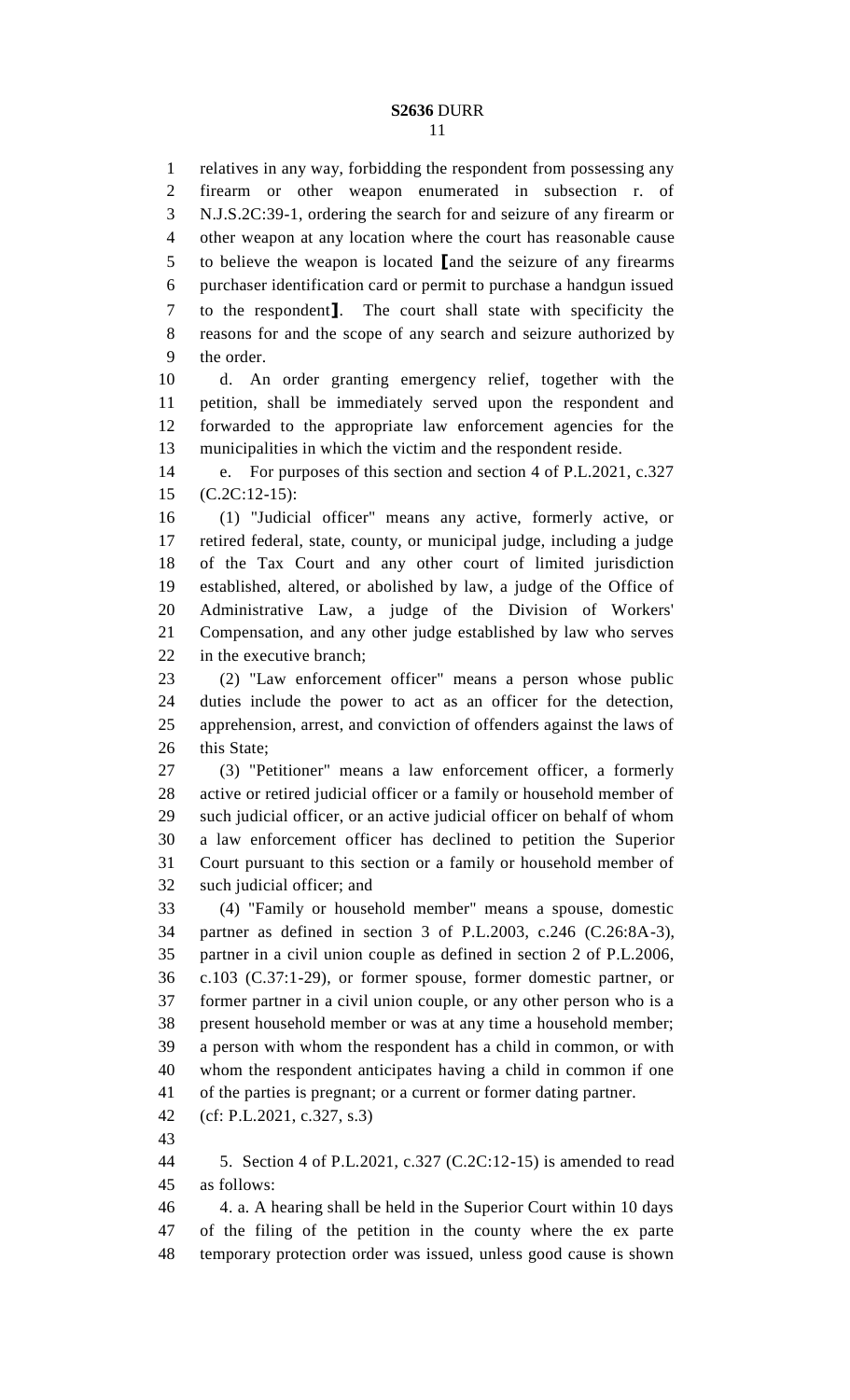for the hearing to be held elsewhere. At the hearing the standard for proving the allegations in the petition shall be a preponderance of the evidence which petition shall be granted if the court finds by a preponderance of evidence that there is a nexus between the alleged crime charged or the crime for which the respondent was convicted, as the case may be, and the performance of the judicial officer's public duties and that the respondent poses a threat to the safety or well-being of the judicial officer or a family or household member of the judicial officer. In determining whether a final order of protection should be granted the court shall consider but not be limited to the previous history between the judicial officer and the respondent, including threats, harassment, and physical intimidation; and the existence of immediate danger to person or property.

 b. The court shall grant any relief necessary to protect the victim from further harm, including but not limited to forbidding the respondent from returning to the scene of the alleged crime, prohibiting the respondent from having any contact with the judicial officer, family or household members of the judicial officer or the judicial officer's friends, co-workers, or relatives in any way, forbidding the respondent from possessing any firearm or other weapon enumerated in subsection r. of N.J.S.2C:39-1, ordering the search for and seizure of any firearm or other weapon at any location where the court has reasonable cause to believe the weapon is located **[**, the seizure of any firearms purchaser identification card or permit to purchase a handgun issued to the respondent,**]** and requiring the respondent to undergo mental health evaluation and appropriate treatment.

(cf: P.L.2021, c.327, s.4)

 6. Section 1 of P.L.1997, c.123 (C.23:4-42.1) is amended to read as follows:

 1. Notwithstanding the provisions of R.S.23:4-45 or any other law, rule, regulation, or provision of the State Fish and Game Code to the contrary, whenever a permit is issued by the State to a person to kill deer causing crop damage on land under cultivation pursuant to R.S.23:4-42, it shall be lawful for the permittee or authorized agent thereof, for the purposes authorized by the permit and only while on the land or lands under cultivation which are owned or leased by that permittee, but not on or along any public highway adjacent thereto, and for which the permit is issued, to:

 a. Kill either sex deer at any time of day or night , except that the Fish and Game Council may impose such restrictions thereon as may be necessary to protect the general public;

 b. Transport, possess, have in the permittee's or agent's control, or keep firearms authorized pursuant to R.S.23:4-44 uncased, unloaded, and outside the trunk while in or on a motor vehicle or any other kind of vehicle;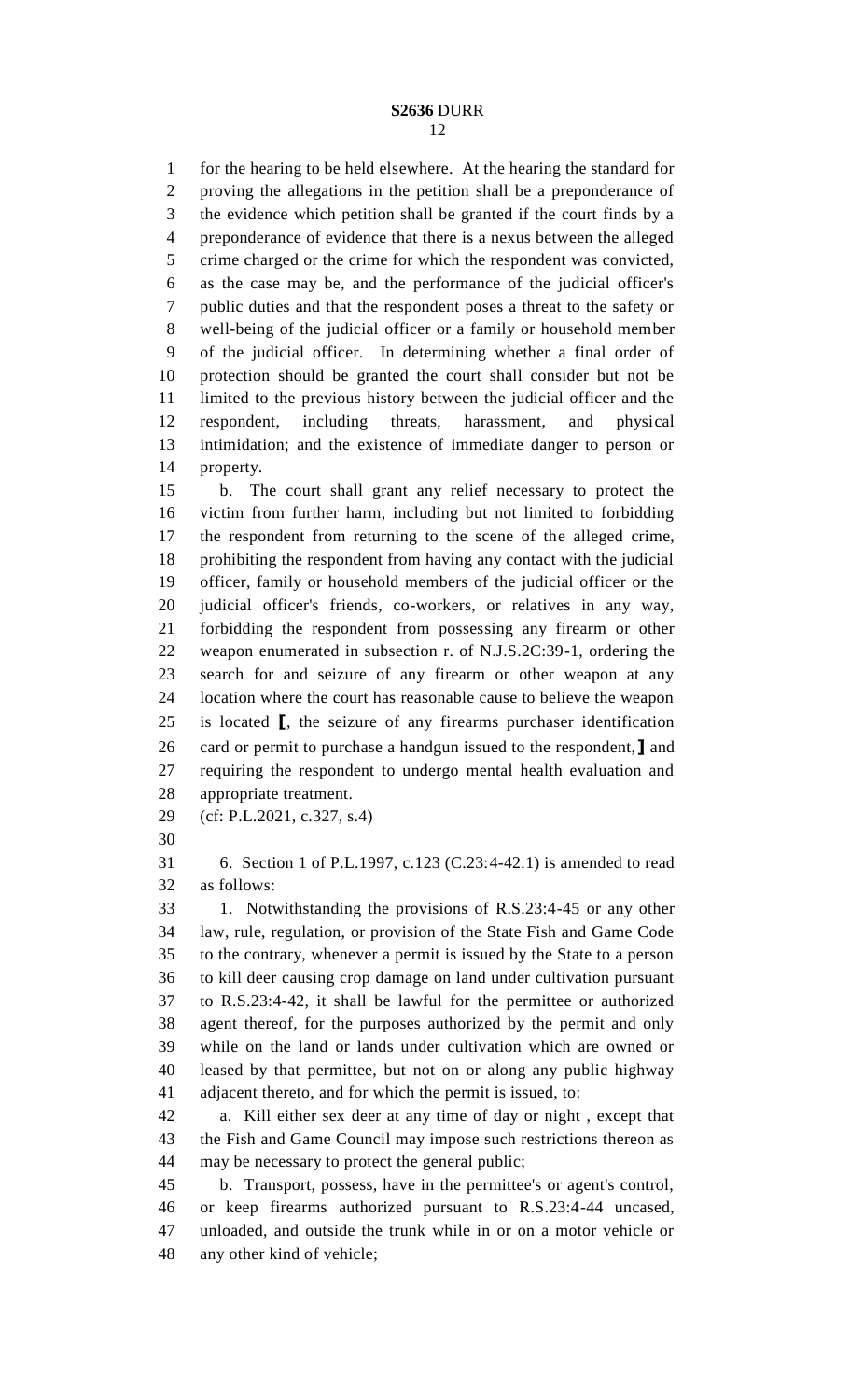c. Utilize an illuminating device or devices, including but not limited to a spotlight, flashlight, floodlight, or headlight, whether portable or fixed to a motor vehicle or any other kind of vehicle, to locate and stun deer; and

 d. Be assisted by the use of a driver for the motor vehicle or other kind of vehicle, and by a person or persons operating the illuminating device or devices **[**, none of whom shall be required to possess a firearms purchaser identification card while providing such assistance**]**.

(cf: P.L.1997, c.123, s.1)

 7. Section 3 of P.L.2000, c.46 (23:4-42.5) is amended to read as follows:

 3. a. The Fish and Game Council may authorize an exemption or variation from the following laws, rules or regulations to the extent necessary and appropriate to implement the alternative control methods set forth in an approved community based deer management plan:

(1) any provision of the State Fish and Game Code;

(2) any rule or regulation adopted by the council;

(3) the following provisions of Title 23 of the Revised Statutes:

 (a) R.S. 23:4-13; (b) subsections a., b. and c. of R.S.23:4-16; (c) P.L.1939, c.172 (C.23:4-24.1); (d) section 11 of P.L.1990, c.29 (C.23:4-24.1a); (e) R.S.23:4-44; (f) R.S.23:4-45; and (g )R.S.23:4- 48; and

(4) the provisions of subsection c. of N.J.S. 2C:39-3.

 b. The council shall authorize an exemption or variation from one or more of the laws, rules or regulations set forth in subsection a. of this section only upon a determination that the approved community based deer management plan adequately provides for the safety of the public. The council may condition the exemption or variation from one or more of the laws, rules or regulations set forth in subsection a. of this section on the implementation of one or more specific measures it determines to be reasonably necessary to ensure public safety, including but not limited to the on-site presence of law enforcement officers or on-site inspection by division personnel.

 c. The council may authorize an exemption or variation from subsection c. of N.J.S. 2C:39-3 only upon the prior written approval of the county prosecutor of the county in which the municipality in which the special deer management area is located. The council may authorize an exemption or variation from R.S.23:4-13 and R.S.23:4-44 only upon the receipt of documentation that each individual authorized to administer the alternate control method possesses a valid firearm hunting license, a valid rifle permit issued by the division, and **[**a valid New Jersey firearm purchaser identification card or**]** proof that the person is in compliance with the applicable laws of the person's state of residence. The council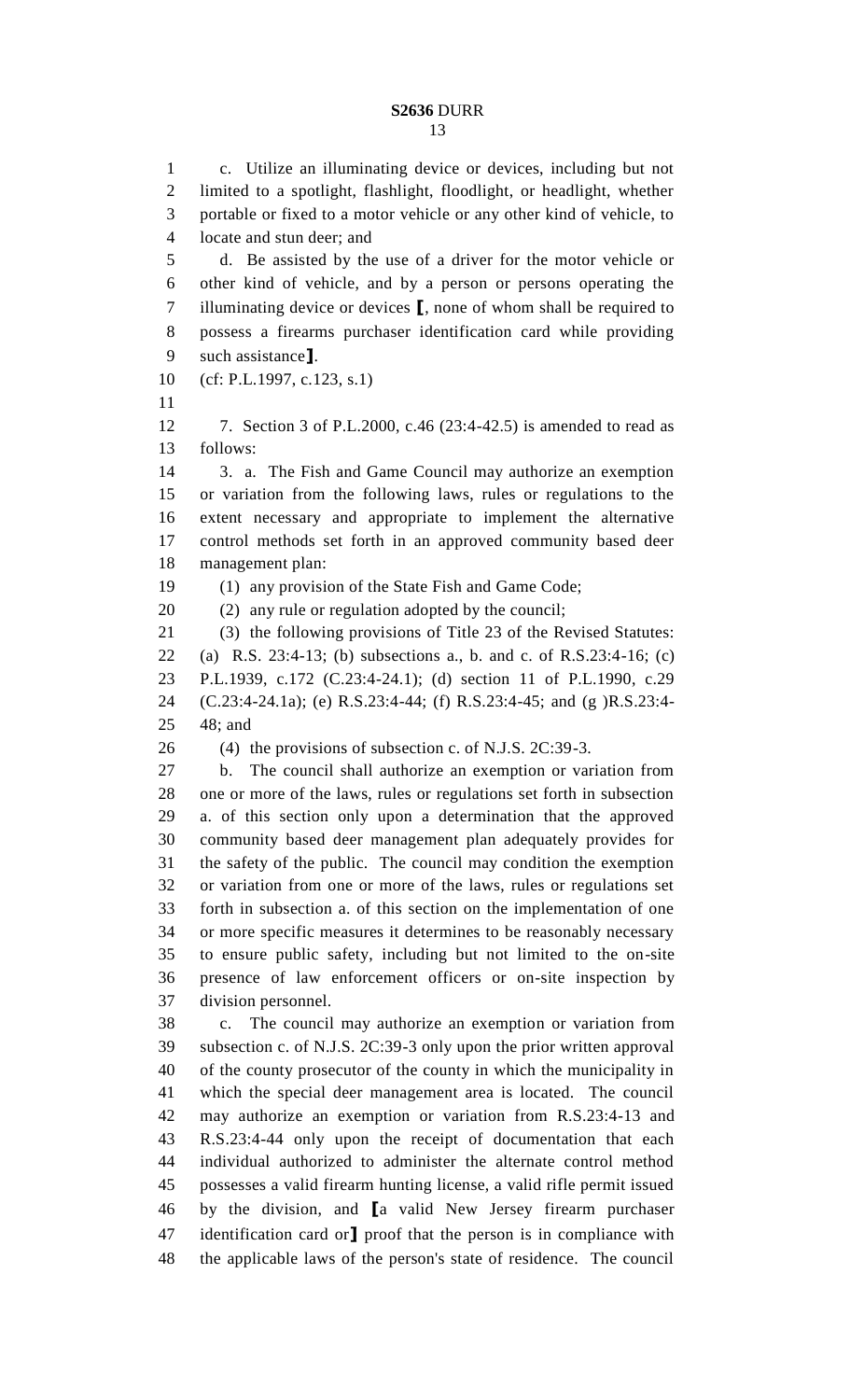may authorize an exemption or variation from subsection c. of R.S.23:4-16 only if, for public safety reasons, it is conditioned upon the road or highway being properly closed by law enforcement officers for the time authorized in the special deer management permit issued pursuant to section 4 of this act. (cf: P.L.2000, c.46, s.3) 8. Section 5 of P.L.1991, c.261 (C.2C:25-21) is amended to read as follows: 5. a. When a person claims to be a victim of domestic violence, and where a law enforcement officer responding to the incident finds probable cause to believe that domestic violence has occurred, the law enforcement officer shall arrest the person who is alleged to be the person who subjected the victim to domestic violence and shall sign a criminal complaint if: (1) The victim exhibits signs of injury caused by an act of domestic violence; 18 (2) A warrant is in effect; (3) There is probable cause to believe that the person has violated N.J.S.2C:29-9, and there is probable cause to believe that the person has been served with the order alleged to have been violated. If the victim does not have a copy of a purported order, the officer may verify the existence of an order with the appropriate law enforcement agency; or (4) There is probable cause to believe that a weapon as defined in N.J.S.2C:39-1 has been involved in the commission of an act of domestic violence. b. A law enforcement officer may arrest a person; or may sign a criminal complaint against that person, or may do both, where there is probable cause to believe that an act of domestic violence has been committed, but where none of the conditions in subsection a. of this section applies. c. (1) As used in this section, the word "exhibits" is to be liberally construed to mean any indication that a victim has suffered bodily injury, which shall include physical pain or any impairment of physical condition. Where the victim exhibits no visible sign of injury, but states that an injury has occurred, the officer should consider other relevant factors in determining whether there is probable cause to make an arrest. (2) In determining which party in a domestic violence incident is the victim where both parties exhibit signs of injury, the officer should consider the comparative extent of the injuries, the history of domestic violence between the parties, if any, and any other relevant factors. (3) No victim shall be denied relief or arrested or charged under this act with an offense because the victim used reasonable force in

self defense against domestic violence by an attacker.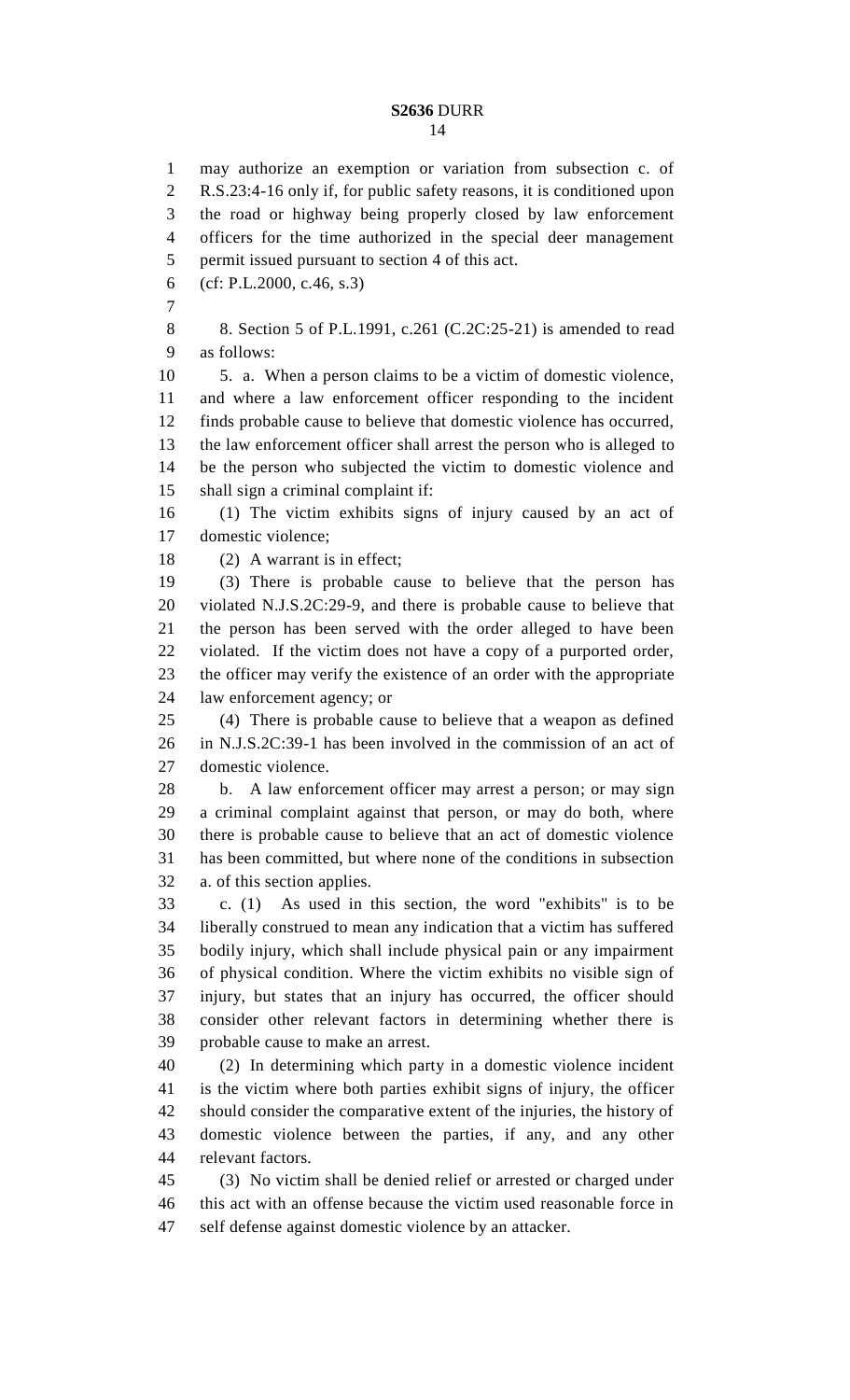d. (1) In addition to a law enforcement officer's authority to seize any weapon that is contraband, evidence or an instrumentality of crime, a law enforcement officer who has probable cause to believe that an act of domestic violence has been committed shall:

 (a) question persons present to determine whether there are weapons on the premises; and

 (b) upon observing or learning that a weapon is present on the premises, seize any weapon that the officer reasonably believes would expose the victim to a risk of serious bodily injury. **[**If a law enforcement officer seizes any firearm pursuant to this paragraph, the officer shall also seize any firearm purchaser identification card or permit to purchase a handgun issued to the person accused of the act of domestic violence.**]**

 (2) A law enforcement officer shall deliver all weapons **[**, firearms purchaser identification cards and permits to purchase a handgun**]** seized pursuant to this section to the county prosecutor and shall append an inventory of all seized items to the domestic violence report.

 (3) Weapons seized in accordance with the "Prevention of Domestic Violence Act of 1991", P.L.1991, c.261 (C.2C:25-17 et seq.) shall be returned to the owner except upon order of the Superior Court. The prosecutor who has possession of the seized weapons may, upon notice to the owner, petition a judge of the Family Part of the Superior Court, Chancery Division, within 45 days of seizure, to obtain title to the seized weapons, or to revoke any and all permits, licenses and other authorizations for the use, possession, or ownership of such weapons pursuant to the law governing such use, possession, or ownership, or may object to the return of the weapons on such grounds as are provided for the initial rejection or later revocation of the authorizations, or on the grounds that the owner is unfit or that the owner poses a threat to the public in general or a person or persons in particular.

 A hearing shall be held and a record made thereof within 45 days of the notice provided above. No formal pleading and no filing fee shall be required as a preliminary to such hearing. The hearing shall be summary in nature. Appeals from the results of the hearing shall be to the Superior Court, Appellate Division, in accordance with the law.

 If the prosecutor does not institute an action within 45 days of seizure, the seized weapons shall be returned to the owner.

 After the hearing the court shall order the return of the firearms, weapons and any authorization papers relating to the seized weapons to the owner if the court determines the owner is not subject to any of the disabilities set forth in subsection c. of N.J.S.2C:58-3 and finds that the complaint has been dismissed at the request of the complainant and the prosecutor determines that there is insufficient probable cause to indict; or if the defendant is found not guilty of the charges; or if the court determines that the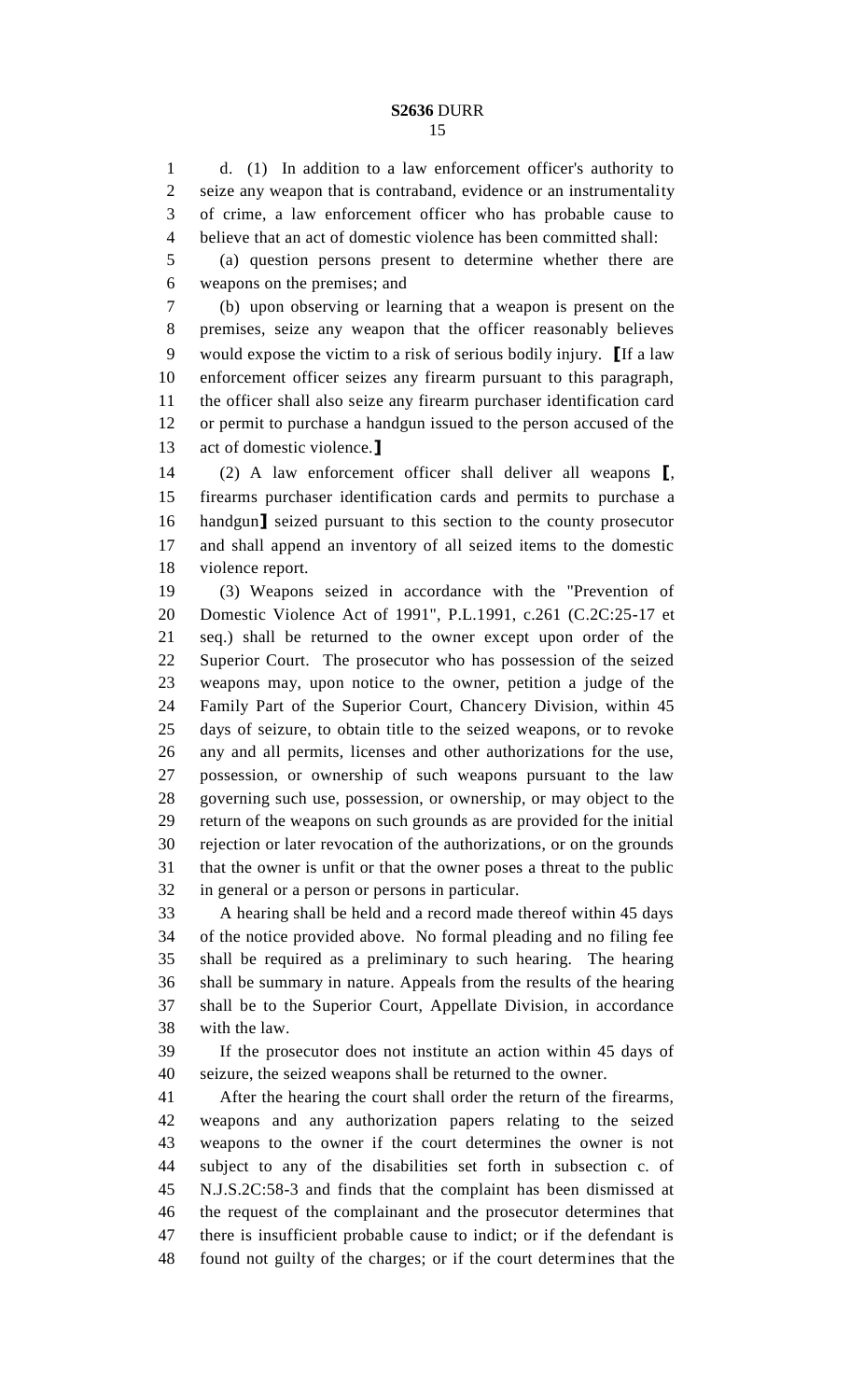domestic violence situation no longer exists. At least 10 days prior to returning the seized weapons, the prosecutor shall notify each claimant or victim that the weapons will be returned to the owner.

 Nothing in this act shall impair the right of the State to retain evidence pending a criminal prosecution. Nor shall any provision of this act be construed to limit the authority of the State or a law enforcement officer to seize, retain or forfeit property pursuant to chapter 64 of Title 2C of the New Jersey Statutes.

 If, after the hearing, the court determines that the weapons are not to be returned to the owner, the court may:

 (a) With respect to weapons other than firearms, order the prosecutor to dispose of the weapons if the owner does not arrange for the transfer or sale of the weapons to an appropriate person within 60 days; or

 (b) Order the revocation of **[**the owner's firearms purchaser identification card or**]** any permit, license or authorization, in which case the court shall order the owner to surrender any firearm seized and all other firearms possessed to the prosecutor and shall order the prosecutor to dispose of the firearms if the owner does not arrange for the sale of the firearms to a registered dealer of the firearms within 60 days; or

 (c) Order such other relief as it may deem appropriate. When the court orders the weapons forfeited to the State or the prosecutor is required to dispose of the weapons, the prosecutor shall dispose of the property as provided in N.J.S.2C:64-6.

 (4) A civil suit may be brought to enjoin a wrongful failure to return a seized firearm where the prosecutor refuses to return the weapon after receiving a written request to do so and notice of the owner's intent to bring a civil action pursuant to this section. Failure of the prosecutor to comply with the provisions of this act shall entitle the prevailing party in the civil suit to reasonable costs, including attorney's fees, provided that the court finds that the prosecutor failed to act in good faith in retaining the seized weapon. (5) No law enforcement officer or agency shall be held liable in any civil action brought by any person for failing to learn of, locate or seize a weapon pursuant to this act, or for returning a seized weapon to its owner.

(cf: P.L.2021, c.358, s.1)

 9. Section 11 of P.L.1991, c.261 (C.2C:25-27) is amended to read as follows:

 11. a. When a defendant is found guilty of a crime or offense involving domestic violence and a condition of sentence restricts the defendant's ability to have contact with the victim, the victim's friends, co-workers, or relatives, or an animal owned, possessed, leased, kept, or held by either party or a minor child residing in the household, that condition shall be recorded in an order of the court and a written copy of that order shall be provided to the victim by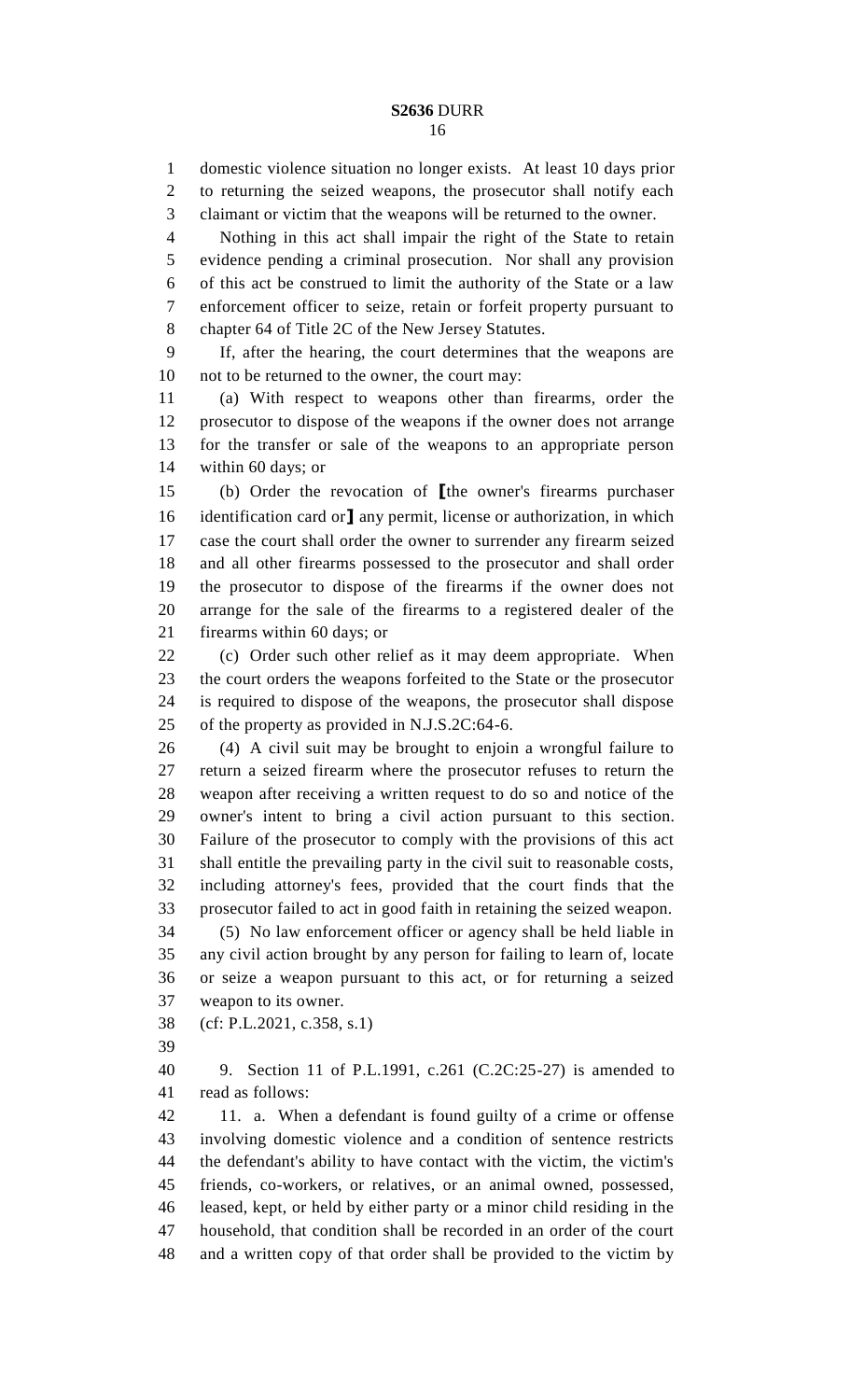the clerk of the court or other person designated by the court. In addition to restricting a defendant's ability to have contact with the victim, the victim's friends, co-workers, or relatives, or an animal owned, possessed, leased, kept, or held by either party or a minor child residing in the household, the court may require the defendant to receive professional counseling from either a private source or a source appointed by the court, and if the court so orders, the court shall require the defendant to provide documentation of attendance at the professional counseling. In any case where the court order contains a requirement that the defendant receive professional counseling, no application by the defendant to dissolve the restraining order shall be granted unless, in addition to any other provisions required by law or conditions ordered by the court, the defendant has completed all required attendance at such counseling.

 b. In addition the court may enter an order directing the possession of an animal owned, possessed, leased, kept, or held by either party or a minor child residing in the household. Where a person has abused or threatened to abuse such animal, there shall be a presumption that possession of the animal shall be awarded to the non-abusive party.

 c. (1) When a defendant is found guilty of a crime or offense involving domestic violence, the court shall inform the defendant that the defendant is prohibited from purchasing, owning, possessing, or controlling a firearm pursuant to section 6 of P.L.1979, c.179 (C.2C:39-7) **[**and from receiving or retaining a firearms purchaser identification card or permit to purchase a handgun pursuant to N.J.S.2C:58-3**]**. The court shall order the defendant to arrange for the immediate surrender to a law enforcement officer of any firearm that has not already been seized or surrendered **[**and any firearms purchaser identification card or permit to purchase a handgun possessed by the defendant**]**. No later than five business days after the order is entered, however, the defendant may arrange to sell any surrendered firearm to a licensed retail dealer of firearms who shall be authorized to take possession of that purchased firearm from the law enforcement agency to which it was surrendered no later than 10 business days after the order is entered. **[**Any card or permit issued to the defendant shall be deemed immediately revoked. The court shall establish a process for notifying the appropriate authorities of the conviction requiring the revocation of the card or permit.**]** A law enforcement officer accepting a surrendered firearm shall provide the defendant with a receipt listing the date of surrender, the name of the defendant, and any item that has been surrendered, including the serial number, manufacturer, and model of the surrendered firearm. The defendant shall provide a copy of this receipt to the prosecutor within 48 hours of service of the order, and shall attest under penalty that any firearms owned or possessed at the time of the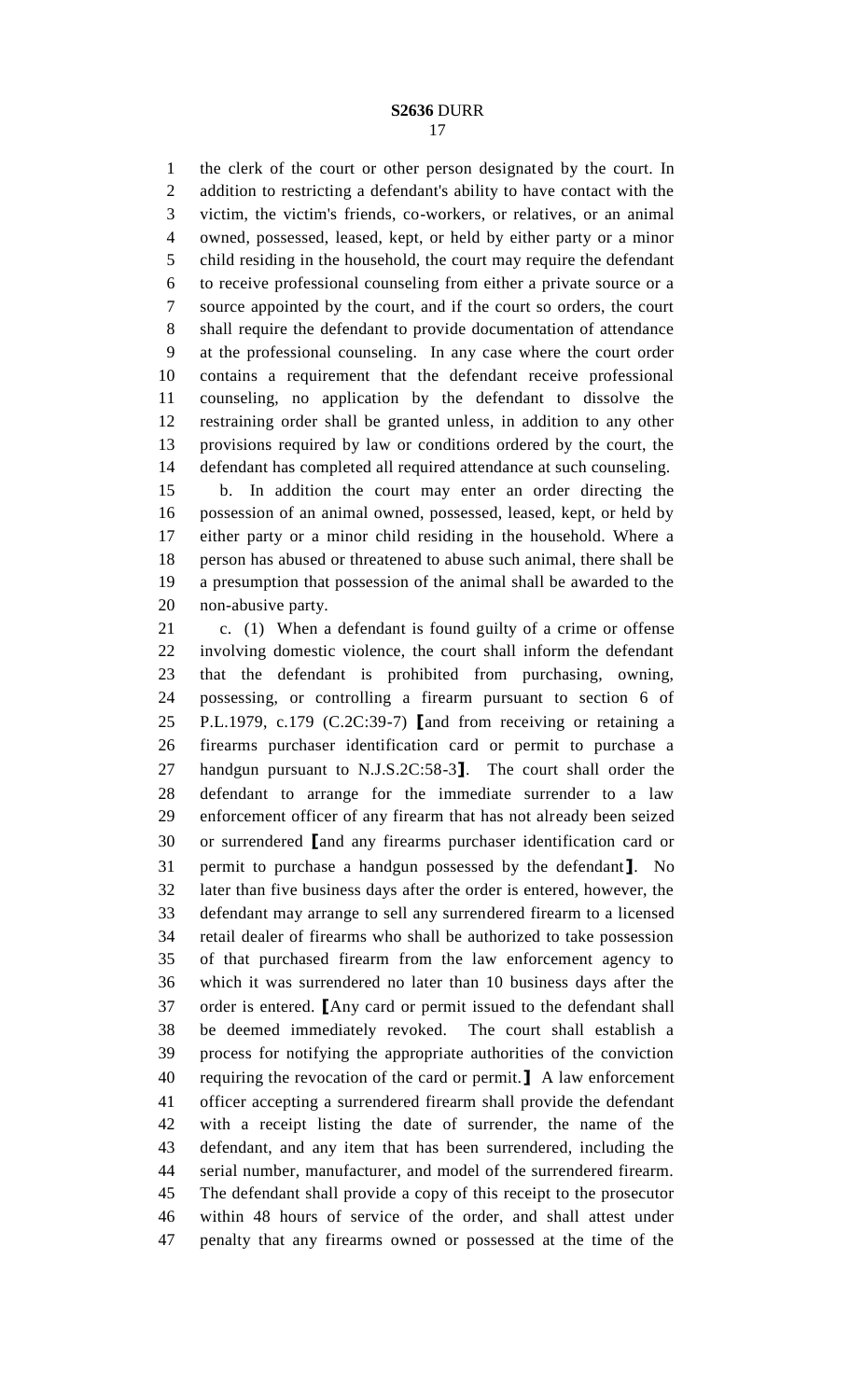order have been transferred in accordance with this section and that the defendant currently does not possess any firearms. The defendant alternatively may attest under penalty that he did not own or possess a firearm at the time of the order and currently does not possess a firearm. If the court, upon motion of the prosecutor, finds probable cause that the defendant has failed to surrender any firearm **[**, card, or permit**]**, the court may order a search for and removal of **[**these items**]** firearm at any location where the judge has reasonable cause to believe **[**these items are**]** a firearm is located. The judge shall state with specificity the reasons for and the scope of the search and seizure authorized by the order.

 (2) A law enforcement officer who receives a firearm that is surrendered, but not purchased and taken possession of by a licensed retail dealer of firearms within 10 business days of when the order is entered pursuant to paragraph (1) of this subsection, may dispose of the surrendered firearm in accordance with the provisions of N.J.S.2C:64-6. A firearm purchased by a licensed retail dealer from a defendant shall become part of the inventory of the dealer.

(cf: P.L.2016, c.91. s.1)

 10. Section 12 of P.L.1991, c.261 (C.2C:25-28) is amended to read as follows:

 12. a. A victim may file a complaint alleging the commission of an act of domestic violence with the Family Part of the Chancery Division of the Superior Court in conformity with the Rules of Court. The court shall not dismiss any complaint or delay disposition of a case because the victim has left the residence to avoid further incidents of domestic violence. Filing a complaint pursuant to this section shall not prevent the filing of a criminal complaint for the same act.

 On weekends, holidays and other times when the court is closed, a victim may file a complaint before a judge of the Family Part of the Chancery Division of the Superior Court or a municipal court judge who shall be assigned to accept complaints and issue emergency, ex parte relief in the form of temporary restraining orders pursuant to this act.

 A plaintiff may apply for relief under this section in a court having jurisdiction over the place where the alleged act of domestic violence occurred, where the defendant resides, or where the plaintiff resides or is sheltered, and the court shall follow the same procedures applicable to other emergency applications. Criminal complaints filed pursuant to this act shall be investigated and prosecuted in the jurisdiction where the offense is alleged to have occurred. Contempt complaints filed pursuant to N.J.S.2C:29-9 shall be prosecuted in the county where the contempt is alleged to have been committed and a copy of the contempt complaint shall be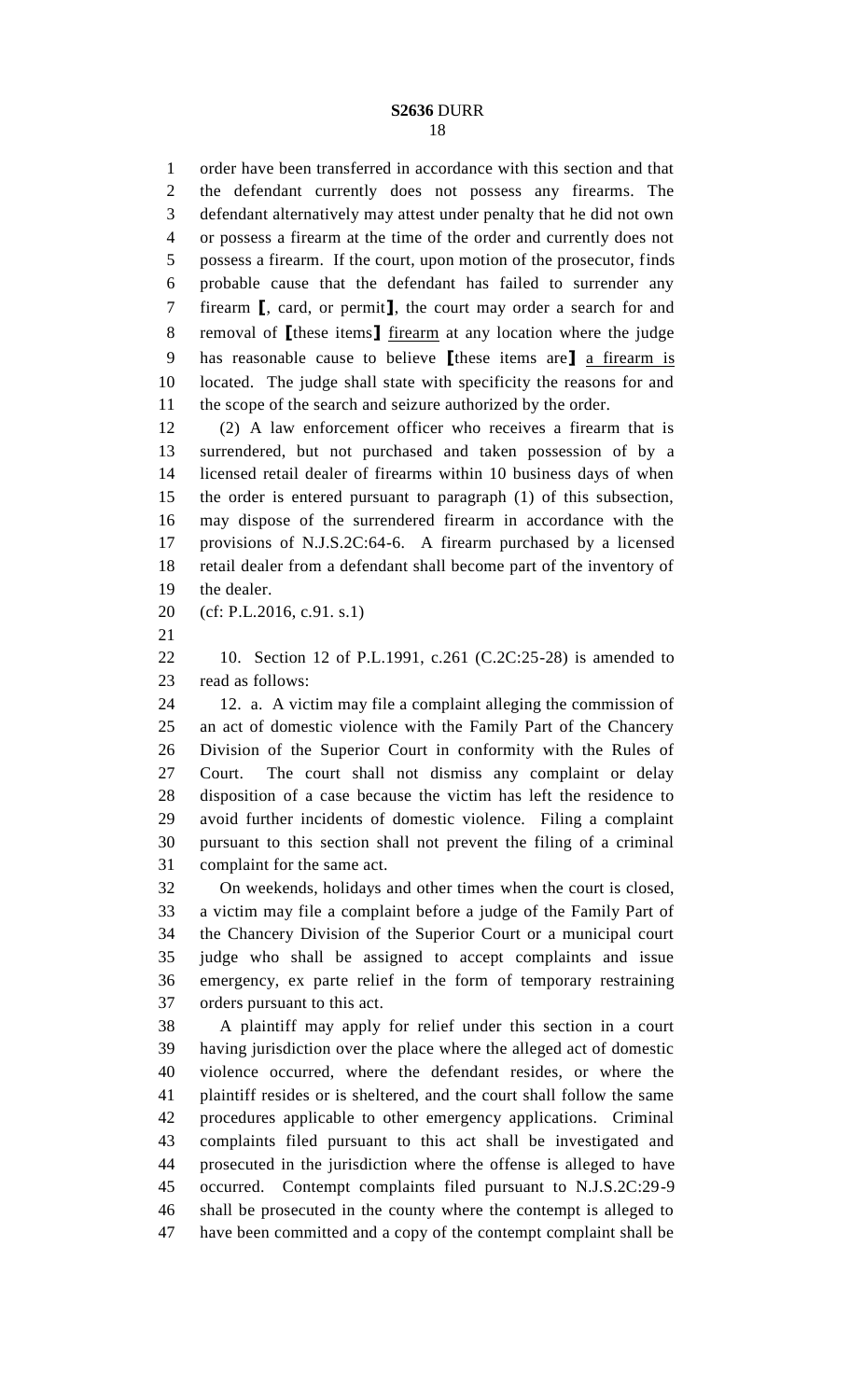forwarded to the court that issued the order alleged to have been violated.

 b. The court shall waive any requirement that the petitioner's place of residence appear on the complaint.

 c. (1) The clerk of the court, or other person designated by the court, shall assist the parties in completing any forms necessary for the filing of a summons, complaint, answer or other pleading.

 (2) The plaintiff may provide information concerning firearms to which the defendant has access, including the location of these firearms, if known, on a form to be prescribed by the Administrative Director of the Courts.

 (3) Information provided by the plaintiff concerning firearms to which the defendant has access shall be kept confidential and shall not be disseminated or disclosed, provided that nothing in this subsection shall prohibit dissemination or disclosure of this information in a manner consistent with and in furtherance of the purpose for which the information was provided.

 d. Summons and complaint forms shall be readily available at the clerk's office, at the municipal courts and at municipal and State police stations.

 e. As soon as the domestic violence complaint is filed, both the victim and the abuser shall be advised of any programs or services available for advice and counseling.

 f. A plaintiff may seek emergency, ex parte relief in the nature of a temporary restraining order. A municipal court judge or a judge of the Family Part of the Chancery Division of the Superior Court may enter an ex parte order when necessary to protect the life, health or well-being of a victim on whose behalf the relief is sought.

 g. If it appears that the plaintiff is in danger of domestic violence, the judge shall, upon consideration of the plaintiff's domestic violence complaint, order emergency ex parte relief, in the nature of a temporary restraining order. A decision shall be made by the judge regarding the emergency relief forthwith.

 h. A judge may issue a temporary restraining order upon sworn testimony or complaint of an applicant who is not physically present, pursuant to court rules, or by a person who represents a person who is physically or mentally incapable of filing personally. A temporary restraining order may be issued if the judge is satisfied that exigent circumstances exist sufficient to excuse the failure of the applicant to appear personally and that sufficient grounds for granting the application have been shown.

 i. An order for emergency, ex parte relief shall be granted upon good cause shown and shall remain in effect until a judge of the Family Part issues a further order. Any temporary order hereunder is immediately appealable for a plenary hearing de novo not on the record before any judge of the Family Part of the county in which the plaintiff resides or is sheltered if that judge issued the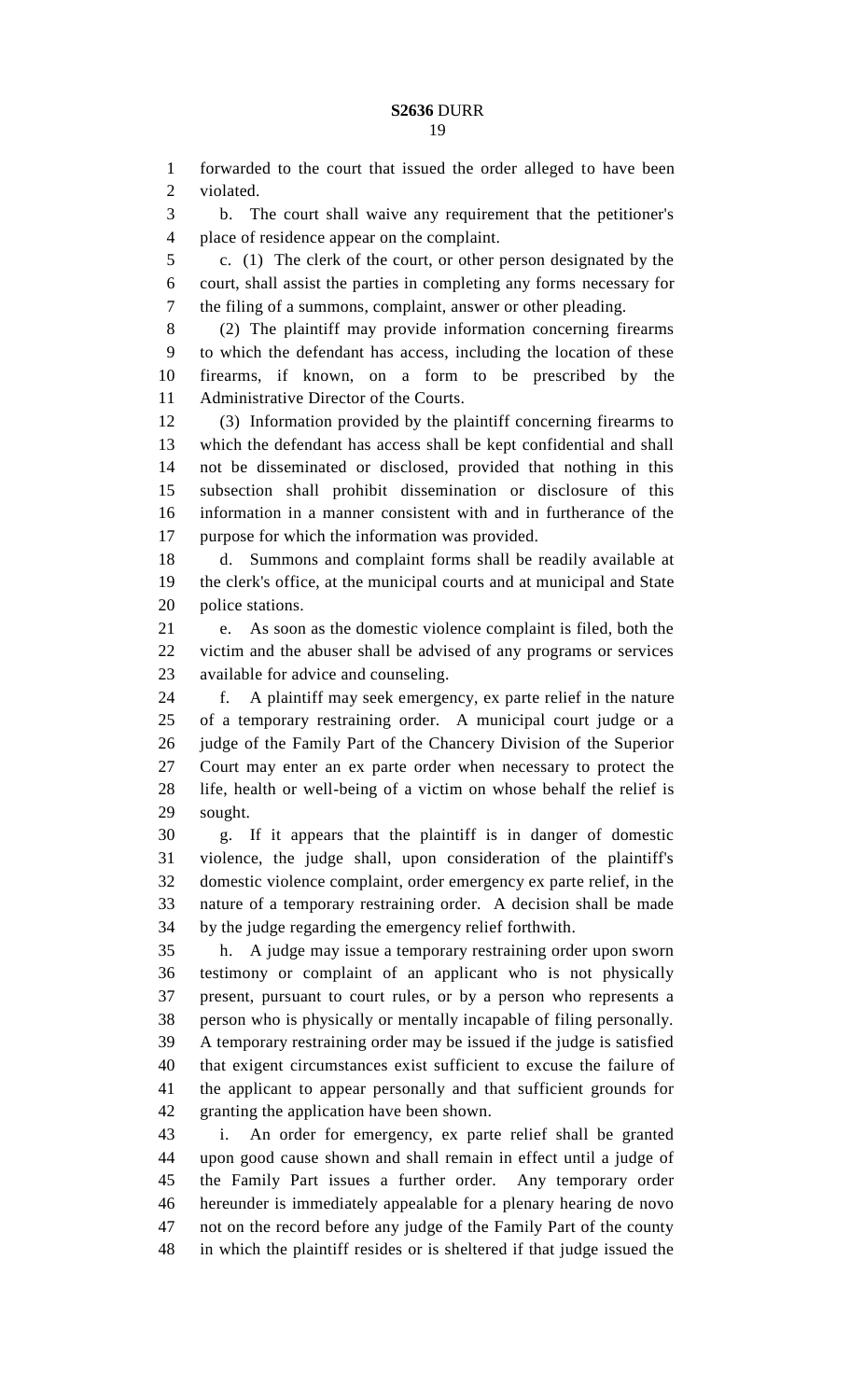temporary order or has access to the reasons for the issuance of the temporary order and sets forth in the record the reasons for the modification or dissolution. The denial of a temporary restraining order by a municipal court judge and subsequent administrative dismissal of the complaint shall not bar the victim from refiling a complaint in the Family Part based on the same incident and receiving an emergency, ex parte hearing de novo not on the record before a Family Part judge, and every denial of relief by a municipal court judge shall so state.

 j. Emergency relief may include forbidding the defendant from returning to the scene of the domestic violence, forbidding the defendant from possessing any firearm or other weapon enumerated in subsection r. of N.J.S.2C:39-1, ordering the search for and seizure of any firearm or other weapon at any location where the judge has reasonable cause to believe the weapon is located **[**and the seizure of any firearms purchaser identification card or permit to purchase a handgun issued to the defendant**]** and any other appropriate relief.

 If the order requires the surrender of any firearm or other weapon, a law enforcement officer shall accompany the defendant, or may proceed without the defendant if necessary, to the scene of the domestic violence or any other location where the judge has reasonable cause to believe any firearm or other weapon belonging to the defendant is located, to ensure that the defendant does not gain access to any firearm or other weapon, and that the firearm or other weapon is appropriately surrendered in accordance with the order. If the order prohibits the defendant from returning to the scene of domestic violence or any other location where the judge has reasonable cause to believe any firearm or other weapon belonging to the defendant is located, any firearm or other weapon located there shall be seized by a law enforcement officer. The order shall include notice to the defendant of the penalties for a violation of any provision of the order, including but not limited to the penalties for contempt of court and unlawful possession of a firearm or other weapon pursuant to N.J.S.2C:39-5. Other appropriate relief may include but is not limited to an order directing the possession of any animal owned, possessed, leased, kept, or held by either party or a minor child residing in the household and providing that the animal shall not be disposed of prior to entry of a final order pursuant to section 13 of P.L.1991, c.261 (C.2C:25-29).

 The judge shall state with specificity the reasons for and scope of any search and seizure authorized by the order. The provisions of this subsection prohibiting a defendant from possessing a firearm or other weapon shall not apply to any law enforcement officer while actually on duty, or to any member of the Armed Forces of the United States or member of the National Guard while actually on duty or traveling to or from an authorized place of duty.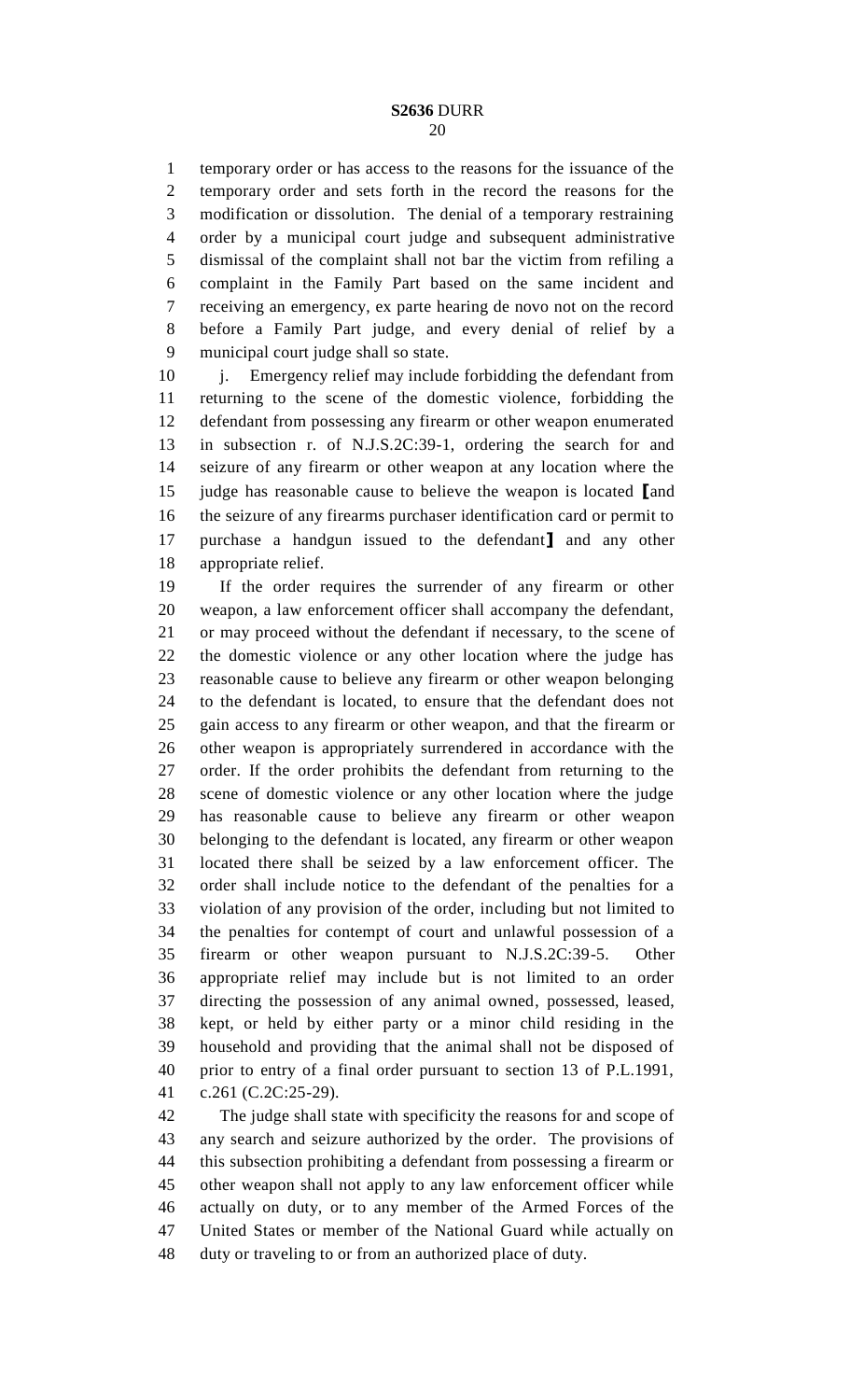k. The judge may permit the defendant to return to the scene of the domestic violence to pick up personal belongings and effects but shall, in the order granting relief, restrict the time and duration of such permission and provide for police supervision of such visit. l. An order granting emergency relief, together with the complaint or complaints, shall immediately be forwarded to the appropriate law enforcement agency for service on the defendant, and to the police of the municipality in which the plaintiff resides or is sheltered, and shall immediately be served upon the defendant by the police, except that an order issued during regular court hours may be forwarded to the sheriff for immediate service upon the defendant in accordance with the Rules of Court. If personal service cannot be effected upon the defendant, the court may order other appropriate substituted service. At no time shall the plaintiff be asked or required to serve any order on the defendant. m. (Deleted by amendment, P.L.1994, c.94.) n. Notice of temporary restraining orders issued pursuant to this section shall be sent by the clerk of the court or other person designated by the court to the appropriate chiefs of police, members of the State Police and any other appropriate law enforcement agency or court. o. (Deleted by amendment, P.L.1994, c.94.) p. Any temporary or final restraining order issued pursuant to this act shall be in effect throughout the State, and shall be enforced by all law enforcement officers. q. Prior to the issuance of any temporary or final restraining order issued pursuant to this section, the court shall order that a search be made of the domestic violence central registry with regard to the defendant's record. (cf: P.L.2016, c.91, s.2) 11. Section 13 of P.L.1991, c.261 (C.2C:25-29) is amended to read as follows: 13. a. A hearing shall be held in the Family Part of the Chancery Division of the Superior Court within 10 days of the filing of a complaint pursuant to section 12 of P.L.1991, c.261 (C.2C:25-28) in the county where the ex parte restraints were ordered, unless good cause is shown for the hearing to be held elsewhere. A copy of the complaint shall be served on the defendant in conformity with the Rules of Court. If a criminal complaint arising out of the same incident which is the subject matter of a complaint brought under P.L.1981, c.426 (C.2C:25-1 et seq.) or P.L.1991, c.261 (C.2C:25-17 et seq.) has been filed, testimony given by the plaintiff or defendant in the domestic violence matter shall not be used in the simultaneous or subsequent criminal proceeding against the defendant, other than domestic violence contempt matters and where it would otherwise be admissible hearsay under the rules of evidence that govern where a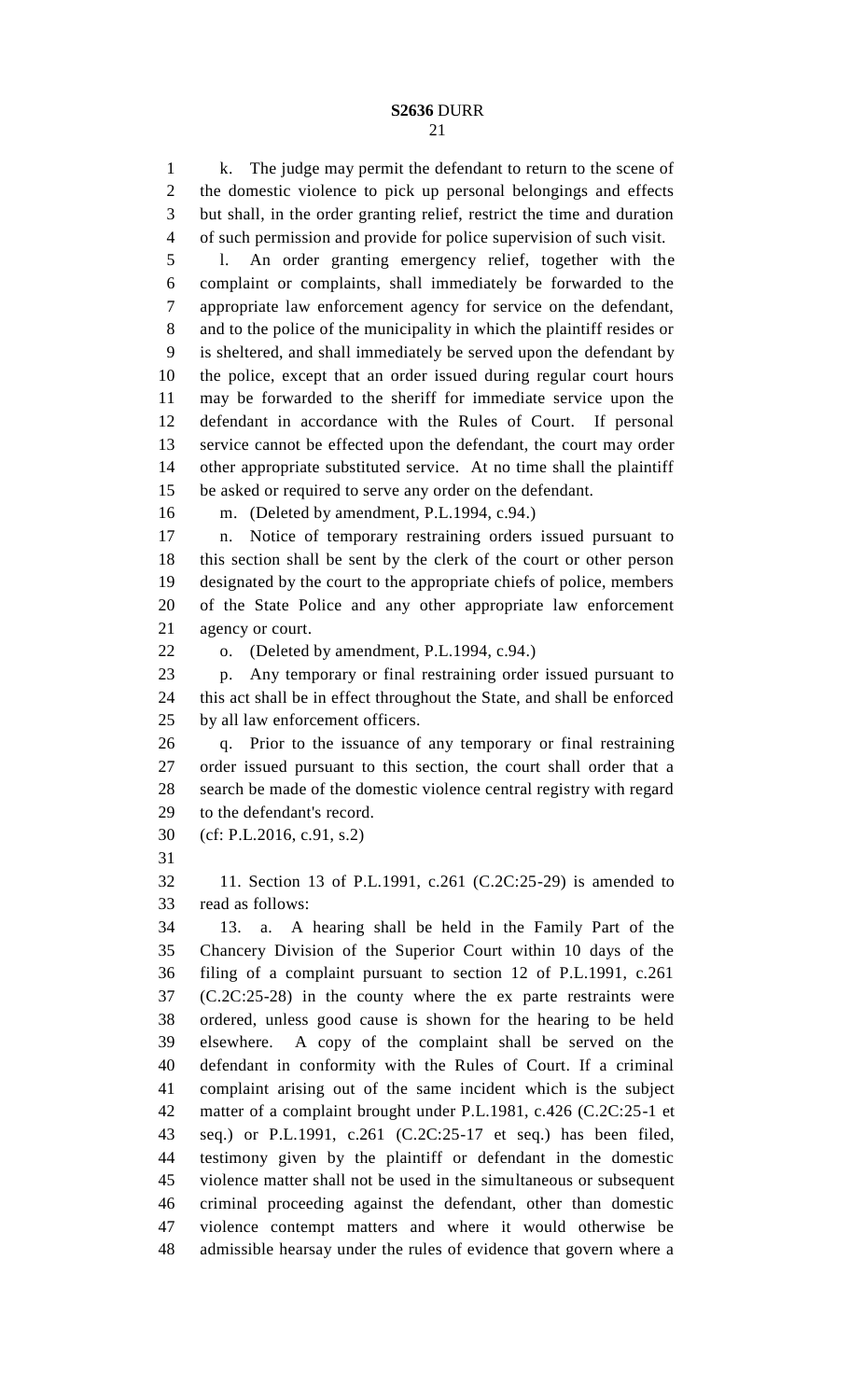party is unavailable. At the hearing the standard for proving the allegations in the complaint shall be by a preponderance of the evidence. The court shall consider but not be limited to the following factors:

 (1) The previous history of domestic violence between the plaintiff and defendant, including threats, harassment and physical abuse;

(2) The existence of immediate danger to person or property;

(3) The financial circumstances of the plaintiff and defendant;

(4) The best interests of the victim and any child;

 (5) In determining custody and parenting time the protection of the victim's safety; and

 (6) The existence of a verifiable order of protection from another jurisdiction.

 An order issued under this act shall only restrain or provide damages payable from a person against whom a complaint has been filed under this act and only after a finding or an admission is made that an act of domestic violence was committed by that person. The issue of whether or not a violation of this act occurred, including an act of contempt under this act, shall not be subject to mediation or negotiation in any form. In addition, where a temporary or final order has been issued pursuant to this act, no party shall be ordered to participate in mediation on the issue of custody or parenting time. b. In proceedings in which complaints for restraining orders have been filed, the court shall grant any relief necessary to prevent further abuse. In addition to any other provisions, any restraining order issued by the court shall bar the defendant from purchasing, owning, possessing or controlling a firearm **[**and from receiving or retaining a firearms purchaser identification card or permit to purchase a handgun pursuant to N.J.S.2C:58-3**]** during the period in which the restraining order is in effect or two years, whichever is greater. The order shall require the immediate surrender of any firearm or other weapon belonging to the defendant. The order shall include notice to the defendant of the penalties for a violation of any provision of the order, including but not limited to the penalties for contempt of court and unlawful possession of a firearm or other weapon pursuant to N.J.S.2C:39-5.

 A law enforcement officer shall accompany the defendant, or may proceed without the defendant if necessary, to any place where any firearm or other weapon belonging to the defendant is located to ensure that the defendant does not gain access to any firearm or other weapon, and a law enforcement officer shall take custody of any firearm or other weapon belonging to the defendant. If the order prohibits the defendant from returning to the scene of domestic violence or other place where firearms or other weapons belonging to the defendant are located, any firearm or other weapon located there shall be seized by a law enforcement officer. The provisions of this subsection requiring the surrender or removal of a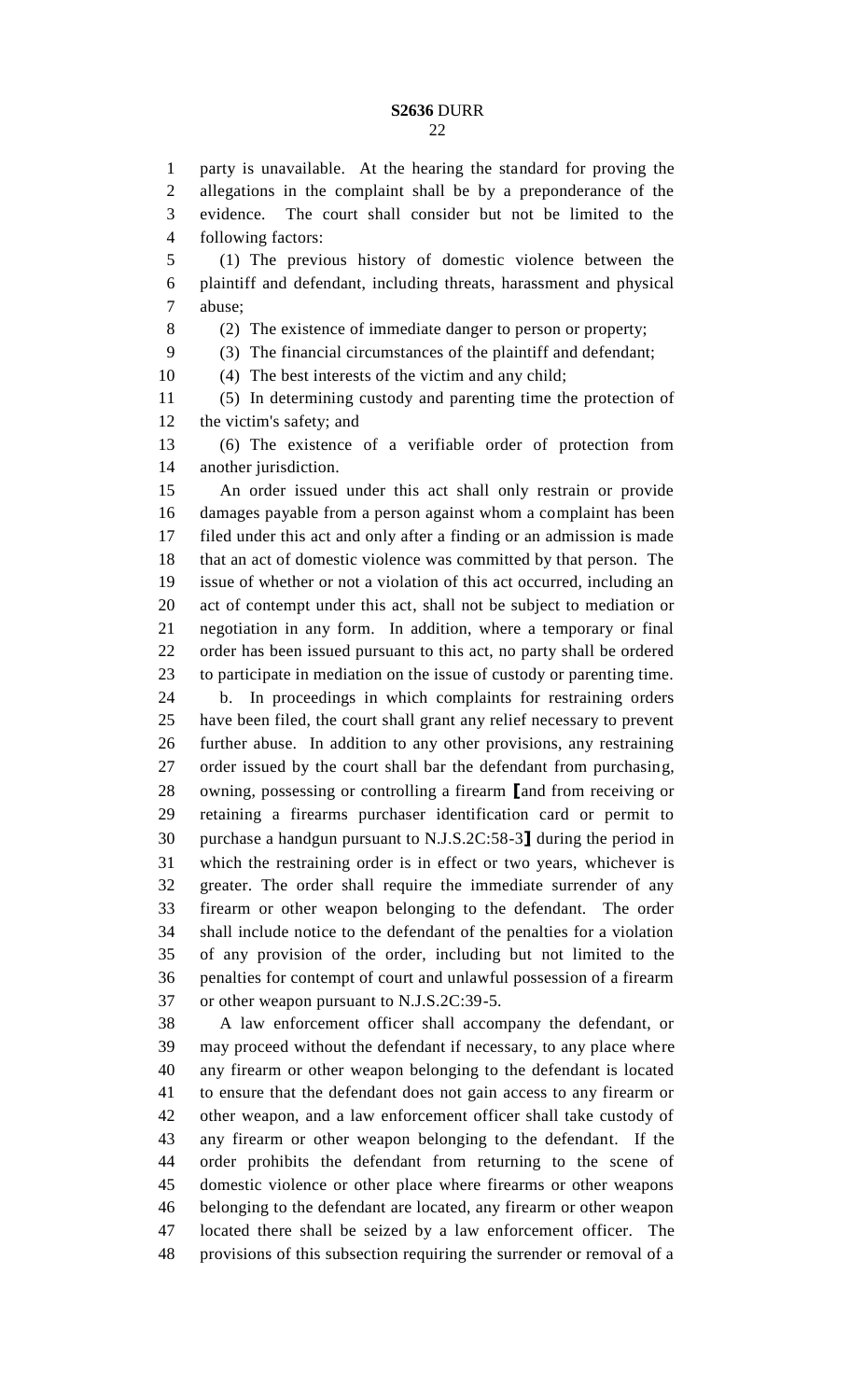firearm **[**, card, or permit**]** shall not apply to any law enforcement officer while actually on duty, or to any member of the Armed Forces of the United States or member of the National Guard while actually on duty or traveling to or from an authorized place of duty. At the hearing the judge of the Family Part of the Chancery Division of the Superior Court may issue an order granting any or all of the following relief:

 (1) An order restraining the defendant from subjecting the victim to domestic violence, as defined in this act.

 (2) An order granting exclusive possession to the plaintiff of the residence or household regardless of whether the residence or household is jointly or solely owned by the parties or jointly or solely leased by the parties. This order shall not in any manner affect title or interest to any real property held by either party or both jointly. If it is not possible for the victim to remain in the residence, the court may order the defendant to pay the victim's rent at a residence other than the one previously shared by the parties if the defendant is found to have a duty to support the victim and the victim requires alternative housing.

 (3) An order providing for parenting time. The order shall protect the safety and well-being of the plaintiff and minor children and shall specify the place and frequency of parenting time. Parenting time arrangements shall not compromise any other remedy provided by the court by requiring or encouraging contact between the plaintiff and defendant. Orders for parenting time may include a designation of a place of parenting time away from the plaintiff, the participation of a third party, or supervised parenting time.

 (a) The court shall consider a request by a custodial parent who has been subjected to domestic violence by a person with parenting time rights to a child in the parent's custody for an investigation or evaluation by the appropriate agency to assess the risk of harm to the child prior to the entry of a parenting time order. Any denial of such a request must be on the record and shall only be made if the judge finds the request to be arbitrary or capricious.

 (b) The court shall consider suspension of the parenting time order and hold an emergency hearing upon an application made by the plaintiff certifying under oath that the defendant's access to the child pursuant to the parenting time order has threatened the safety and well-being of the child.

 (4) An order requiring the defendant to pay to the victim monetary compensation for losses suffered as a direct result of the act of domestic violence. The order may require the defendant to pay the victim directly, to reimburse the Victims of Crime Compensation Office for any and all compensation paid by the Victims of Crime Compensation Office directly to or on behalf of the victim, and may require that the defendant reimburse any parties that may have compensated the victim, as the court may determine.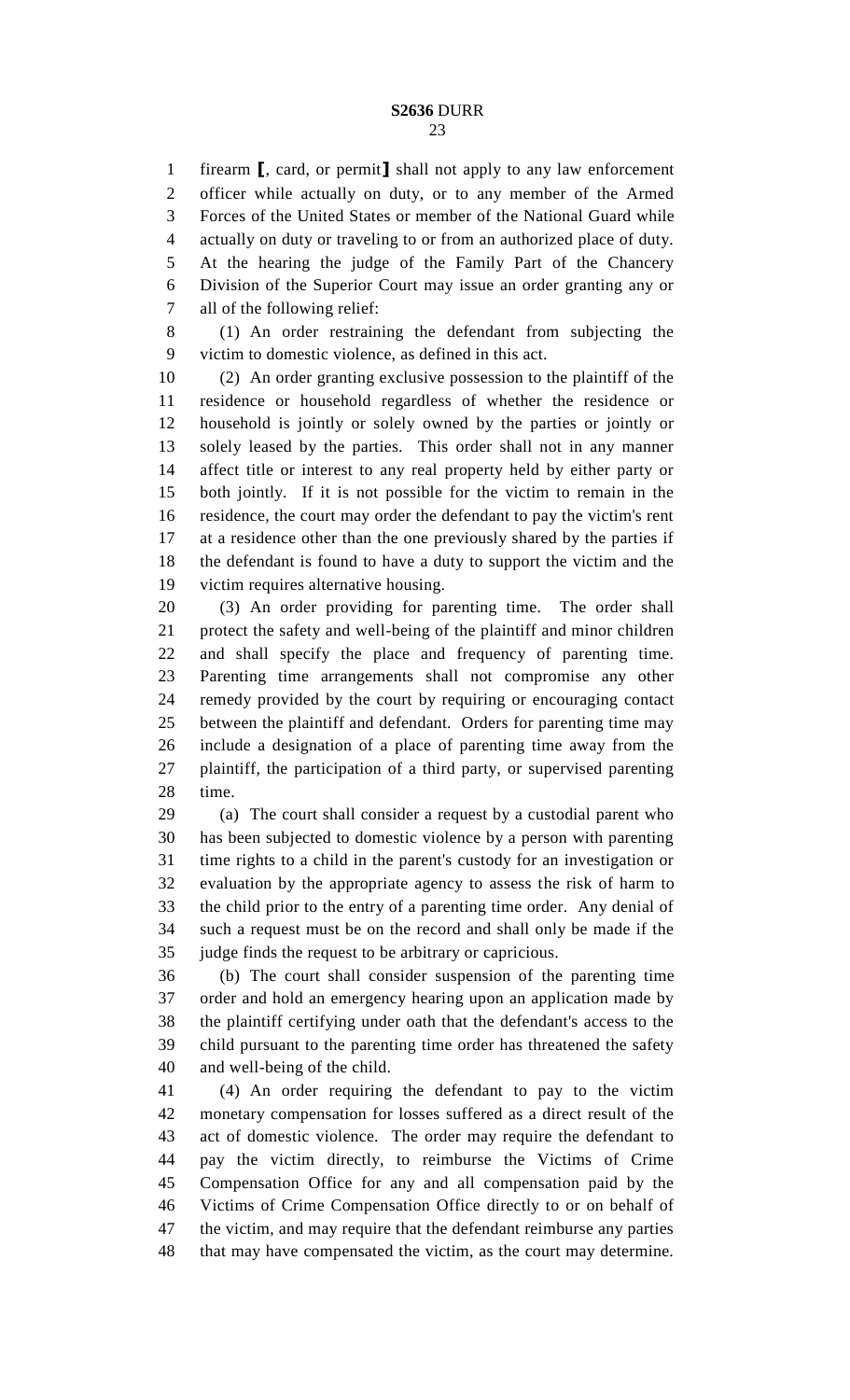Compensatory losses shall include, but not be limited to, loss of earnings or other support, including child or spousal support, out- of-pocket losses for injuries sustained, cost of repair or replacement of real or personal property damaged or destroyed or taken by the defendant, cost of counseling for the victim, moving or other travel expenses, reasonable attorney's fees, court costs, and compensation for pain and suffering. Where appropriate, punitive damages may be awarded in addition to compensatory damages.

 (5) An order requiring the defendant to receive professional domestic violence counseling from either a private source or a source appointed by the court and, in that event, requiring the defendant to provide the court at specified intervals with documentation of attendance at the professional counseling. The court may order the defendant to pay for the professional counseling. No application by the defendant to dissolve a final order which contains a requirement for attendance at professional counseling pursuant to this paragraph shall be granted by the court unless, in addition to any other provisions required by law or conditions ordered by the court, the defendant has completed all required attendance at such counseling.

 (6) An order restraining the defendant from entering the residence, property, school, or place of employment of the victim or of other family or household members of the victim and requiring the defendant to stay away from any specified place that is named in the order and is frequented regularly by the victim or other family or household members.

 (7) An order restraining the defendant from making contact with the plaintiff or others, including an order forbidding the defendant from personally or through an agent initiating any communication likely to cause annoyance or alarm including, but not limited to, personal, written, or telephone contact with the victim or other family members, or their employers, employees, or fellow workers, or others with whom communication would be likely to cause annoyance or alarm to the victim.

 (8) An order requiring that the defendant make or continue to make rent or mortgage payments on the residence occupied by the victim if the defendant is found to have a duty to support the victim or other dependent household members; provided that this issue has not been resolved or is not being litigated between the parties in another action.

 (9) An order granting either party temporary possession of specified personal property, such as an automobile, checkbook, documentation of health insurance, an identification document, a key, and other personal effects.

 (10) An order awarding emergency monetary relief, including emergency support for minor children, to the victim and other dependents, if any. An ongoing obligation of support shall be determined at a later date pursuant to applicable law.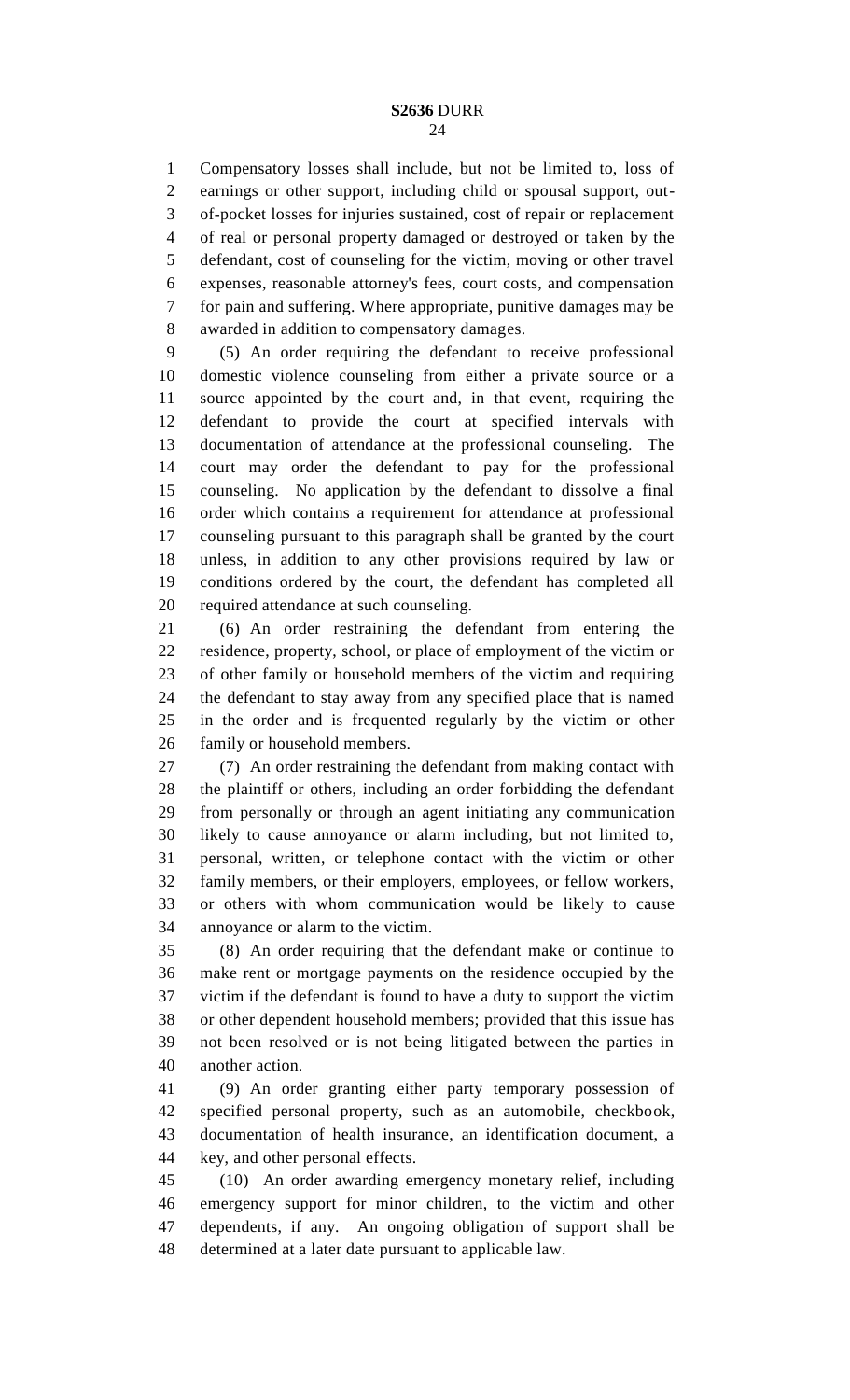(11) An order awarding temporary custody of a minor child. The court shall presume that the best interests of the child are served by an award of custody to the non-abusive parent.

 (12) An order requiring that a law enforcement officer accompany either party to the residence or any shared business premises to supervise the removal of personal belongings in order to ensure the personal safety of the plaintiff when a restraining order has been issued. This order shall be restricted in duration.

(13) (Deleted by amendment, P.L.1995, c.242) **[**.**]**

 (14) An order granting any other appropriate relief for the plaintiff and dependent children, provided that the plaintiff consents to such relief, including relief requested by the plaintiff at the final hearing, whether or not the plaintiff requested such relief at the time of the granting of the initial emergency order.

 (15) An order that requires that the defendant report to the intake unit of the Family Part of the Chancery Division of the Superior Court for monitoring of any other provision of the order.

 (16) In addition to the order required by this subsection prohibiting the defendant from possessing any firearm, the court may also issue an order prohibiting the defendant from possessing any other weapon enumerated in subsection r. of N.J.S.2C:39-1 and ordering the search for and seizure of any firearm or other weapon at any location where the judge has reasonable cause to believe the weapon is located. The judge shall state with specificity the reasons for and scope of the search and seizure authorized by the order.

 (17) An order prohibiting the defendant from stalking or following, or threatening to harm, to stalk or to follow, the complainant or any other person named in the order in a manner that, taken in the context of past actions of the defendant, would put the complainant in reasonable fear that the defendant would cause the death or injury of the complainant or any other person. Behavior prohibited under this act includes, but is not limited to, behavior prohibited under the provisions of P.L.1992, c.209 (C.2C:12-10).

 (18) An order requiring the defendant to undergo a psychiatric evaluation.

 (19) An order directing the possession of any animal owned, possessed, leased, kept, or held by either party or a minor child residing in the household. Where a person has abused or threatened to abuse such animal, there shall be a presumption that possession of the animal shall be awarded to the non-abusive party.

 c. Notice of orders issued pursuant to this section shall be sent by the clerk of the Family Part of the Chancery Division of the Superior Court or other person designated by the court to the appropriate chiefs of police, members of the State Police and any other appropriate law enforcement agency.

 d. Upon good cause shown, any final order may be dissolved or modified upon application to the Family Part of the Chancery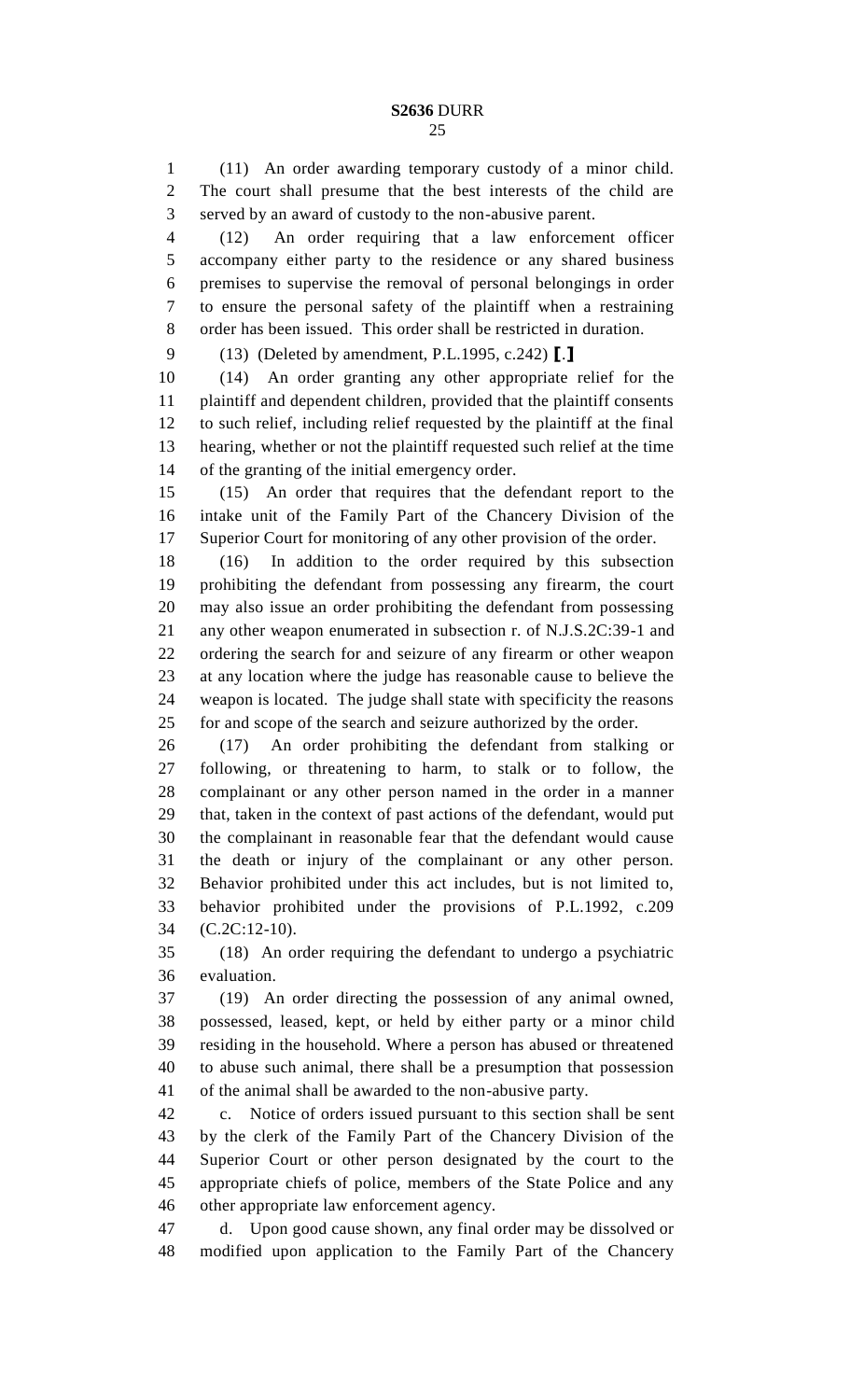Division of the Superior Court, but only if the judge who dissolves or modifies the order is the same judge who entered the order, or has available a complete record of the hearing or hearings on which the order was based. e. Prior to the issuance of any order pursuant to this section, the court shall order that a search be made of the domestic violence central registry. (cf: P.L.2016, c.91, s.3) 12. N.J.S.2C:39-3 is amended to read as follows: 2C:39-3. Prohibited Weapons and Devices. a. Destructive devices. Any person who knowingly has in his possession any destructive device is guilty of a crime of the third degree. b. Sawed-off shotguns. Any person who knowingly has in his possession any sawed-off shotgun is guilty of a crime of the third degree. c. Silencers. Any person who knowingly has in his possession any firearm silencer is guilty of a crime of the fourth degree. d. Defaced firearms. Any person who knowingly has in his possession any firearm which has been defaced, except an antique firearm or an antique handgun, is guilty of a crime of the fourth degree. e. Certain weapons. Any person who knowingly has in his possession any gravity knife, switchblade knife, dagger, dirk, stiletto, billy, blackjack, metal knuckle, sandclub, slingshot, cestus or similar leather band studded with metal filings or razor blades imbedded in wood, ballistic knife, without any explainable lawful purpose, is guilty of a crime of the fourth degree. f. Dum-dum or armor piercing ammunition. (1) Any person, other than a law enforcement officer or persons engaged in activities pursuant to subsection f. of N.J.S.2C:39-6, who knowingly has in his possession any hollow nose or dum-dum bullet, or (2) any person, other than a collector of firearms or ammunition as curios or relics as defined in Title 18, United States Code, section 921 (a) (13) and has in his possession a valid Collector of Curios and Relics License issued by the Bureau of Alcohol, Tobacco, Firearms, and Explosives, who knowingly has in his possession any armor piercing ammunition, as defined in subsection gg. of N.J.S.2C:39-1, is guilty of a crime of the fourth degree. For purposes of this section, a collector may possess not more than three examples of each distinctive variation of the ammunition described above. A distinctive variation includes a different head stamp, composition, design, or color. g. Exceptions. (1) (a) Nothing in subsection a., b., c., d., e., f., j. or k. of this section shall apply to any member of the Armed Forces of the United States or the National Guard, or except as otherwise provided, to any law enforcement officer while actually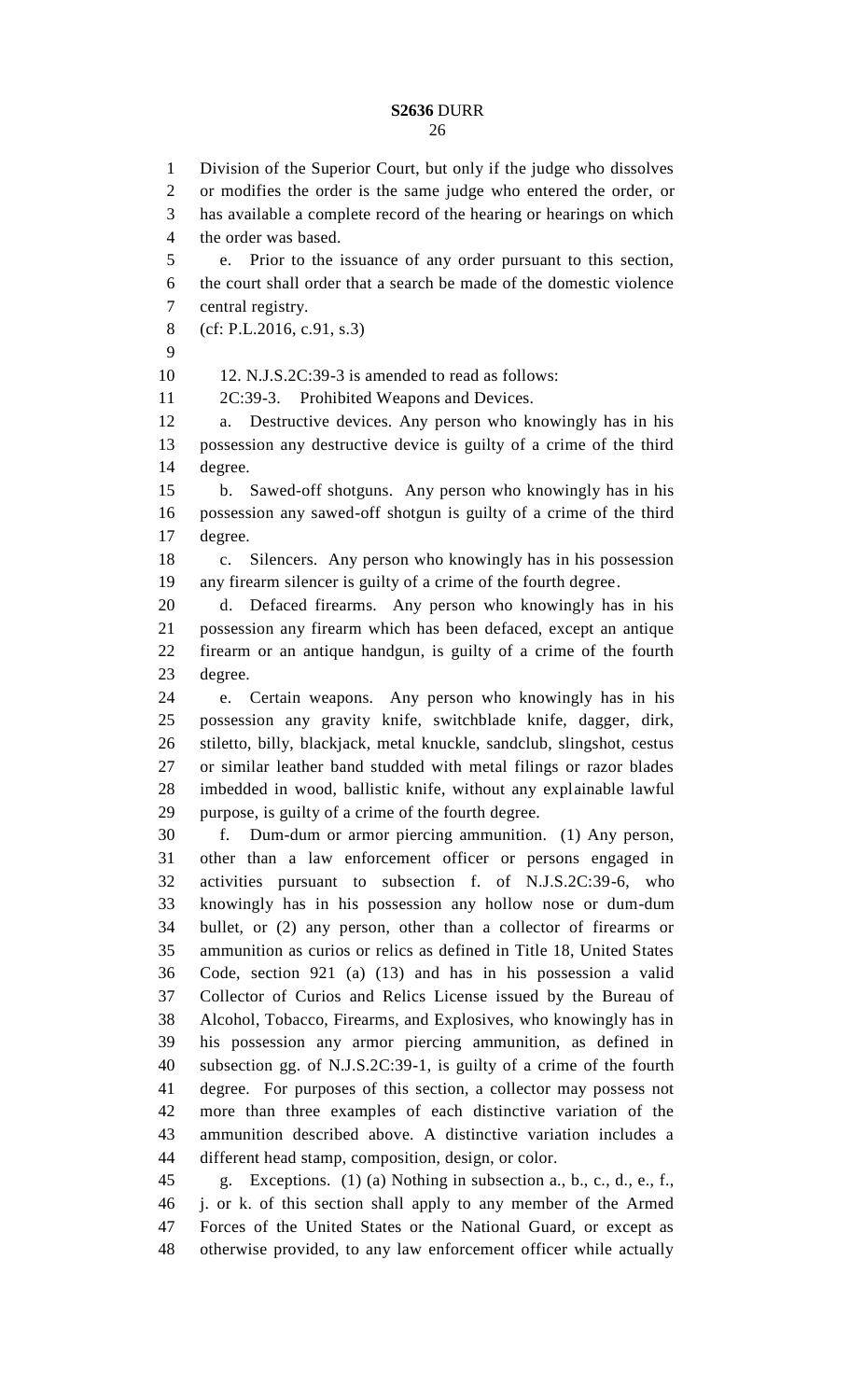on duty or traveling to or from an authorized place of duty, provided that his possession of the prohibited weapon or device has been duly authorized under the applicable laws, regulations or military or law enforcement orders.

 (b) Nothing in subsection j. of this section shall apply to a law enforcement officer who possesses and carries while off-duty a large capacity ammunition magazine capable of holding not more than 17 rounds of ammunition that can be fed continuously and directly into a semi-automatic firearm.

 (c) Notwithstanding subparagraph (b) of this paragraph, subsection j. of this section shall not apply to a law enforcement officer who possesses and carries while off-duty a large capacity ammunition magazine capable of holding more than 17 rounds of ammunition that can be fed continuously and directly into a semi- automatic firearm provided the large capacity ammunition magazine is used with a service firearm issued to the officer by the officer's employer for use in the officer's official duties.

 (d) Nothing in subsection h. of this section shall apply to any law enforcement officer who is exempted from the provisions of that subsection by the Attorney General. Nothing in this section shall apply to the possession of any weapon or device by a law enforcement officer who has confiscated, seized or otherwise taken possession of said weapon or device as evidence of the commission of a crime or because he believed it to be possessed illegally by the person from whom it was taken, provided that said law enforcement officer promptly notifies his superiors of his possession of such prohibited weapon or device.

 (2) (a) Nothing in paragraph (1) of subsection f. of this section shall be construed to prevent a person from keeping such ammunition at his dwelling, premises or other land owned or possessed by him, or from carrying such ammunition from the place of purchase to said dwelling or land, nor shall paragraph (1) of subsection f. of this section be construed to prevent any licensed retail or wholesale firearms dealer from possessing such ammunition at its licensed premises, provided that the seller of any such ammunition shall maintain a record of the name, age and place of residence of any purchaser who is not a licensed dealer, together with the date of sale and quantity of ammunition sold.

 (b) Nothing in paragraph (1) of subsection f. of this section shall be construed to prevent a designated employee or designated licensed agent for a nuclear power plant under the license of the Nuclear Regulatory Commission from possessing hollow nose ammunition while in the actual performance of his official duties, if the federal licensee certifies that the designated employee or designated licensed agent is assigned to perform site protection, guard, armed response or armed escort duties and is appropriately trained and qualified, as prescribed by federal regulation, to perform those duties.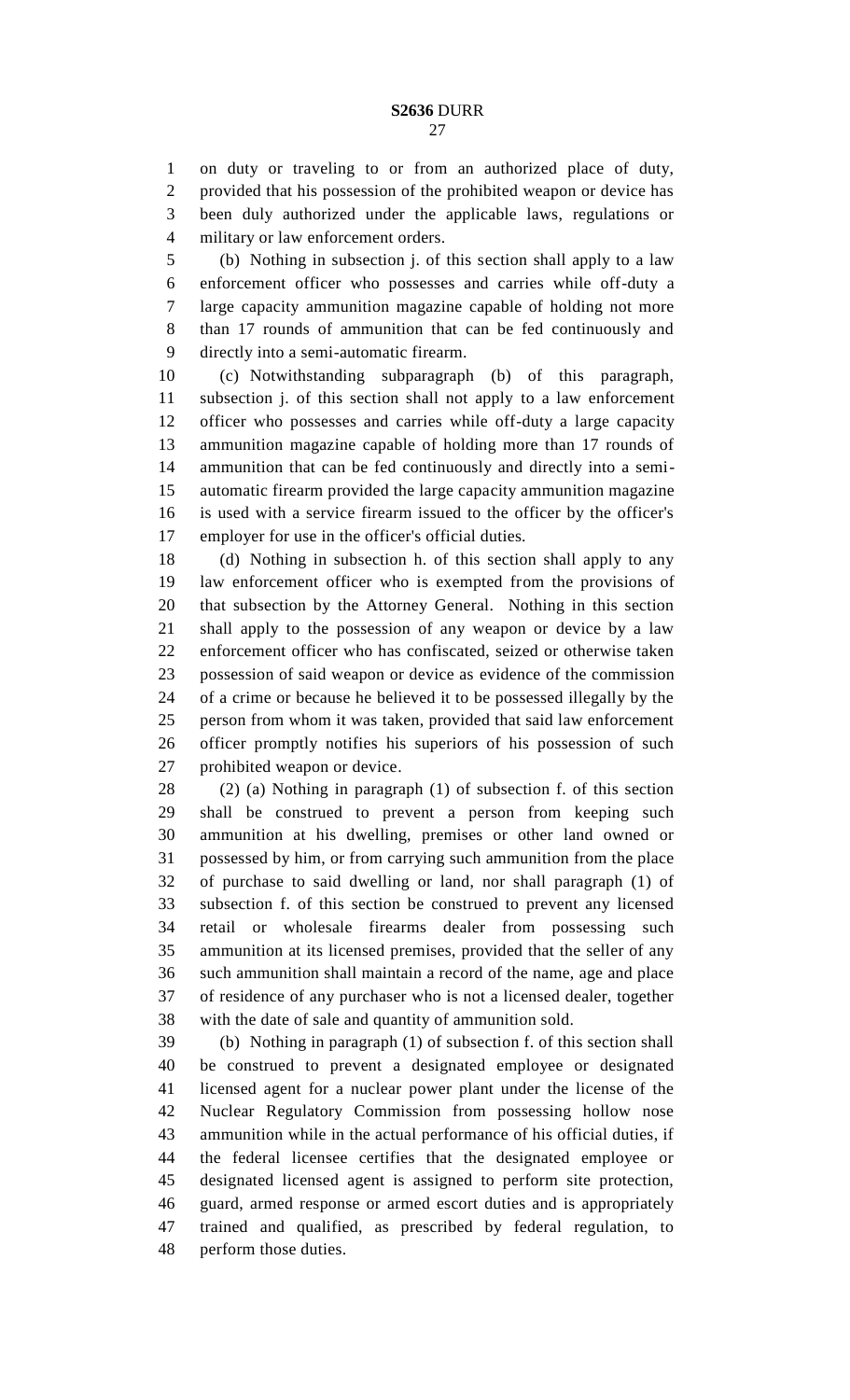(3) Nothing in paragraph (2) of subsection f. or in subsection j. of this section shall be construed to prevent any licensed retail or wholesale firearms dealer from possessing that ammunition or large capacity ammunition magazine at its licensed premises for sale or disposition to another licensed dealer, the Armed Forces of the United States or the National Guard, or to a law enforcement agency, provided that the seller maintains a record of any sale or disposition to a law enforcement agency. The record shall include the name of the purchasing agency, together with written authorization of the chief of police or highest ranking official of the agency, the name and rank of the purchasing law enforcement officer, if applicable, and the date, time and amount of ammunition sold or otherwise disposed. A copy of this record shall be forwarded by the seller to the Superintendent of the Division of State Police within 48 hours of the sale or disposition.

 (4) Nothing in subsection a. of this section shall be construed to apply to antique cannons as exempted in subsection d. of N.J.S.2C:39-6.

 (5) Nothing in subsection c. of this section shall be construed to apply to any person who is specifically identified in a special deer management permit issued by the Division of Fish and Wildlife to utilize a firearm silencer as part of an alternative deer control method implemented in accordance with a special deer management permit issued pursuant to section 4 of P.L.2000, c.46 (C.23:4-42.6), while the person is in the actual performance of the permitted alternative deer control method and while going to and from the place where the permitted alternative deer control method is being utilized. This exception shall not, however, otherwise apply to any person to authorize the purchase or possession of a firearm silencer.

 h. **[**Stun guns. Any person who knowingly has in his possession any stun gun is guilty of a crime of the fourth degree.**]** (Deleted by amendment) (pending before the Legislature as this bill)

 i. Nothing in subsection e. of this section shall be construed to prevent any guard in the employ of a private security company, who is licensed to carry a firearm, from the possession of a nightstick when in the actual performance of his official duties, provided that he has satisfactorily completed a training course approved by the Police Training Commission in the use of a nightstick.

 j. Any person who knowingly has in his possession a large capacity ammunition magazine is guilty of a crime of the fourth degree unless the person has registered:

 (1) an assault firearm pursuant to section 11 of P.L.1990, c.32 (C.2C:58-12) and the magazine is maintained and used in connection with participation in competitive shooting matches sanctioned by the Director of Civilian Marksmanship of the United States Department of the Army **[**; or**]** .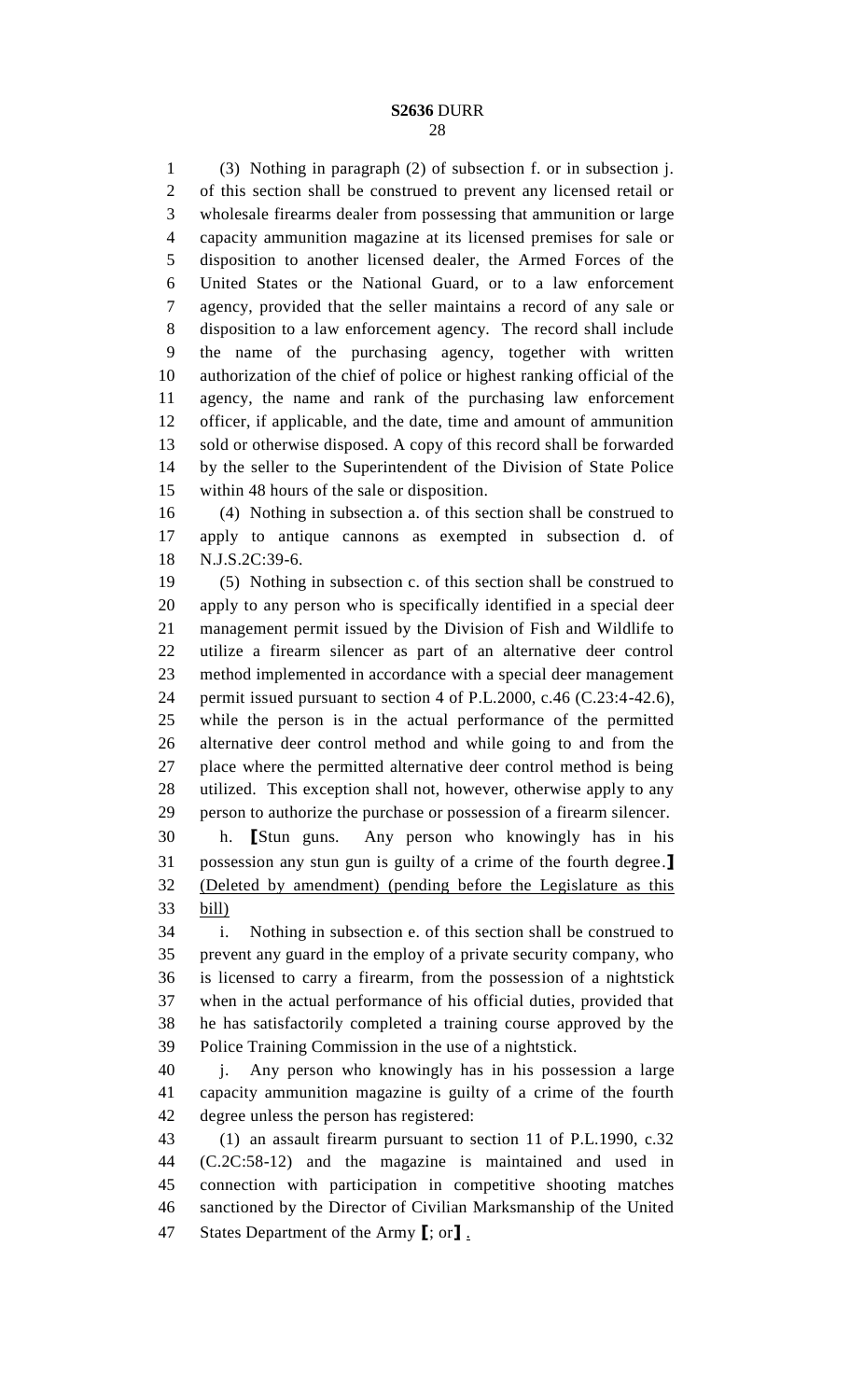(2) **[**a firearm with a fixed magazine capacity or detachable magazine capable of holding up to 15 rounds pursuant to section 7 of P.L.2018, c.39 (C.2C:39-20).**]** (Deleted by amendment, P.L. , c. ) (pending before the Legislature as this bill)

 k. Handcuffs. Any person who knowingly has in his possession handcuffs as defined in P.L.1991, c.437 (C.2C:39-9.2), under circumstances not manifestly appropriate for such lawful uses as handcuffs may have, is guilty of a disorderly persons offense. A law enforcement officer shall confiscate handcuffs possessed in violation of the law.

11 l. Bump stock or trigger crank. Any person who knowingly possesses a bump stock as defined in subsection ee. of N.J.S.2C:39- 1 or a trigger crank as defined in subsection ff. of N.J.S.2C:39-1, regardless of whether the person is in possession of a firearm, is guilty of a crime of the third degree.

 Notwithstanding the provisions of N.J.S.2C:1-8 or any other provision of law, a conviction arising out of this subsection shall not merge with a conviction for possessing an assault firearm in violation of subsection f. of N.J.S.2C:39-5 or a machine gun in violation of subsection a. of N.J.S.2C:39-5 and a separate sentence shall be imposed upon each conviction. Notwithstanding the provisions of N.J.S.2C:44-5 or any other provisions of law, the sentence imposed pursuant to this subsection shall be served consecutively to that imposed for unlawfully possessing an assault firearm in violation of subsection f. of N.J.S.2C:39-5.

 m. Covert or undetectable firearms. Any person who knowingly possesses any covert firearm as defined in subsection hh. of N.J.S.2C:39-1, an undetectable firearm as defined in subsection ii. of N.J.S.2C:39-1, or a firearm enclosed in a container or covering that is designed or modified to allow the firearm to be fired while so enclosed and that disguises or obscures the shape of the firearm such that it does not resemble a handgun, rifle, shotgun, or machine gun is guilty of a crime of the third degree.

 n. Firearms without a serial number. Any person who knowingly possesses a firearm manufactured or otherwise assembled using a firearm frame or firearm receiver as defined in subsection k. of N.J.S.2C:39-9 which is not imprinted with a serial number registered with a federally licensed manufacturer including, but not limited to, a firearm manufactured or otherwise assembled from parts purchased or otherwise obtained in violation of subsection k. of N.J.S.2C:39-9, is guilty of a crime of the third degree.

(cf: P.L.2019, c.165, s.2)

13. N.J.S.2C:39-5 is amended to read as follows:

2C:39-5. Unlawful possession of weapons. a. Machine guns.

 Any person who knowingly has in his possession a machine gun or any instrument or device adaptable for use as a machine gun,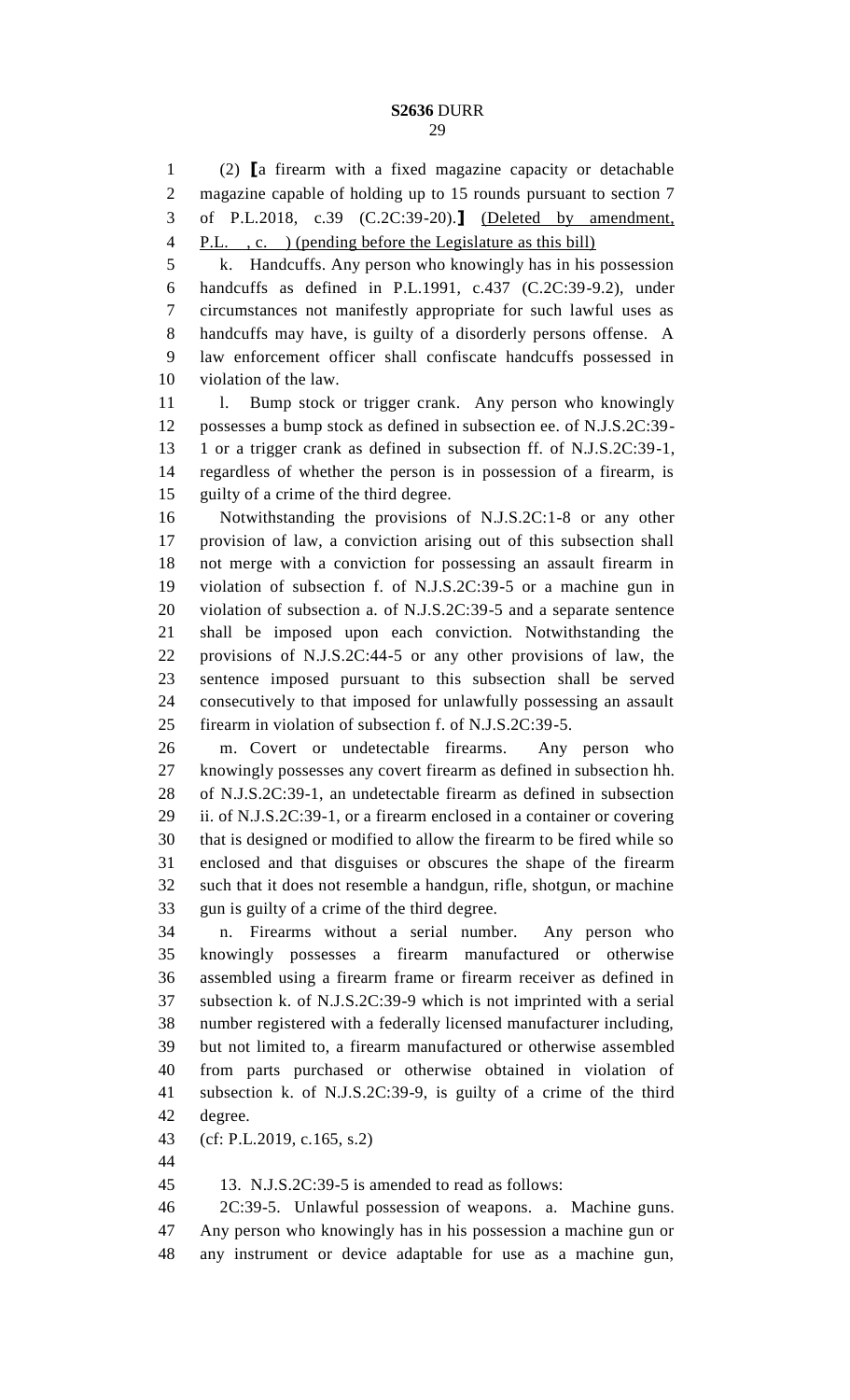without being licensed to do so as provided in N.J.S.2C:58-5, is guilty of a crime of the second degree. b. Handguns. (1) Any person who knowingly has in his possession any handgun, including any antique handgun, without first having obtained a permit to carry the same as provided in N.J.S.2C:58-4, is guilty of a crime of the second degree. (2) If the handgun is in the nature of an air gun, spring gun or pistol or other weapon of a similar nature in which the propelling force is a spring, elastic band, carbon dioxide, compressed or other gas or vapor, air or compressed air, or is ignited by compressed air, and ejecting a bullet or missile smaller than three-eighths of an inch in diameter, with sufficient force to injure a person it is a crime of the third degree.

 c. **[**Rifles and shotguns. (1) Any person who knowingly has in his possession any rifle or shotgun without having first obtained a firearms purchaser identification card in accordance with the provisions of N.J.S.2C:58-3, is guilty of a crime of the third degree.

 (2) Unless otherwise permitted by law, any person who knowingly has in his possession any loaded rifle or shotgun is guilty of a crime of the third degree.**]** (Deleted by amendment, 21 P.L., c. ) (pending before the Legislature as this bill)

 d. Other weapons. Any person who knowingly has in his possession any other weapon under circumstances not manifestly appropriate for such lawful uses as it may have is guilty of a crime of the fourth degree. For the purposes of this section, self-defense is a lawful use.

e. Firearms or other weapons in educational institutions.

 (1) Any person who knowingly has in his possession any firearm in or upon any part of the buildings or grounds of any school, college, university or other educational institution, without the written authorization of the governing officer of the institution, is guilty of a crime of the third degree, irrespective of whether he possesses a valid permit to carry the firearm **[**or a valid firearms purchaser identification card**]**.

 (2) Any person who knowingly possesses any weapon enumerated in paragraphs (3) and (4) of subsection r. of N.J.S.2C:39-1 or any components which can readily be assembled into a firearm or other weapon enumerated in subsection r. of N.J.S.2C:39-1 or any other weapon under circumstances not manifestly appropriate for such lawful use as it may have, while in or upon any part of the buildings or grounds of any school, college, university or other educational institution without the written authorization of the governing officer of the institution is guilty of a crime of the fourth degree.

 (3) Any person who knowingly has in his possession any imitation firearm in or upon any part of the buildings or grounds of any school, college, university or other educational institution, without the written authorization of the governing officer of the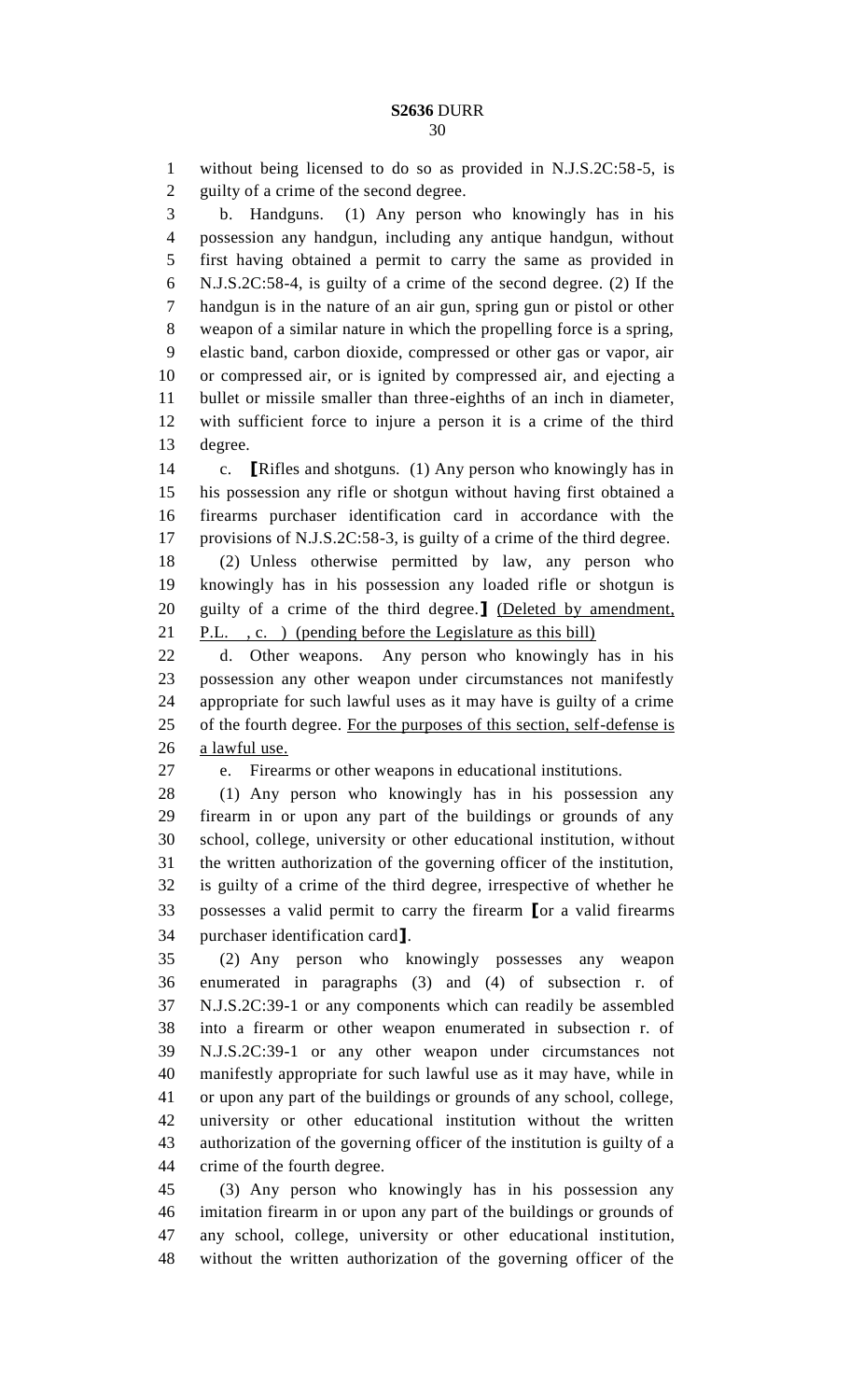institution, or while on any school bus is a disorderly person, irrespective of whether he possesses a valid permit to carry a firearm **[**or a valid firearms purchaser identification card**]**.

 f. Assault firearms. Any person who knowingly has in his possession an assault firearm is guilty of a crime of the second degree except if the assault firearm is licensed pursuant to N.J.S.2C:58-5; registered pursuant to section 11 of P.L.1990, c.32 (C.2C:58-12); or rendered inoperable pursuant to section 12 of P.L.1990, c.32 (C.2C:58-13).

 g. (1) The temporary possession of a handgun, rifle or shotgun by a person receiving, possessing, carrying or using the handgun, rifle, or shotgun under the provisions of section 1 of P.L.1992, c.74 (C.2C:58-3.1) shall not be considered unlawful possession under the provisions of subsection b. or c. of this section.

 (2) The temporary possession of a firearm by a person receiving, possessing, carrying or using the firearm under the provisions of section 1 of P.L.1997, c.375 (C.2C:58-3.2) shall not be considered unlawful possession under the provisions of this section.

 h. A person who is convicted of a crime under subsection a., b., f. or j. of this section shall be ineligible for participation in any program of intensive supervision; provided, however, that this provision shall not apply to a crime under subsection b. involving only a handgun which is in the nature of an air gun, spring gun or pistol or other weapon of a similar nature in which the propelling force is a spring, elastic band, carbon dioxide, compressed or other gas or vapor, air or compressed air, or is ignited by compressed air, and ejecting a bullet or missile smaller than three-eighths of an inch in diameter, with sufficient force to injure a person.

 i. A person convicted of violating subsection a., b. or f. of this section shall be sentenced by the court to a term of imprisonment, which shall include the imposition of a minimum term during which the defendant shall be ineligible for parole, if the court finds that the aggravating circumstance set forth in paragraph (5) of subsection a. of N.J.S.2C:44-1 applies. The minimum term of parole ineligibility shall be fixed at five years. The sentencing court shall make a finding on the record as to whether the aggravating circumstance set forth in paragraph (5) of subsection a. of N.J.S.2C:44-1 applies, and the court shall presume that there is a substantial likelihood that the defendant is involved in organized criminal activity if there is a substantial likelihood that the defendant is a member of an organization or group that engages in criminal activity. The prosecution at the sentencing hearing shall have the initial burden of producing evidence or information concerning the defendant's membership in such an organization or group.

 j. A violation of subsection a., b., c. or f. of this section by a person who has a prior conviction of any of the crimes enumerated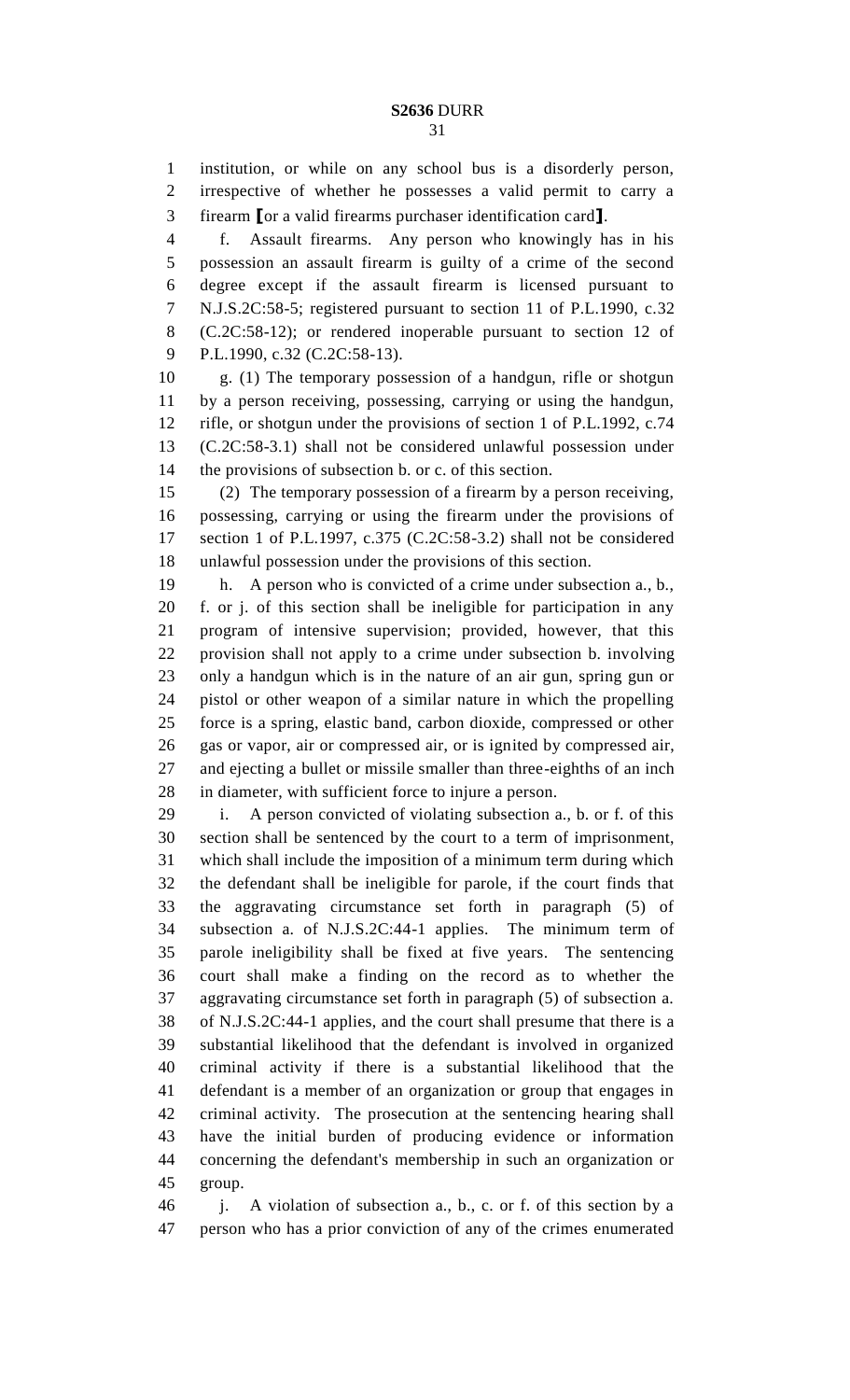in subsection d. of section 2 of P.L.1997, c.117 (C.2C:43-7.2) is a first degree crime. (cf: P.L.2013, c.113, s.1) 14. N.J.S.2C:39-6 is amended to read as follows: 2C:39-6. a. Provided a person complies with the requirements of subsection j. of this section, N.J.S.2C:39-5 does not apply to: (1) Members of the Armed Forces of the United States or of the National Guard while actually on duty, or while traveling between places of duty and carrying authorized weapons in the manner prescribed by the appropriate military authorities; (2) Federal law enforcement officers, and any other federal officers and employees required to carry firearms in the performance of their official duties; (3) Members of the State Police and, under conditions prescribed by the superintendent, members of the Marine Law Enforcement Bureau of the Division of State Police; (4) A sheriff, undersheriff, sheriff's officer, county prosecutor, assistant prosecutor, prosecutor's detective or investigator, deputy attorney general or State investigator employed by the Division of Criminal Justice of the Department of Law and Public Safety, investigator employed by the State Commission of Investigation, inspector of the Alcoholic Beverage Control Enforcement Bureau of the Division of State Police in the Department of Law and Public Safety authorized to carry weapons by the Superintendent of State Police, State park police officer, or State conservation police officer; (5) Except as hereinafter provided, a State correctional police officer, or a prison or jail warden of any penal institution in this State or the warden's deputies, or an employee of the Department of Corrections engaged in the interstate transportation of convicted offenders, while in the performance of the employee's duties, and when required to possess the weapon by a superior officer, or a correctional police officer or keeper of a penal institution in this State at all times while in the State of New Jersey, provided the person annually passes an examination approved by the superintendent testing the person's proficiency in the handling of firearms; (6) A civilian employee of the United States Government under the supervision of the commanding officer of any post, camp, station, base or other military or naval installation located in this State who is required, in the performance of the employee's official duties, to carry firearms, and who is authorized to carry firearms by the commanding officer, while in the actual performance of the employee's official duties; (7) (a) A regularly employed member, including a detective, of

the police department of any county or municipality, or of any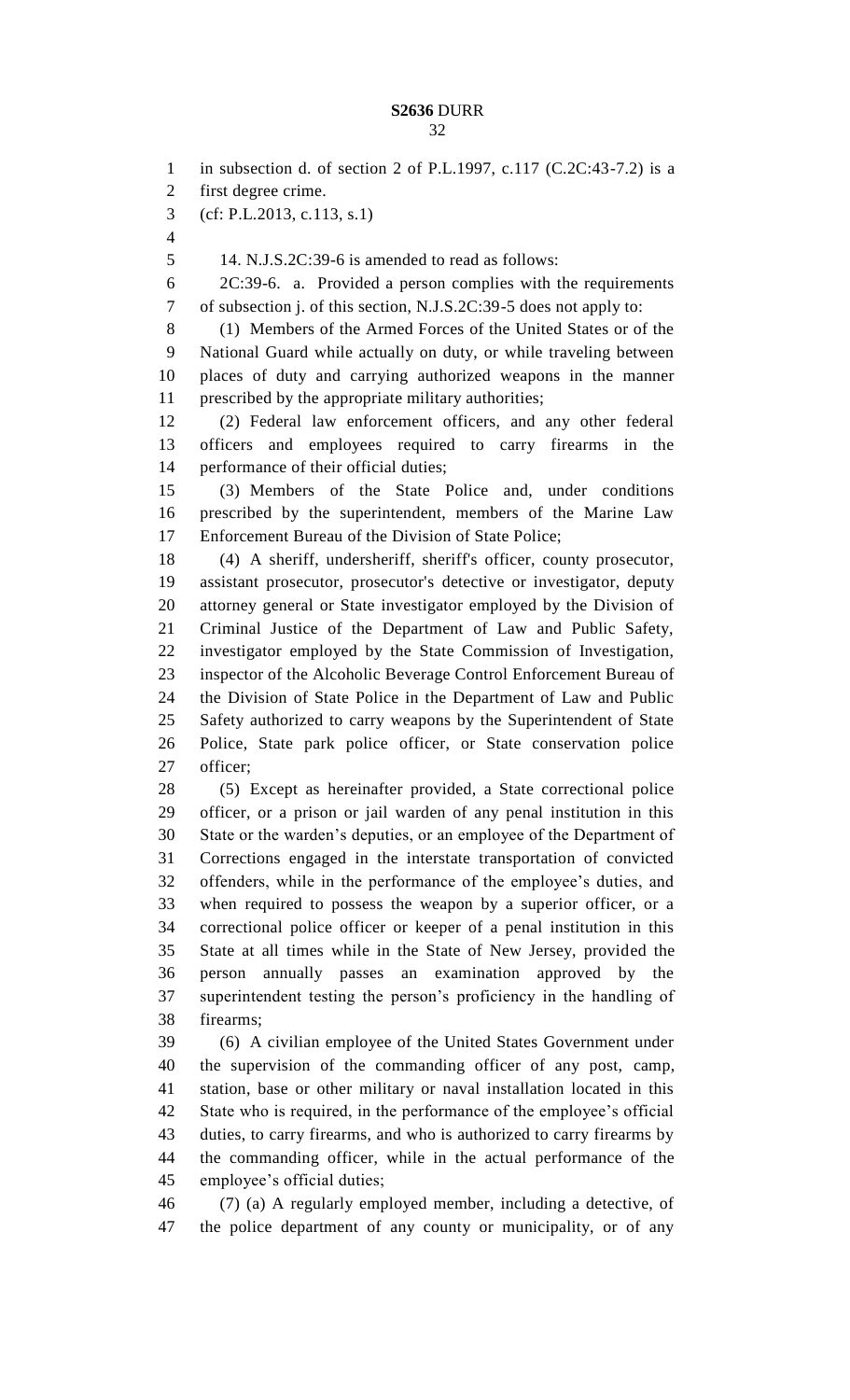State, interstate, municipal or county park police force or boulevard police force, at all times while in the State of New Jersey;

 (b) A special law enforcement officer authorized to carry a weapon as provided in subsection b. of section 7 of P.L.1985, c.439 (C.40A:14-146.14);

 (c) An airport security officer or a special law enforcement officer appointed by the governing body of any county or municipality, except as provided in subparagraph (b) of this paragraph, or by the commission, board or other body having control of a county park or airport or boulevard police force, while engaged in the actual performance of the officer's official duties and when specifically authorized by the governing body to carry weapons;

 (8) A full-time, paid member of a paid or part-paid fire department or force of any municipality who is assigned full-time or part-time to an arson investigation unit created pursuant to section 1 of P.L.1981, c.409 (C.40A:14-7.1) or to the county arson investigation unit in the county prosecutor's office, while either engaged in the actual performance of arson investigation duties or while actually on call to perform arson investigation duties and when specifically authorized by the governing body or the county prosecutor, as the case may be, to carry weapons. Prior to being permitted to carry a firearm, a member shall take and successfully complete a firearms training course administered by the Police Training Commission pursuant to P.L.1961, c.56 (C.52:17B-66 et seq.), and shall annually qualify in the use of a revolver or similar weapon prior to being permitted to carry a firearm;

 (9) A juvenile correctional police officer in the employment of the Juvenile Justice Commission established pursuant to section 2 of P.L.1995, c.284 (C.52:17B-170) subject to the regulations promulgated by the commission;

 (10) A designated employee or designated licensed agent for a nuclear power plant under license of the Nuclear Regulatory Commission, while in the actual performance of the person's official duties, if the federal licensee certifies that the designated employee or designated licensed agent is assigned to perform site protection, guard, armed response or armed escort duties and is appropriately trained and qualified, as prescribed by federal regulation, to perform those duties. Any firearm utilized by an employee or agent for a nuclear power plant pursuant to this paragraph shall be returned each day at the end of the employee's or agent's authorized official duties to the employee's or agent's supervisor. All firearms returned each day pursuant to this paragraph shall be stored in locked containers located in a secure area;

 (11) A county correctional police officer at all times while in the State of New Jersey, provided the officer annually passes an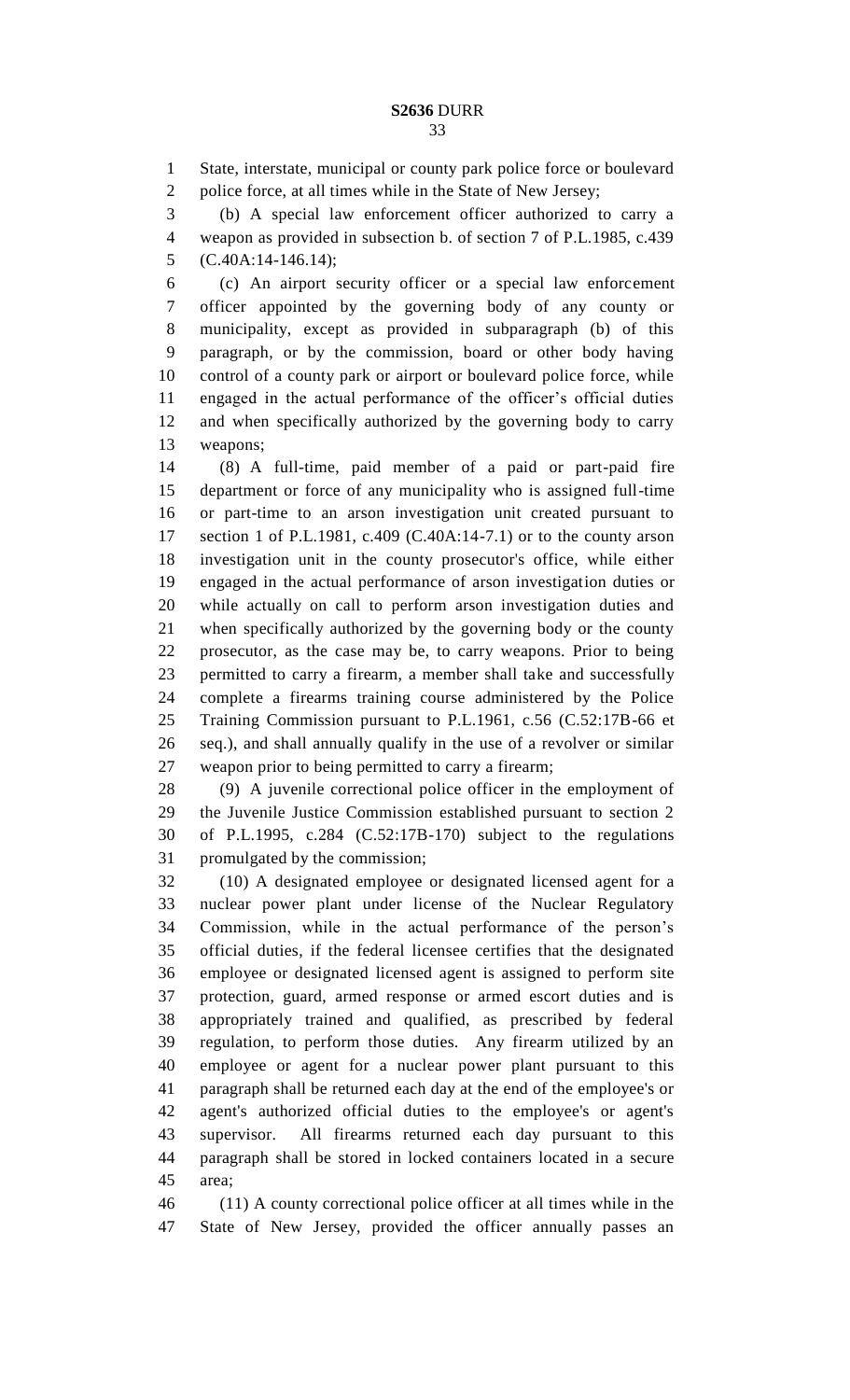examination approved by the superintendent testing the officer's proficiency in the handling of firearms. b. Subsections a., b. and c. of N.J.S.2C:39-5 do not apply to: (1) A law enforcement officer employed by a governmental agency outside of the State of New Jersey while actually engaged in the officer's official duties, provided, however, that the officer has first notified the superintendent or the chief law enforcement officer of the municipality or the prosecutor of the county in which the officer is engaged; or (2) A licensed dealer in firearms and the dealer's registered employees during the course of their normal business while traveling to and from their place of business and other places for the purpose of demonstration, exhibition or delivery in connection with a sale, provided, however, that the weapon is carried in the manner specified in subsection g. of this section. c. Provided a person complies with the requirements of subsection j. of this section, subsections b. and c. of N.J.S.2C:39-5 do not apply to: (1) A special agent of the Division of Taxation who has passed an examination in an approved police training program testing proficiency in the handling of any firearm which the agent may be required to carry, while in the actual performance of the agent's official duties and while going to or from the agent's place of duty, or any other police officer, while in the actual performance of the officer's official duties; (2) A State deputy conservation police officer or a full-time employee of the Division of Parks and Forestry having the power of arrest and authorized to carry weapons, while in the actual performance of the officer's official duties; (3) (Deleted by amendment, P.L.1986, c.150.) (4) A court attendant appointed by the sheriff of the county or by the judge of any municipal court or other court of this State, while in the actual performance of the attendant's official duties; (5) A guard employed by any railway express company, banking or building and loan or savings and loan institution of this State, while in the actual performance of the guard's official duties;

 (6) A member of a legally recognized military organization while actually under orders or while going to or from the prescribed place of meeting and carrying the weapons prescribed for drill, exercise or parade;

 (7) A municipal humane law enforcement officer, authorized pursuant to subsection d. of section 25 of P.L.2017, c.331 (C.4:22- 14.1), or humane law enforcement officer of a county society for the prevention of cruelty to animals authorized pursuant to subsection c. of section 29 of P.L.2017, c.331 (C.4:22-14.5), while in the actual performance of the officer's duties;

 (8) An employee of a public utilities corporation actually engaged in the transportation of explosives;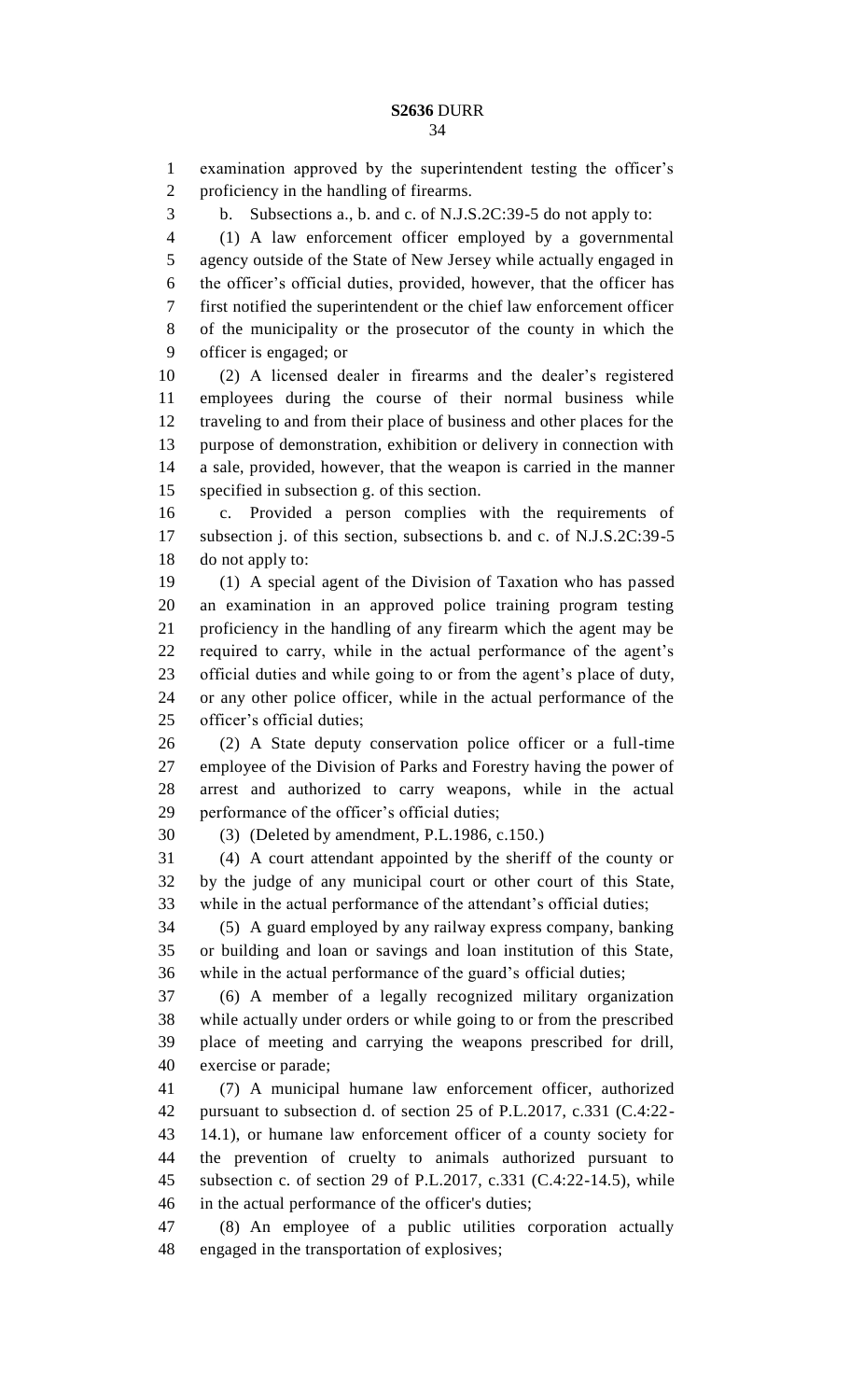(9) A railway policeman, except a transit police officer of the New Jersey Transit Police Department, at all times while in the State of New Jersey, provided that the person has passed an approved police academy training program consisting of at least 280 hours. The training program shall include, but need not be limited to, the handling of firearms, community relations, and juvenile relations;

 (10) A campus police officer appointed under P.L.1970, c.211 (C.18A:6-4.2 et seq.) at all times. Prior to being permitted to carry a firearm, a campus police officer shall take and successfully complete a firearms training course administered by the Police Training Commission, pursuant to P.L.1961, c.56 (C.52:17B-66 et seq.), and shall annually qualify in the use of a revolver or similar weapon prior to being permitted to carry a firearm;

(11) (Deleted by amendment, P.L.2003, c.168) **[**.**]**

 (12) A transit police officer of the New Jersey Transit Police Department, at all times while in the State of New Jersey, provided the officer has satisfied the training requirements of the Police Training Commission, pursuant to subsection c. of section 2 of P.L.1989, c.291 (C.27:25-15.1);

 (13) A parole officer employed by the State Parole Board at all times. Prior to being permitted to carry a firearm, a parole officer shall take and successfully complete a basic course for regular police officer training administered by the Police Training Commission, pursuant to P.L.1961, c.56 (C.52:17B-66 et seq.), and shall annually qualify in the use of a revolver or similar weapon prior to being permitted to carry a firearm;

 (14) A Human Services police officer at all times while in the State of New Jersey, as authorized by the Commissioner of Human Services;

 (15) A person or employee of any person who, pursuant to and as required by a contract with a governmental entity, supervises or transports persons charged with or convicted of an offense;

 (16) A housing authority police officer appointed under P.L.1997, c.210 (C.40A:14-146.19 et al.) at all times while in the State of New Jersey; or

 (17) A probation officer assigned to the "Probation Officer Community Safety Unit" created by section 2 of P.L.2001, c.362 (C.2B:10A-2) while in the actual performance of the probation officer's official duties. Prior to being permitted to carry a firearm, a probation officer shall take and successfully complete a basic course for regular police officer training administered by the Police Training Commission, pursuant to P.L.1961, c.56 (C.52:17B-66 et seq.), and shall annually qualify in the use of a revolver or similar weapon prior to being permitted to carry a firearm.

 d. (1) Subsections c. and d. of N.J.S.2C:39-5 do not apply to antique firearms, provided that the antique firearms are unloaded or are being fired for the purposes of exhibition or demonstration at an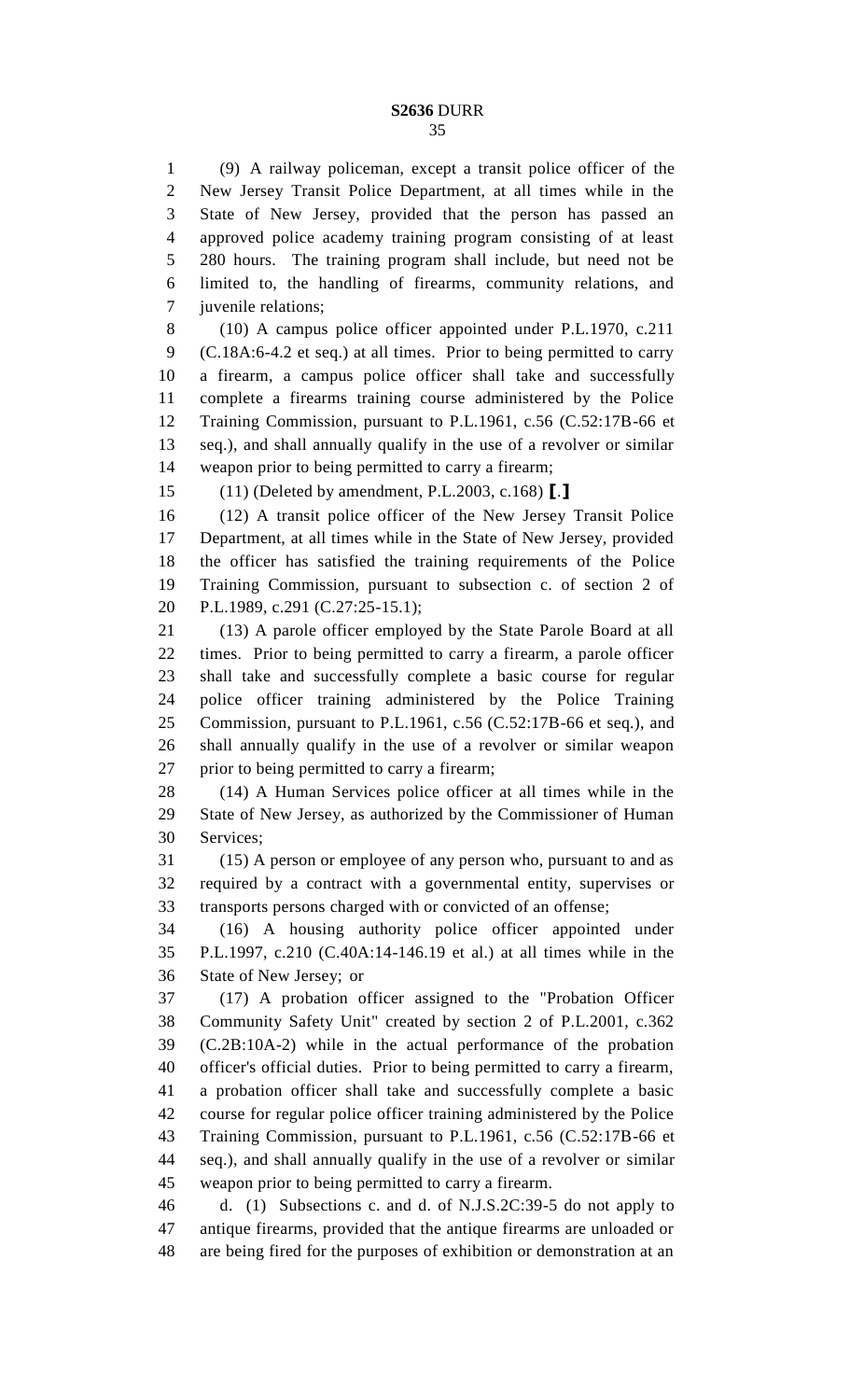authorized target range or in another manner approved in writing by the chief law enforcement officer of the municipality in which the exhibition or demonstration is held, or if not held on property under the control of a particular municipality, the superintendent. (2) Subsection a. of N.J.S.2C:39-3 and subsection d. of N.J.S.2C:39-5 do not apply to an antique cannon that is capable of being fired but that is unloaded and immobile, provided that the antique cannon is possessed by:

 (a) a scholastic institution, a museum, a municipality, a county or the State **[**, or**]** .

 (b) **[**a person who obtained a firearms purchaser identification card as specified in N.J.S.2C:58-3.**]** (Deleted by amendment, 13 P.L., c. ) (pending before the Legislature as this bill)

 (3) Subsection a. of N.J.S.2C:39-3 and subsection d. of N.J.S.2C:39-5 do not apply to an unloaded antique cannon that is being transported by one eligible to possess it, in compliance with regulations the superintendent may promulgate, between its permanent location and place of purchase or repair.

 (4) Subsection a. of N.J.S.2C:39-3 and subsection d. of N.J.S.2C:39-5 do not apply to antique cannons that are being loaded or fired by one eligible to possess an antique cannon, for purposes of exhibition or demonstration at an authorized target range or in the manner as has been approved in writing by the chief law enforcement officer of the municipality in which the exhibition or demonstration is held, or if not held on property under the control of a particular municipality, the superintendent, provided that performer has given at least 30 days' notice to the superintendent.

 (5) Subsection a. of N.J.S.2C:39-3 and subsection d. of N.J.S.2C:39-5 do not apply to the transportation of unloaded antique cannons directly to or from exhibitions or demonstrations authorized under paragraph (4) of subsection d. of this section, provided that the transportation is in compliance with safety regulations the superintendent may promulgate. Those subsections shall not apply to transportation directly to or from exhibitions or demonstrations authorized under the law of another jurisdiction, provided that the superintendent has been given 30 days' notice and that the transportation is in compliance with safety regulations the superintendent may promulgate.

 e. Nothing in subsections b., c., and d. of N.J.S.2C:39-5 shall be construed to prevent a person keeping or carrying about the person's place of business, residence, premises or other land owned or possessed by the person, any firearm, or from carrying the same, in the manner specified in subsection g. of this section, from any place of purchase to the person's residence or place of business, between the person's dwelling and place of business, between one place of business or residence and another when moving, or between the person's dwelling or place of business and place where the firearms are repaired, for the purpose of repair. For the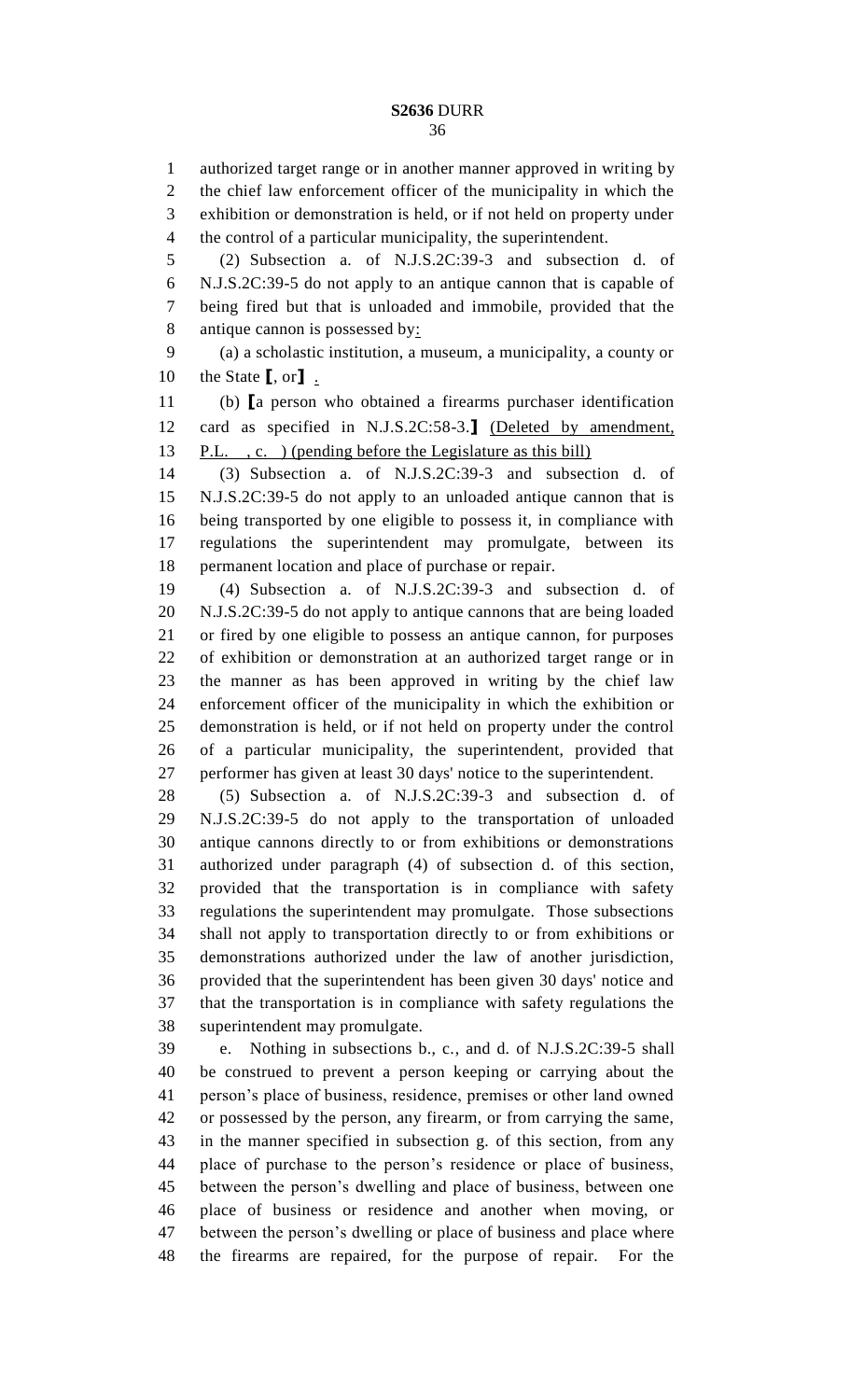purposes of this section, a place of business shall be deemed to be a fixed location.

 f. Nothing in subsections b., c., and d. of N.J.S.2C:39-5 shall be construed to prevent:

 (1) A member of any rifle or pistol club organized in accordance with the rules prescribed by the National Board for the Promotion of Rifle Practice, in going to or from a place of target practice, carrying firearms necessary for target practice, provided that the club has filed a copy of its charter with the superintendent and annually submits a list of its members to the superintendent and provided further that the firearms are carried in the manner specified in subsection g. of this section;

 (2) A person carrying a firearm or knife in the woods or fields or upon the waters of this State for the purpose of hunting, target practice or fishing, provided that the firearm or knife is legal and appropriate for hunting or fishing purposes in this State and the person has in his possession a valid hunting license, or, with respect to fresh water fishing, a valid fishing license;

(3) A person transporting any firearm or knife while traveling:

 (a) Directly to or from any place for the purpose of hunting or fishing, provided the person has in possession a valid hunting or fishing license; or

 (b) Directly to or from any target range, or other authorized place for the purpose of practice, match, target, trap or skeet shooting exhibitions, provided in all cases that during the course of the travel all firearms are carried in the manner specified in subsection g. of this section and the person has complied with all the provisions and requirements of Title 23 of the Revised Statutes and any amendments thereto and all rules and regulations promulgated thereunder; or

 (c) In the case of a firearm, directly to or from any exhibition or display of firearms which is sponsored by any law enforcement agency, any rifle or pistol club, or any firearms collectors club, for the purpose of displaying the firearms to the public or to the members of the organization or club, provided, however, that not less than 30 days prior to the exhibition or display, notice of the exhibition or display shall be given to the Superintendent of the State Police by the sponsoring organization or club, and the sponsor has complied with any reasonable safety regulations the superintendent may promulgate. Any firearms transported pursuant to this section shall be transported in the manner specified in subsection g. of this section;

 (4) A person from keeping or carrying about a private or commercial aircraft or any boat, or from transporting to or from the aircraft or boat for the purpose of installation or repair of a visual distress signaling device approved by the United States Coast Guard.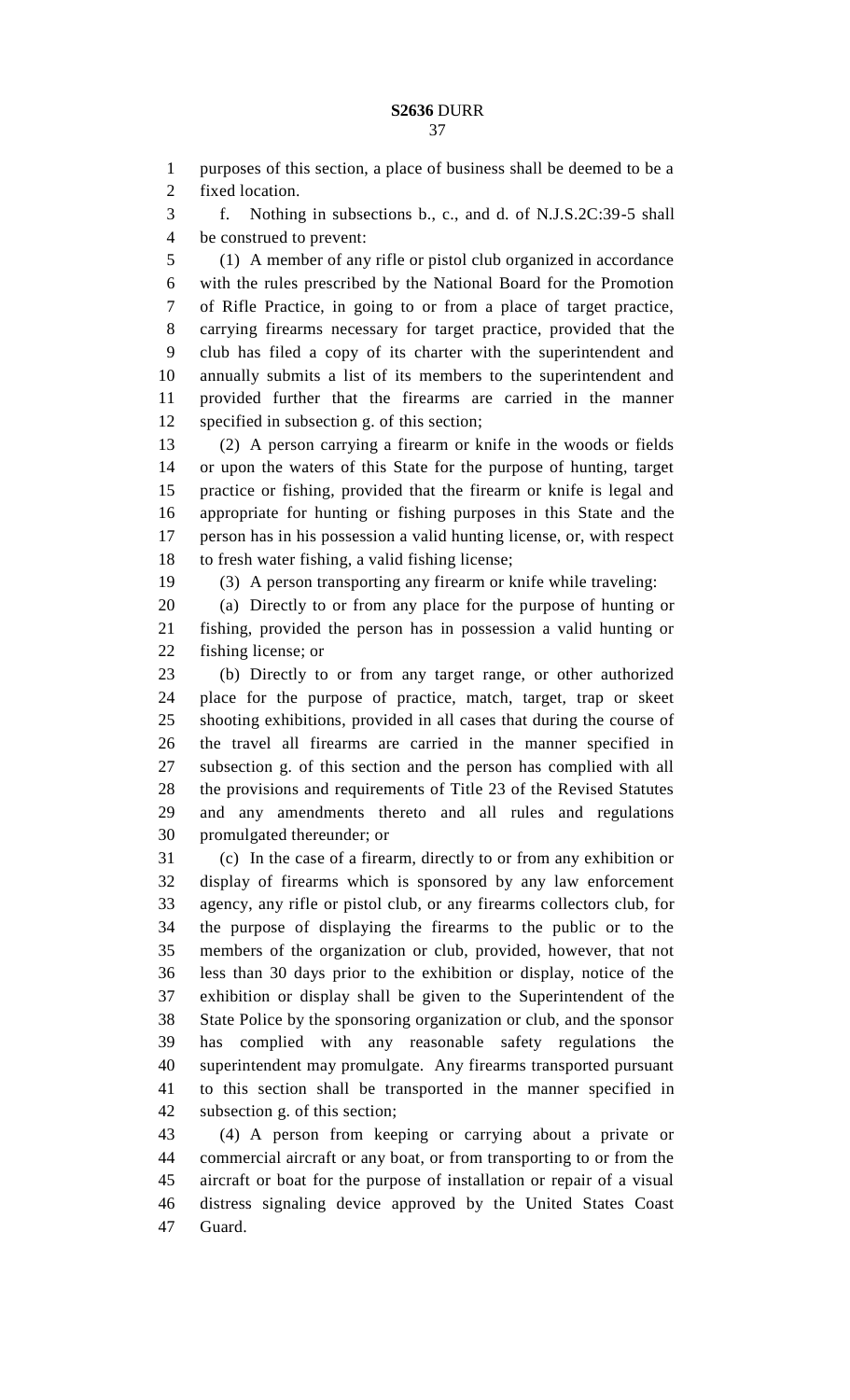g. Any weapon being transported under paragraph (2) of subsection b., subsection e., or paragraph (1) or (3) of subsection f. of this section shall be carried unloaded and contained in a closed and fastened case, gunbox, securely tied package, or locked in the trunk of the automobile in which it is being transported, and in the course of travel shall include only deviations as are reasonably necessary under the circumstances.

 h. Nothing in subsection d. of N.J.S.2C:39-5 shall be construed to prevent any employee of a public utility, as defined in R.S.48:2- 13, doing business in this State or any United States Postal Service employee, while in the actual performance of duties which specifically require regular and frequent visits to private premises, from possessing, carrying or using any device which projects, releases or emits any substance specified as being noninjurious to canines or other animals by the Commissioner of Health and which immobilizes only on a temporary basis and produces only temporary physical discomfort through being vaporized or otherwise dispensed in the air for the sole purpose of repelling canine or other animal attacks.

 The device shall be used solely to repel only those canine or other animal attacks when the canines or other animals are not restrained in a fashion sufficient to allow the employee to properly perform the employee's duties.

 Any device used pursuant to this act shall be selected from a list of products, which consist of active and inert ingredients, permitted by the Commissioner of Health.

 i. (1) Nothing in N.J.S.2C:39-5 shall be construed to prevent any person **[**who is 18 years of age or older and who has not been convicted of a crime,**]** from possession for the purpose of personal self-defense of **[**one pocket-sized**]** a device which contains and releases **[**not more than three-quarters of an ounce of**]** a chemical substance not ordinarily capable of lethal use or of inflicting serious bodily injury, but rather, is intended to produce temporary physical discomfort or disability through being vaporized or otherwise dispensed in the air. **[**Any person in possession of any device in violation of this subsection shall be deemed and adjudged to be a disorderly person, and upon conviction thereof, shall be punished by a fine of not less than \$100.**]**

 (2) Notwithstanding the provisions of paragraph (1) of this subsection, nothing in N.J.S.2C:39-5 shall be construed to prevent a health inspector or investigator operating pursuant to the provisions of section 7 of P.L.1977, c.443 (C.26:3A2-25) or a building inspector from possessing a device which is capable of releasing **[**more than three-quarters of an ounce of**]** a chemical substance, as described in paragraph (1) of this subsection, while in the actual performance of the inspector's or investigator's duties, provided that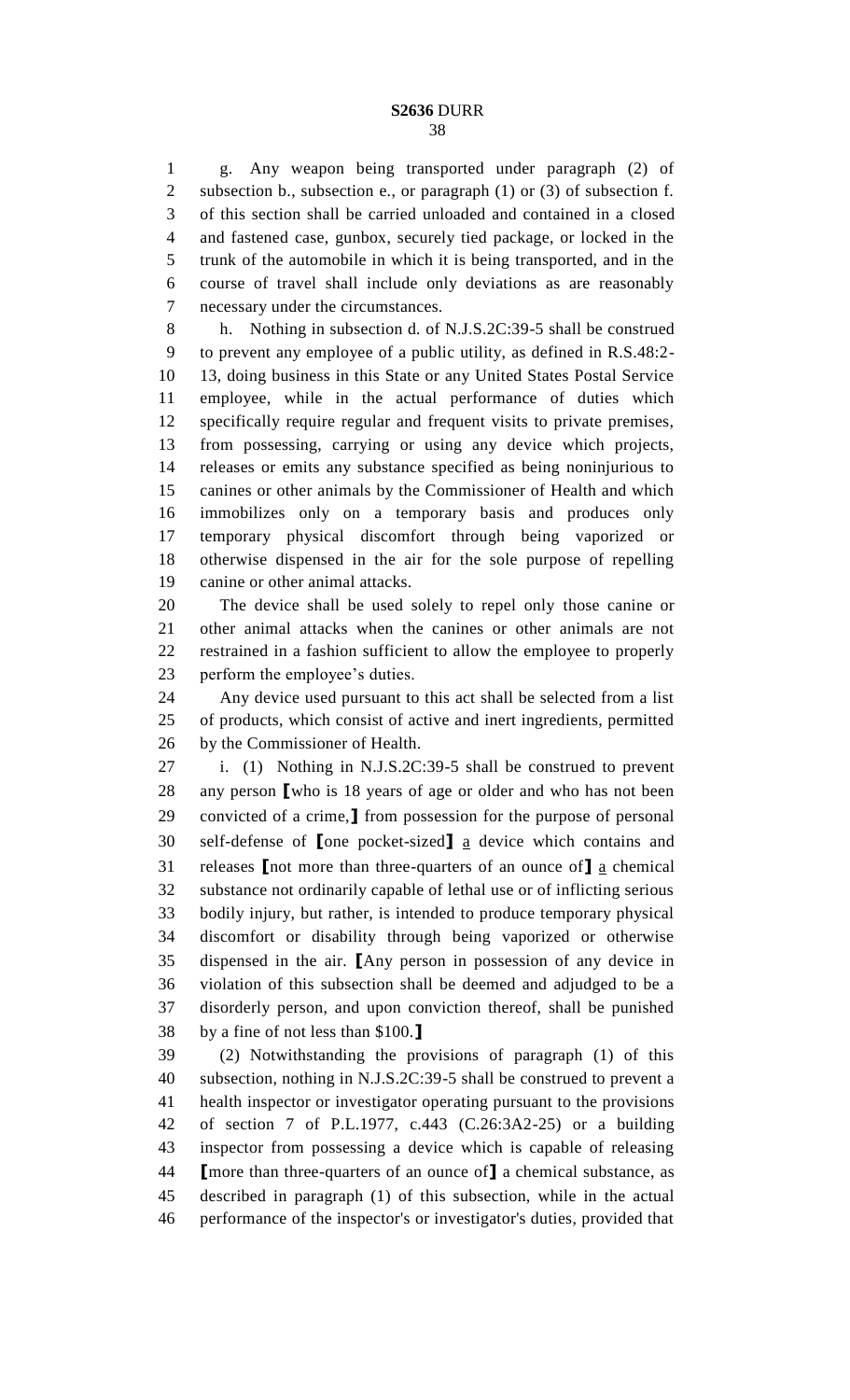the device does not exceed the size of those used by law enforcement.

 j. A person shall qualify for an exemption from the provisions of N.J.S.2C:39-5, as specified under subsections a. and c. of this section, if the person has satisfactorily completed a firearms training course approved by the Police Training Commission.

 The exempt person shall not possess or carry a firearm until the person has satisfactorily completed a firearms training course and shall annually qualify in the use of a revolver or similar weapon. For purposes of this subsection, a "firearms training course" means a course of instruction in the safe use, maintenance and storage of firearms which is approved by the Police Training Commission. The commission shall approve a firearms training course if the requirements of the course are substantially equivalent to the requirements for firearms training provided by police training courses which are certified under section 6 of P.L.1961, c.56 (C.52:17B-71). A person who is specified in paragraph (1), (2), (3), or (6) of subsection a. of this section shall be exempt from the requirements of this subsection.

 k. Nothing in subsection d. of N.J.S.2C:39-5 shall be construed to prevent any financial institution, or any duly authorized personnel of the institution, from possessing, carrying or using for the protection of money or property, any device which projects, releases or emits tear gas or other substances intended to produce temporary physical discomfort or temporary identification.

 l. Nothing in subsection b. of N.J.S.2C:39-5 shall be construed to prevent a law enforcement officer who retired in good standing, including a retirement because of a disability pursuant to section 6 of P.L.1944, c.255 (C.43:16A-6), section 7 of P.L.1944, c.255 (C.43:16A-7), section 1 of P.L.1989, c.103 (C.43:16A-6.1), or any substantially similar statute governing the disability retirement of federal law enforcement officers, provided the officer was a regularly employed, full-time law enforcement officer for an aggregate of four or more years prior to the officer's disability retirement and further provided that the disability which constituted the basis for the officer's retirement did not involve a certification that the officer was mentally incapacitated for the performance of the officer's usual law enforcement duties and any other available duty in the department which the officer's employer was willing to assign to the officer **[**or does not subject that retired officer to any of the disabilities set forth in subsection c. of N.J.S.2C:58-3 which would disqualify the retired officer from possessing or carrying a firearm**]**, who semi-annually qualifies in the use of the handgun the officer is permitted to carry in accordance with the requirements and procedures established by the Attorney General pursuant to subsection j. of this section and pays the actual costs associated with those semi-annual qualifications, who is 75 years of age or younger, and who was regularly employed as a full-time member of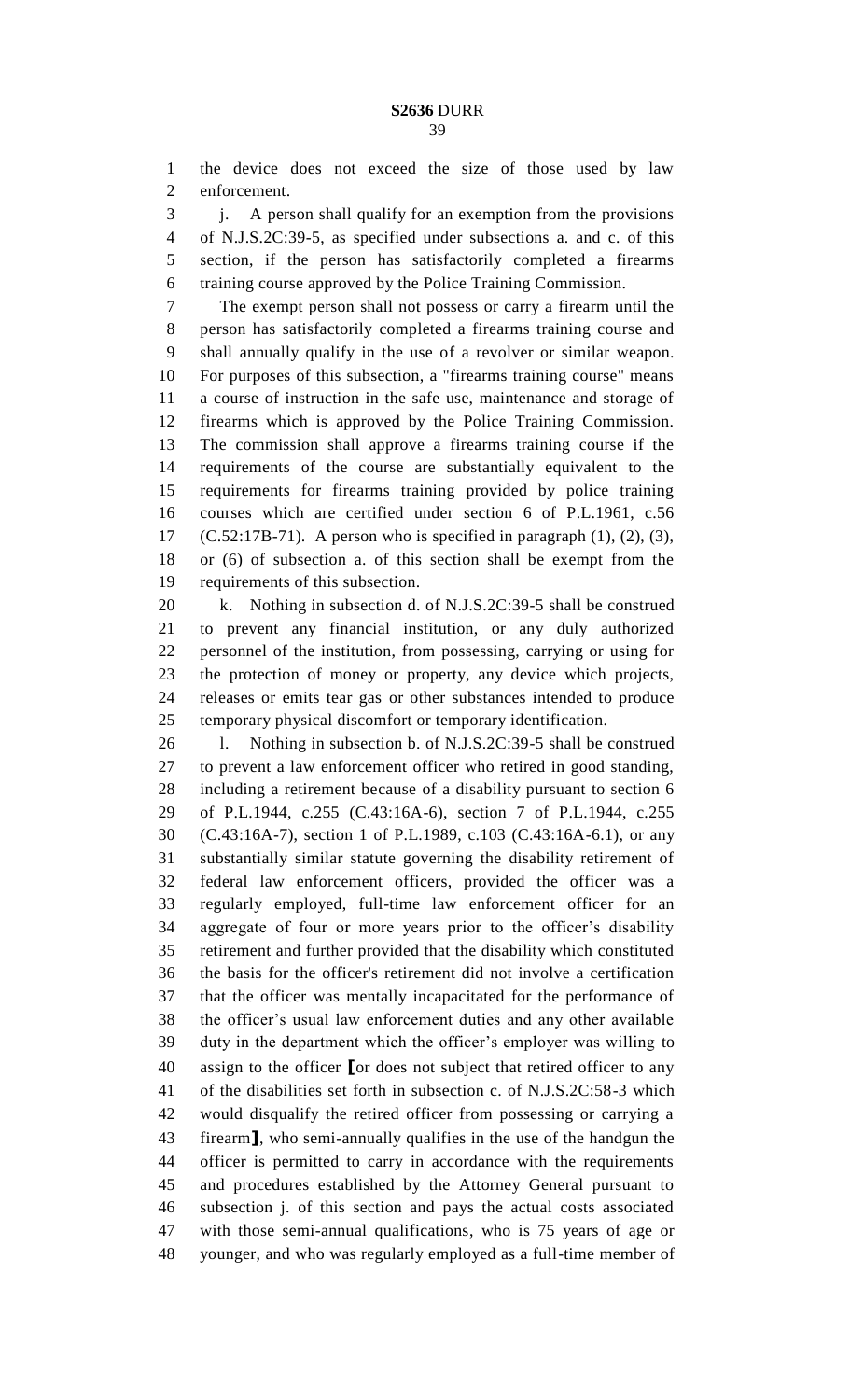the State Police; a full-time member of an interstate police force; a full-time member of a county or municipal police department in this State; a full-time member of a State law enforcement agency; a full- time sheriff, undersheriff or sheriff's officer of a county of this State; a full-time State or county correctional police officer; a full- time State correctional police officer or county correctional police officer; a full-time State or county park police officer; a full-time special agent of the Division of Taxation; a full-time Human Services police officer; a full-time transit police officer of the New Jersey Transit Police Department; a full-time campus police officer exempted pursuant to paragraph (10) of subsection c. of this section; a full-time State conservation police officer exempted pursuant to paragraph (4) of subsection a. of this section; a full-time Palisades Interstate Park officer appointed pursuant to R.S.32:14- 21; a full-time Burlington County Bridge police officer appointed pursuant to section 1 of P.L.1960, c.168 (C.27:19-36.3); a full-time housing authority police officer exempted pursuant to paragraph (16) of subsection c. of this section; a full-time juvenile correctional police officer exempted pursuant to paragraph (9) of subsection a. of this section; a full-time parole officer exempted pursuant to paragraph (13) of subsection c. of this section; a full-time railway policeman exempted pursuant to paragraph (9) of subsection c. of this section; a full-time county prosecutor's detective or investigator; a full-time federal law enforcement officer; or is a qualified retired law enforcement officer, as used in the federal "Law Enforcement Officers Safety Act of 2004," Pub.L. 108-277, domiciled in this State from carrying a handgun in the same manner as law enforcement officers exempted under paragraph (7) of subsection a. of this section under the conditions provided herein:

 (1) The retired law enforcement officer shall make application in writing to the Superintendent of State Police for approval to carry a handgun for one year. An application for annual renewal shall be submitted in the same manner.

 (2) Upon receipt of the written application of the retired law enforcement officer, the superintendent shall request a verification of service from the chief law enforcement officer of the organization in which the retired officer was last regularly employed as a full-time law enforcement officer prior to retiring. The verification of service shall include:

(a) The name and address of the retired officer;

 (b) The date that the retired officer was hired and the date that the officer retired;

(c) A list of all handguns known to be registered to that officer;

 (d) A statement that, to the reasonable knowledge of the chief law enforcement officer, the retired officer is not subject to any of the restrictions set forth in subsection c. of N.J.S.2C:58-3; and

(e) A statement that the officer retired in good standing.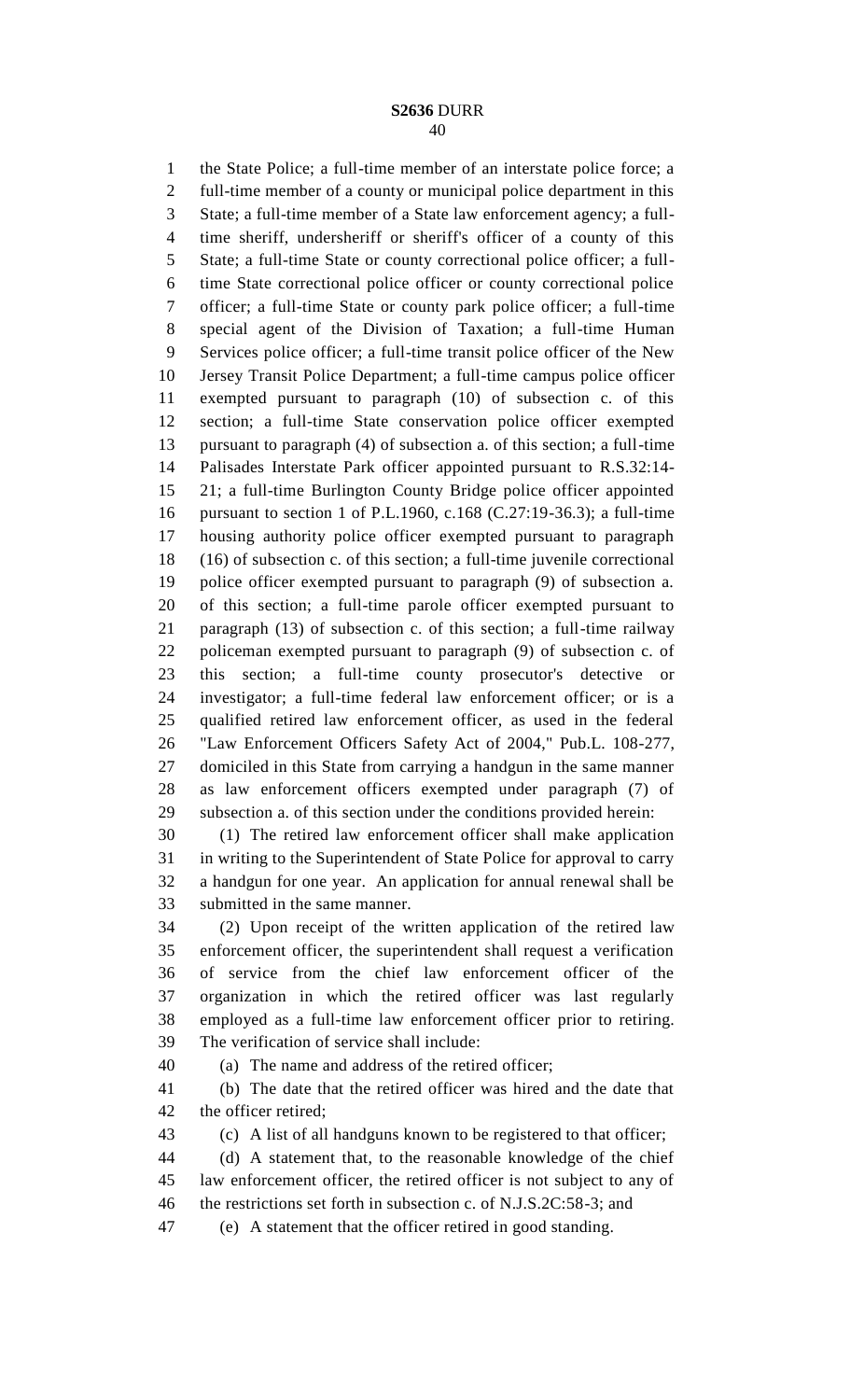(3) If the superintendent approves a retired officer's application or reapplication to carry a handgun pursuant to the provisions of this subsection, the superintendent shall notify in writing the chief law enforcement officer of the municipality wherein that retired officer resides. In the event the retired officer resides in a municipality which has no chief law enforcement officer or law enforcement agency, the superintendent shall maintain a record of the approval.

 (4) The superintendent shall issue to an approved retired officer an identification card permitting the retired officer to carry a handgun pursuant to this subsection. This identification card shall be valid for one year from the date of issuance and shall be valid throughout the State. The identification card shall not be transferable to any other person. The identification card shall be carried at all times on the person of the retired officer while the retired officer is carrying a handgun. The retired officer shall produce the identification card for review on the demand of any law enforcement officer or authority.

 (5) Any person aggrieved by the denial of the superintendent of approval for a permit to carry a handgun pursuant to this subsection may request a hearing in the Superior Court of New Jersey in the county in which the person resides by filing a written request for a hearing within 30 days of the denial. Copies of the request shall be served upon the superintendent and the county prosecutor. The hearing shall be held within 30 days of the filing of the request, and no formal pleading or filing fee shall be required. Appeals from the determination of the hearing shall be in accordance with law and the rules governing the courts of this State.

 (6) A judge of the Superior Court may revoke a retired officer's privilege to carry a handgun pursuant to this subsection for good cause shown on the application of any interested person. **[**A person who becomes subject to any of the disabilities set forth in subsection c. of N.J.S.2C:58-3 shall surrender, as prescribed by the superintendent, the person's identification card issued under paragraph (4) of this subsection to the chief law enforcement officer of the municipality wherein the person resides or the superintendent, and shall be permanently disqualified to carry a handgun under this subsection.**]**

 (7) The superintendent may charge a reasonable application fee to retired officers to offset any costs associated with administering the application process set forth in this subsection.

 m. Nothing in subsection d. of N.J.S.2C:39-5 shall be construed to prevent duly authorized personnel of the New Jersey Division of Fish and Wildlife, while in the actual performance of duties, from possessing, transporting or using any device that projects, releases or emits any substance specified as being non-injurious to wildlife by the Director of the Division of Animal Health in the Department of Agriculture, and which may immobilize wildlife and produces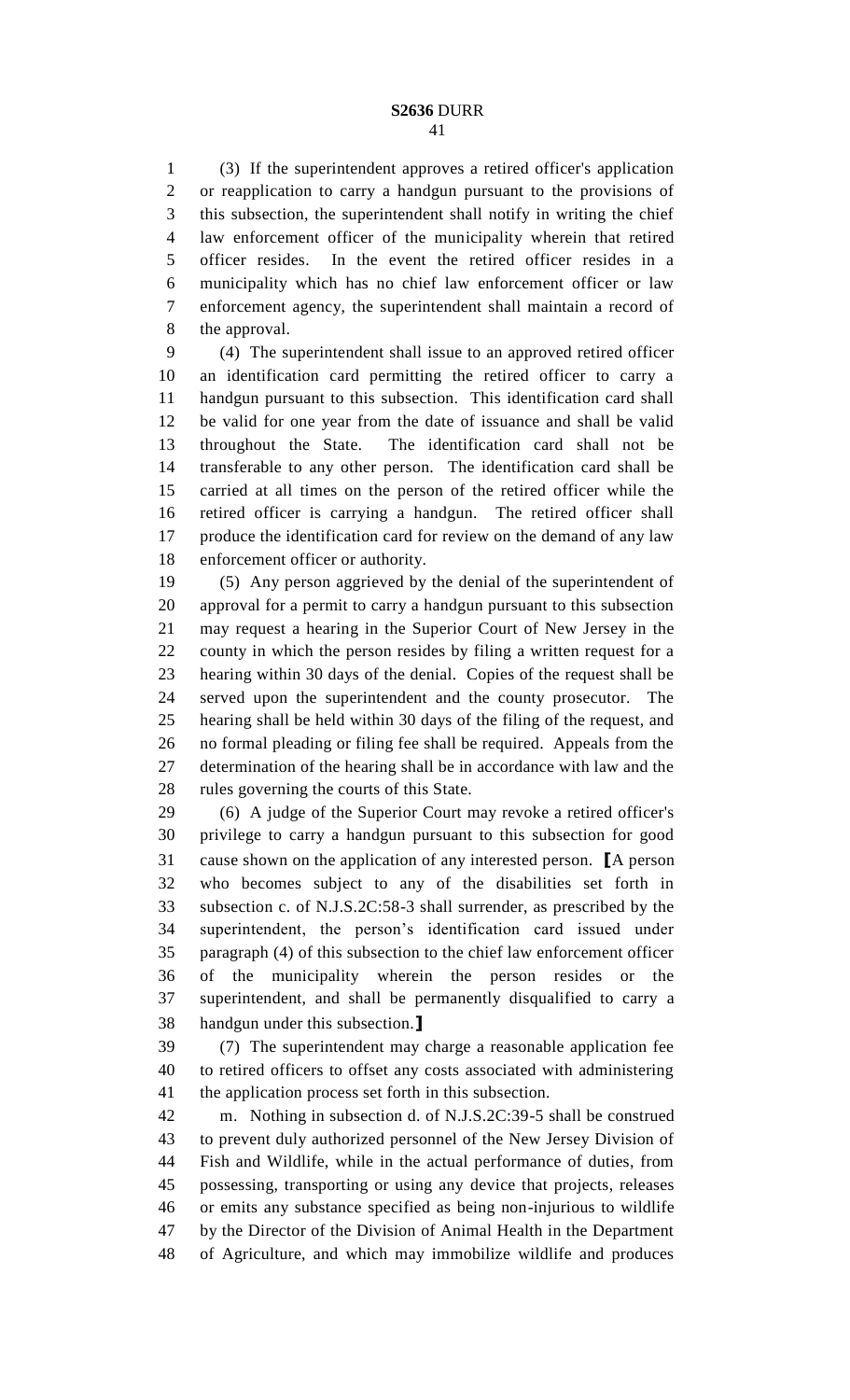only temporary physical discomfort through being vaporized or otherwise dispensed in the air for the purpose of repelling bear or other animal attacks or for the aversive conditioning of wildlife. n. Nothing in subsection b., c., d. or e. of N.J.S.2C:39-5 shall be construed to prevent duly authorized personnel of the New Jersey Division of Fish and Wildlife, while in the actual performance of duties, from possessing, transporting or using hand held pistol-like devices, rifles or shotguns that launch pyrotechnic missiles for the sole purpose of frightening, hazing or aversive conditioning of nuisance or depredating wildlife; from possessing, transporting or using rifles, pistols or similar devices for the sole purpose of chemically immobilizing wild or non-domestic animals; or, provided the duly authorized person complies with the requirements of subsection j. of this section, from possessing, transporting or using rifles or shotguns, upon completion of a Police Training Commission approved training course, in order to dispatch injured or dangerous animals or for non-lethal use for the purpose of frightening, hazing or aversive conditioning of nuisance or depredating wildlife. o. Nothing in subsection d. of N.J.S.2C:39-5 shall be construed to prevent a person from possessing, transporting, or using a weapon for self-defense. (cf: P.L.2019, c.407, s.2) 15. N.J.S.2C:39-10 is amended to read as follows: 2C:39-10. Violation of the regulatory provisions relating to firearms; false representation in applications. a. (1) Except as otherwise provided in paragraph (2) and paragraph (4) of this subsection, any person who knowingly violates the regulatory provisions relating to manufacturing or wholesaling of firearms N.J.S.2C:58-1, retailing of firearms N.J.S.2C:58-2, permits to purchase certain firearms N.J.S.2C:58-3, permits to carry certain firearms N.J.S.2C:58-4, licenses to procure machine guns or assault firearms N.J.S.2C:58-5, or incendiary or tracer ammunition N.J.S.2C:58-10, except acts which are punishable under section N.J.S.2C:58-5 or section N.J.S.2C:58-2, is guilty of a crime of the fourth degree. (2) A licensed dealer who knowingly violates the provisions of subparagraph (d) of paragraph (5) of subsection a. of N.J.S.2C:58-2 is a disorderly person. (3) If, upon review, a law enforcement agency determines that a licensed dealer has sold, transferred, assigned, or otherwise disposed of an inordinate number of firearms and that licensed dealer knew, or should have known, that the firearms would be used in the commission of a crime or would be transferred to a person in order for the firearms to be used for an unlawful purpose, that dealer's license shall, after a hearing, be permanently revoked.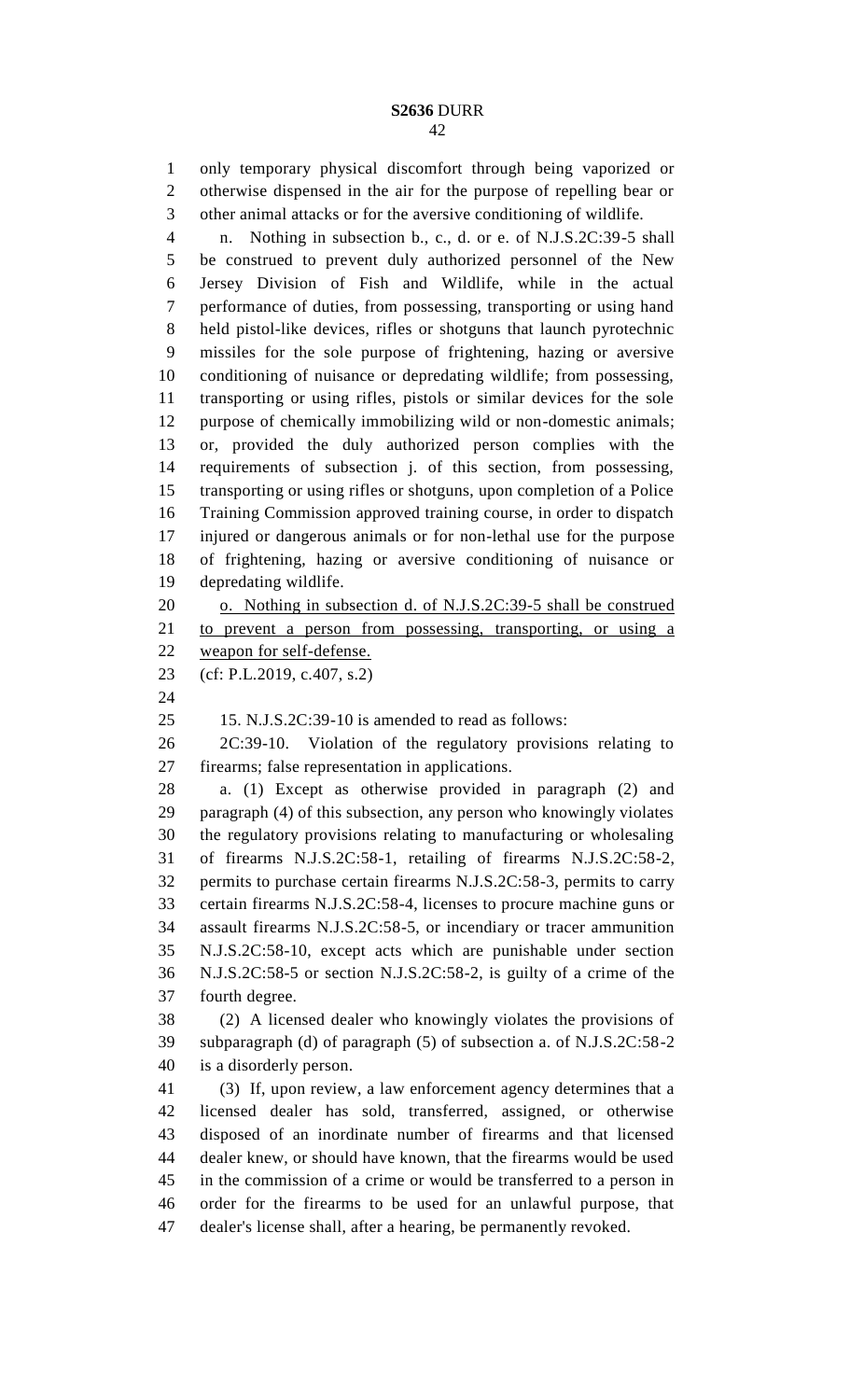(4) A licensed dealer who sells or transfers a firearm to a person knowing that person intends to sell, transfer, assign, or otherwise dispose of that firearm to a person who is disqualified from possessing a firearm under State or federal law is guilty of a crime of the second degree. Notwithstanding any other provisions of law to the contrary, the sentence imposed for a conviction under this subsection shall include a mandatory minimum term of imprisonment of 18 months, during which the defendant shall be ineligible for parole; provided however, if the firearm was used in the commission of a crime, the sentence imposed under this subsection shall include a mandatory minimum term of imprisonment of three years, during which the defendant shall be ineligible for parole. Further, a person convicted under this subsection shall be permanently disqualified from holding a retail license under N.J.S.2C:58-2.

 (5) A person who is disqualified from possessing a firearm under State or federal law who knowingly solicits, persuades, encourages, or entices a licensed dealer or other person to sell, give, transfer, or assign a firearm to the disqualified person under circumstances which the disqualified person knows would violate State or federal law is guilty of a crime of the third degree. Notwithstanding the provisions of N.J.S.2C:1-8 or any other law, a conviction under this subsection shall not merge with a conviction for any other criminal offense and the court shall impose separate sentences upon a violation of this subsection and any other criminal offense.

 b. Any person who knowingly violates the regulatory provisions relating to notifying the authorities of possessing certain items of explosives N.J.S.2C:58-7, or of certain wounds N.J.S.2C:58-8 is a disorderly person.

 c. Any person who gives or causes to be given any false information, or signs a fictitious name or address, in applying for a **[**firearms purchaser identification card, a permit to purchase a handgun, a**]** permit to carry a handgun, a permit to possess a machine gun, a permit to possess an assault firearm, or in completing the certificate or any other instrument required by law in purchasing or otherwise acquiring delivery of any rifle, shotgun, handgun, machine gun, or assault firearm or any other firearm, is guilty of a crime of the third degree.

 d. Any person who gives or causes to be given any false information in registering an assault firearm pursuant to section 11 of P.L.1990, c.32 (C.2C:58-12) or in certifying that an assault firearm was rendered inoperable pursuant to section 12 of P.L.1990, c.32 (C.2C:58-13) commits a crime of the fourth degree.

 e. Any person who knowingly sells, gives, transfers, assigns or otherwise disposes of a firearm to a person who is under the age of 18 years, except as permitted in section 14 of P.L.1979, c.179 (C.2C:58-6.1), is guilty of a crime of the second degree.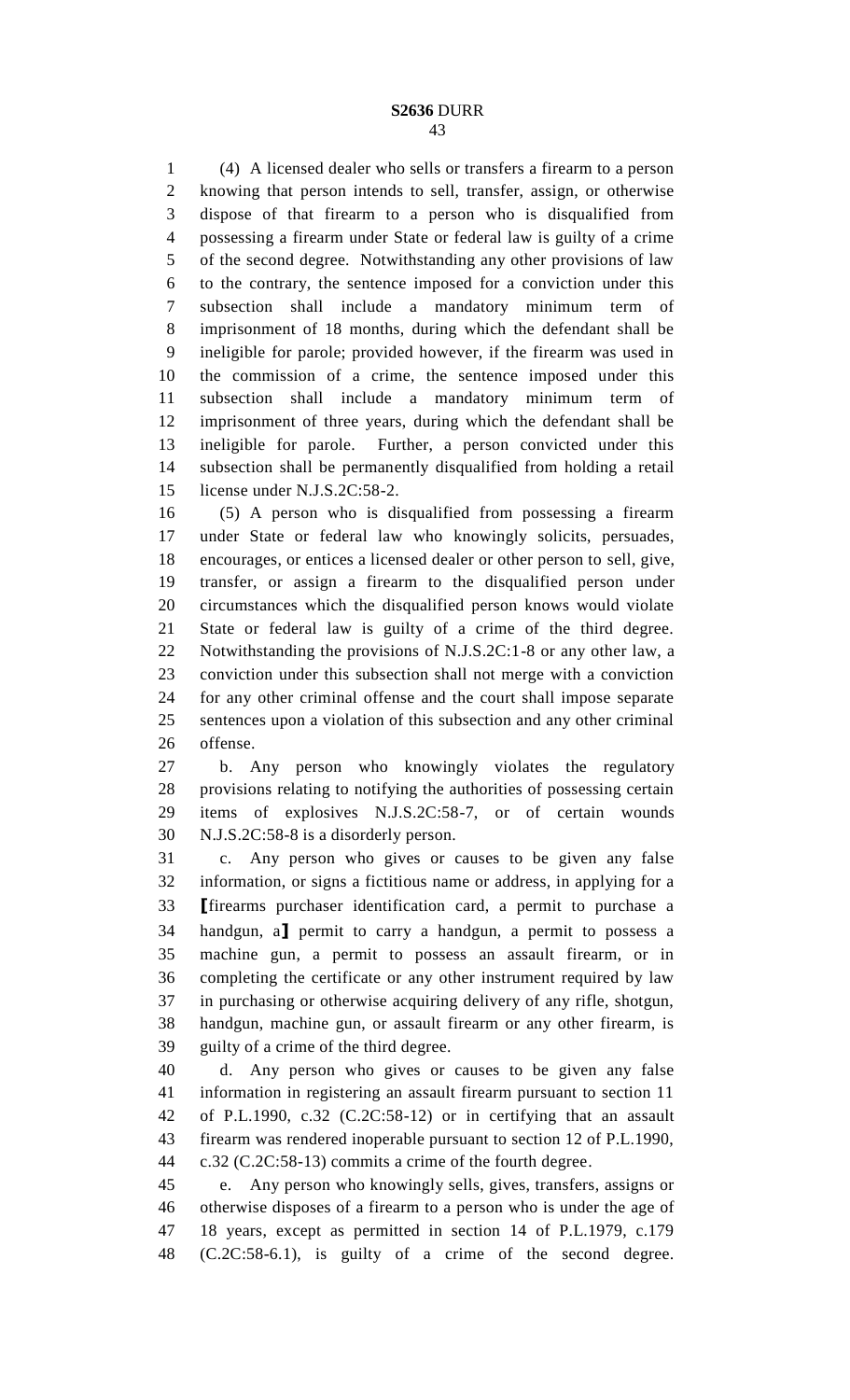Notwithstanding any other provision of law to the contrary, the sentence imposed for a conviction under this subsection shall include a mandatory minimum five-year term of imprisonment, during which the defendant shall be ineligible for parole.

 f. Unless the recipient is authorized to possess the handgun in connection with the performance of official duties under the provisions of N.J.S.2C:39-6, any person who knowingly sells, gives, transfers, assigns or otherwise disposes of a handgun to a person who is under the age of 21 years, except as permitted in section 14 of P.L.1979, c.179 (C.2C:58-6.1), is guilty of a crime of the third degree.

 g. Any person who knowingly gives or causes to be given any false information or knowingly engages in any other fraudulent conduct in applying for an exemption to purchase more than one handgun in a 30-day period in violation of the provisions of section 4 of P.L.2009, c.186 (C.2C:58-3.4) shall be guilty of a crime of the third degree. The presumption of nonimprisonment set forth in N.J.S.2C:44-1 shall not apply to persons convicted under the provisions of this subsection.

(cf: P.L.2019, c.166, s.5)

 16. Section 1 of P.L.1983, c.515 (C.2C:39-15) is amended to read as follows:

 1. Any person who offers to sell a machine gun **[**, semi- automatic rifle,**]** or assault firearm by means of an advertisement published in a newspaper circulating within this State, which advertisement does not specify that the purchaser shall hold a valid license to purchase and possess a machine gun or assault firearm **[**, or a valid firearms identification card to purchase and possess an automatic or semi-automatic rifle,**]** is a disorderly person.

(cf: P.L.1990, c.32, s.1)

17. N.J.S.2C:58-2 is amended to read as follows:

 2C:58-2. a. Licensing of retail dealers and their employees. No retail dealer of firearms nor any employee of a retail dealer shall sell or expose for sale, or possess with the intent of selling, any firearm unless licensed to do so as hereinafter provided. The superintendent shall prescribe standards and qualifications for retail dealers of firearms and their employees for the protection of the public safety, health and welfare.

 Applications shall be made in the form prescribed by the superintendent, accompanied by a fee of \$50 payable to the superintendent, and shall be made to a judge of the Superior Court in the county where the applicant maintains his place of business. The judge shall grant a license to an applicant if he finds that the applicant meets the standards and qualifications established by the superintendent and that the applicant can be permitted to engage in business as a retail dealer of firearms or employee thereof without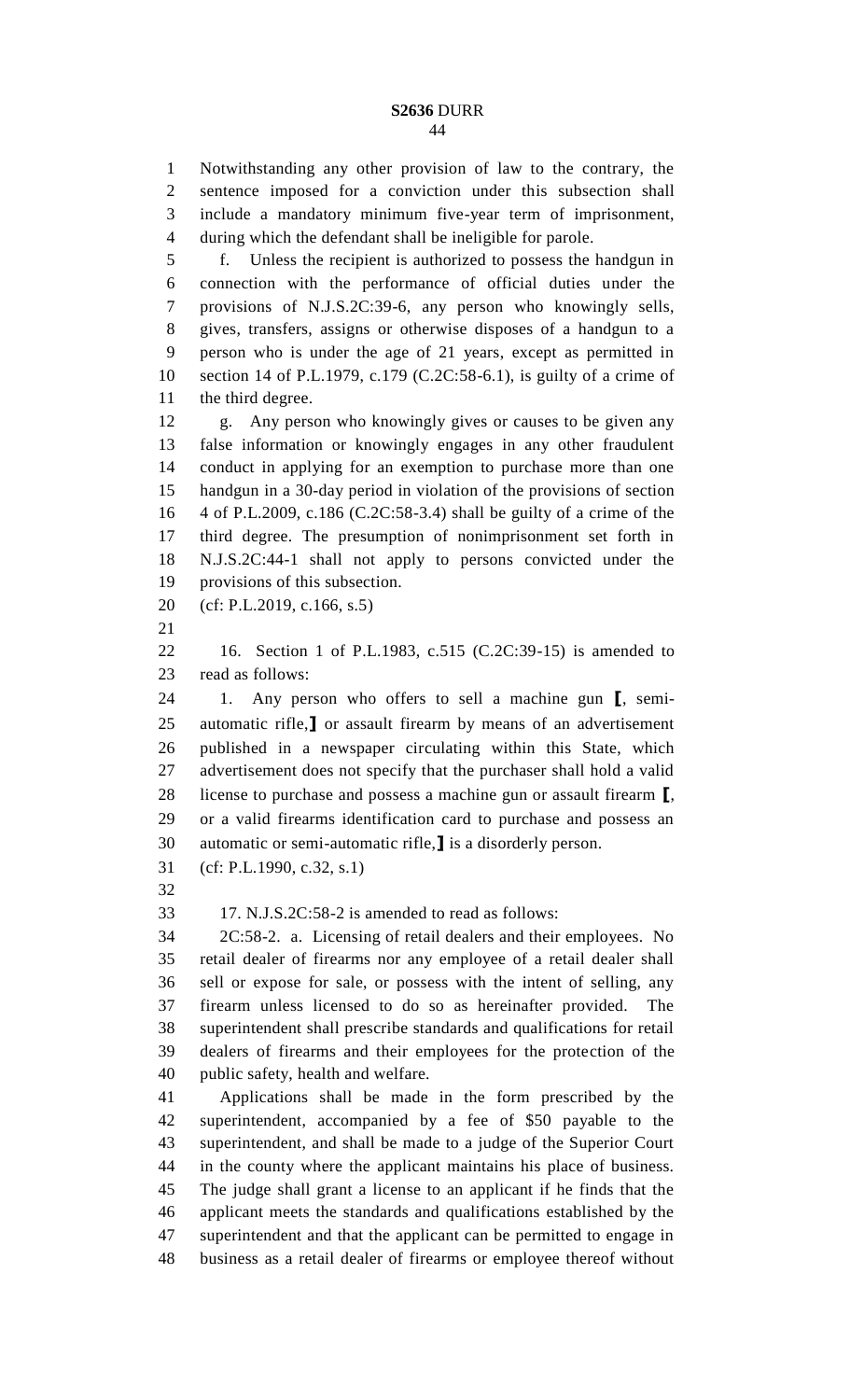any danger to the public safety, health and welfare. Each license

shall be valid for a period of three years from the date of issuance,

 and shall authorize the holder to sell firearms at retail in a specified municipality.

 In addition, every retail dealer shall pay a fee of \$5 for each employee actively engaged in the sale or purchase of firearms. The superintendent shall issue a license for each employee for whom said fee has been paid, which license shall be valid for so long as the employee remains in the employ of said retail dealer.

 No license shall be granted to any retail dealer under the age of 21 years **[**or to any**]** , employee of a retail dealer under the age of 18 **[**or to any person who could not qualify to obtain a permit to purchase a handgun or a firearms purchaser identification card,**]** years, or **[**to any**]** corporation, partnership or other business organization in which the actual or equitable controlling interest is held or possessed by **[**such**]** an ineligible person.

 All licenses shall be granted subject to the following conditions, for breach of any of which the license shall be subject to revocation on the application of any law enforcement officer and after notice and hearing by the issuing court:

 (1) The business shall be carried on only in the building or buildings designated in the license, provided that repairs may be made by the dealer or his employees outside of such premises.

 (2) The license or a copy certified by the issuing authority shall be displayed at all times in a conspicuous place on the business premises where it can be easily read.

 (3) No firearm or imitation thereof shall be placed in any window or in any other part of the premises where it can be readily seen from the outside.

 (4) **[**No rifle or shotgun, except antique rifles or shotguns, shall be delivered to any person unless such person possesses and exhibits a valid firearms purchaser identification card and furnishes the seller, on the form prescribed by the superintendent, a certification signed by him setting forth his name, permanent address, firearms purchaser identification card number and such other information as the superintendent may by rule or regulation require. The certification shall be retained by the dealer and shall be made available for inspection by any law enforcement officer at any reasonable time.**]** (Deleted by amendment, P.L. , c. ) (pending before the Legislature as this bill)

(5) No handgun shall be delivered to any person unless:

 (a) **[**Such person possesses and exhibits a valid permit to purchase a firearm and at least seven days have elapsed since the date of application for the permit;**]** (Deleted by amendment, 45 P.L., c. (pending before the Legislature as this bill)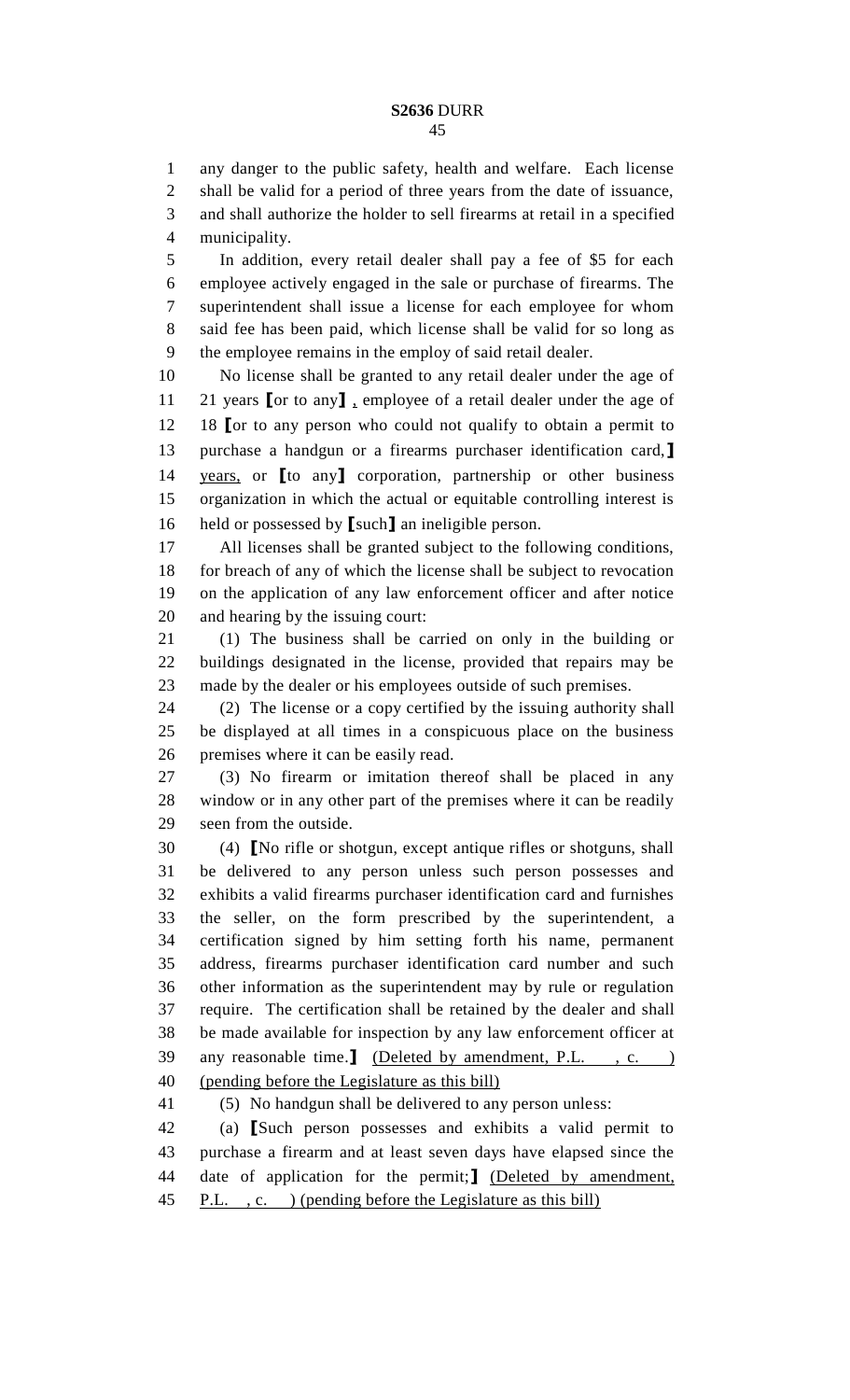(b) **[**The person is personally known to the seller or presents 2 evidence of his identity;**]** (Deleted by amendment, P.L., c.) (pending before the Legislature as this bill) (c) The handgun is unloaded and securely wrapped; and (d) The handgun is accompanied by a trigger lock or a locked case, gun box, container or other secure facility; provided, however, this provision shall not apply to antique handguns or personalized handguns included in the roster pursuant to section 2 of P.L.2019, c.164 (C.2C:58-2.8). The exemptions afforded under this subparagraph for antique handguns and personalized handguns shall be narrowly construed, limited solely to the requirements set forth herein and shall not be deemed to afford or authorize any other exemption from the regulatory provisions governing firearms set forth in chapter 39 and chapter 58 of Title 2C of the New Jersey Statutes **[**; and**]** . (e) (Deleted by amendment, P.L.2019, c.164) (6) The dealer shall keep a true record of every handgun sold, given or otherwise delivered or disposed of, in accordance with the provisions of subsections b. through e. of this section and the record shall note whether a trigger lock, locked case, gun box, container or other secure facility was delivered along with the handgun. (7) **[**A dealer shall not knowingly deliver more than one handgun to any person within any 30-day period. This limitation shall not apply to: (a) a federal, State, or local law enforcement officer or agency purchasing handguns for use by officers in the actual performance of their law enforcement duties; (b) a collector of handguns as curios or relics as defined in Title 18, United States Code, section 921 (a) (13) who has in his possession a valid Collector of Curios and Relics License issued by the federal Bureau of Alcohol, Tobacco, Firearms and Explosives; (c) transfers of handguns among licensed retail dealers, registered wholesale dealers and registered manufacturers; (d) any transaction where the person has purchased a handgun from a licensed retail dealer and has returned that handgun to the dealer in exchange for another handgun within 30 days of the original transaction, provided the retail dealer reports the exchange transaction to the superintendent; or (e) any transaction where the superintendent issues an exemption from the prohibition in this subsection pursuant to the provisions of section 4 of P.L.2009, c.186 (C.2C:58-3.4)**]** (Deleted 42 by amendment, P.L., c. (pending before the Legislature as 43 this bill) b. **[**Records. Every person engaged in the retail business of

 selling, leasing or otherwise transferring a handgun, as a retail dealer or otherwise, shall keep a register in which shall be entered the time of the sale, lease or other transfer, the date thereof, the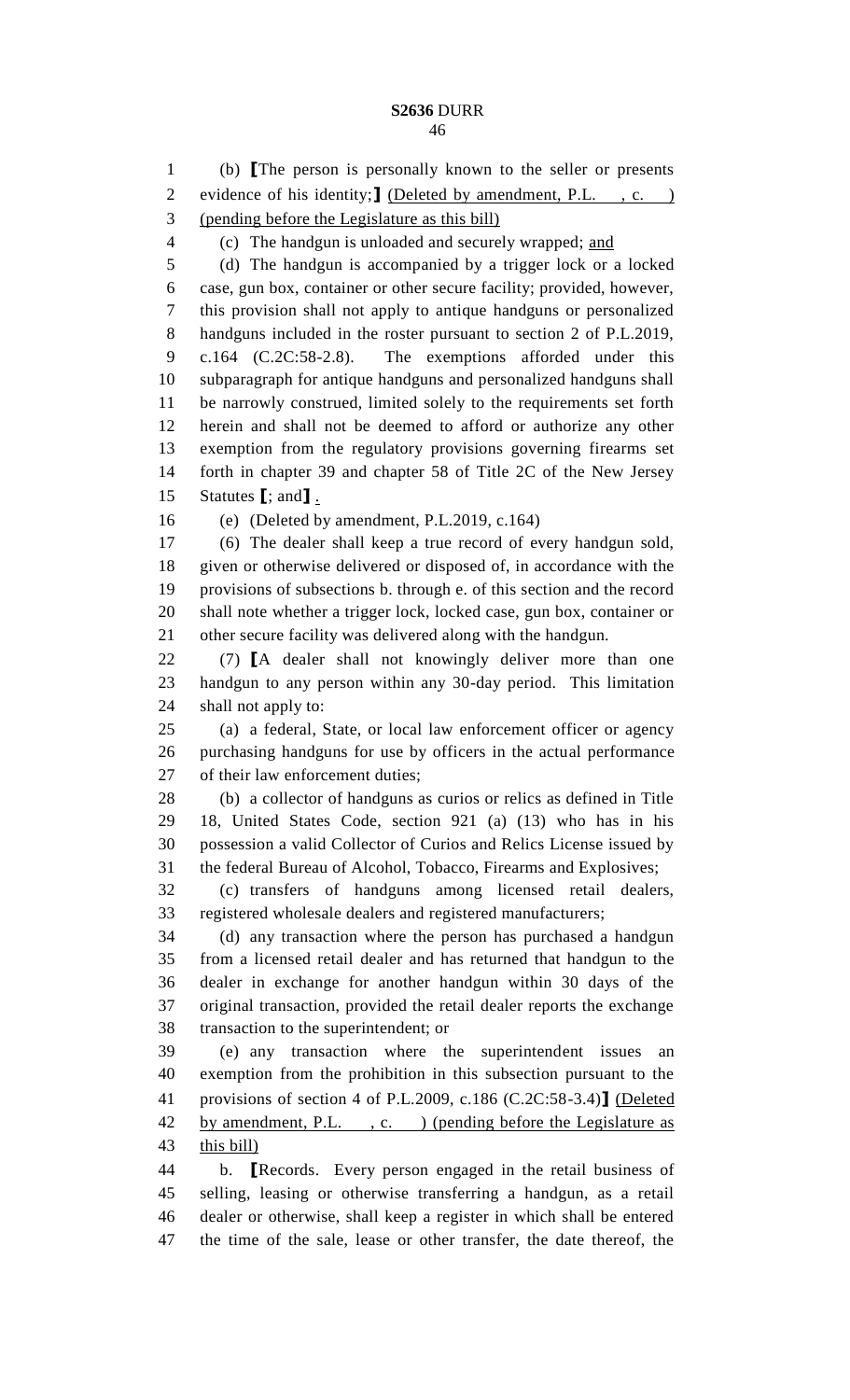name, age, date of birth, complexion, occupation, residence and a physical description including distinguishing physical characteristics, if any, of the purchaser, lessee or transferee, the name and permanent home address of the person making the sale, lease or transfer, the place of the transaction, and the make, model, manufacturer's number, caliber and other marks of identification on such handgun and such other information as the superintendent shall deem necessary for the proper enforcement of this chapter. The register shall be retained by the dealer and shall be made available at all reasonable hours for inspection by any law 11 enforcement officer.**]** (Deleted by amendment, P.L., c.) (pending before the Legislature as this bill)

 c. **[**Forms of register. The superintendent shall prepare the form of the register as described in subsection b. of this section and furnish the same in triplicate to each person licensed to be engaged in the business of selling, leasing or otherwise transferring 17 firearms.**]** (Deleted by amendment, P.L., c. ) (pending before 18 the Legislature as this bill)

 d. **[**Signatures in register. The purchaser, lessee or transferee of any handgun shall sign, and the dealer shall require him to sign his name to the register, in triplicate, and the person making the sale, lease or transfer shall affix his name, in triplicate, as a witness to the signature. The signatures shall constitute a representation of the accuracy of the information contained in the register.**]** (Deleted 25 by amendment, P.L., c. (pending before the Legislature as this bill

 e. **[**Copies of register entries; delivery to chief of police or county clerk. Within five days of the date of the sale, assignment or transfer, the dealer shall deliver or mail by certified mail, return receipt requested, legible copies of the register forms to the office of the chief of police of the municipality in which the purchaser resides, or to the office of the captain of the precinct of the municipality in which the purchaser resides, and to the superintendent. If hand delivered a receipt shall be given to the dealer therefor.

 Where a sale, assignment or transfer is made to a purchaser who resides in a municipality having no chief of police, the dealer shall, within five days of the transaction, mail a duplicate copy of the register sheet to the clerk of the county within which the purchaser resides.**]** (Deleted by amendment, P.L. , c. ) (pending before the Legislature as this bill)

 f. Prior to selling, giving, transferring, assigning, or otherwise disposing of a firearm, a dealer shall complete a National Instant Criminal Background Check of the person acquiring the firearm. (cf: P.L.2019, c.164, s.7) 

18. Section 1 of P.L.1992. c.74 (C.2C:58-3.1) is amended to read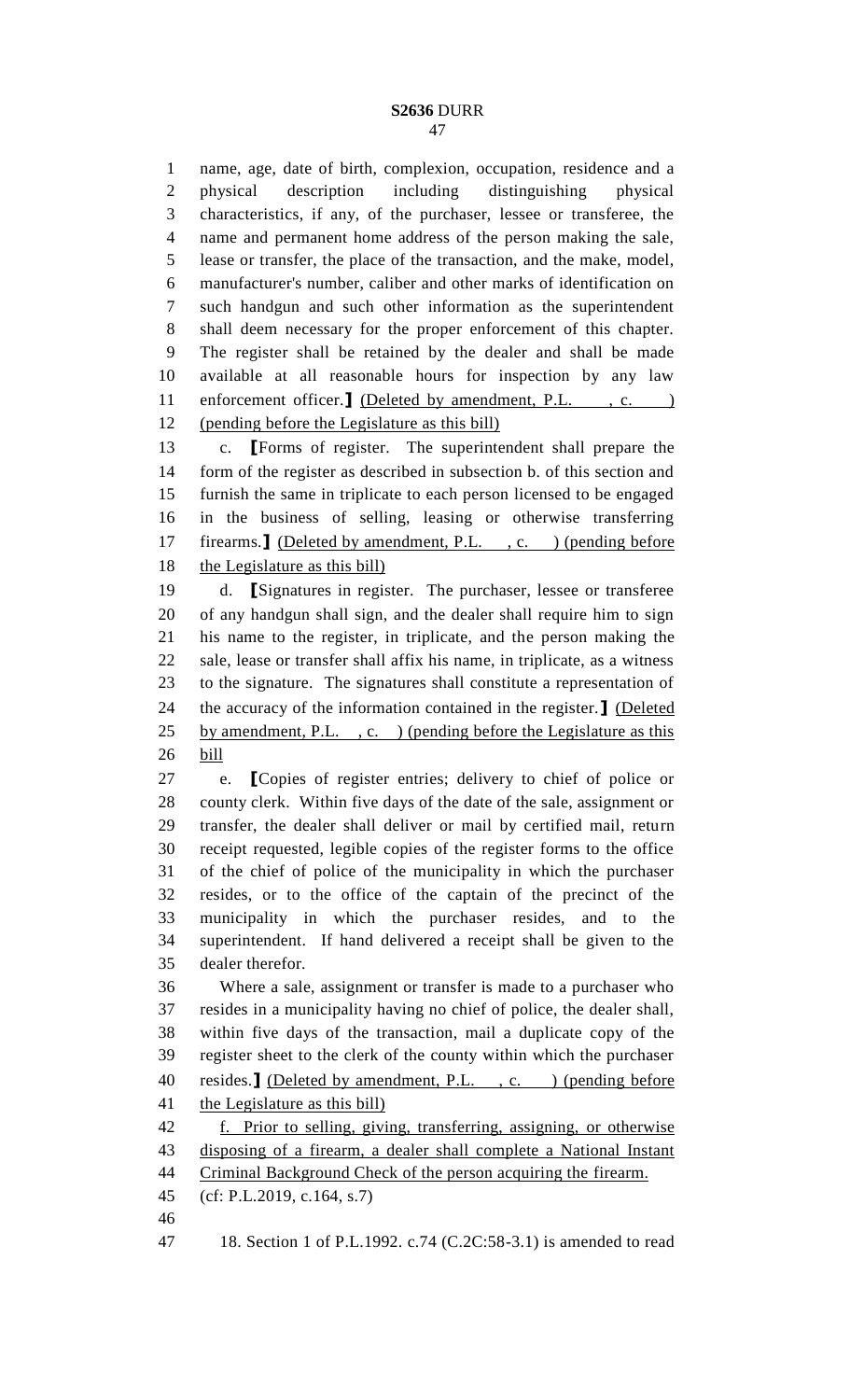as follows:

 1. a. Notwithstanding the provisions of N.J.S.2C:39-9, N.J.S.2C:58-2, N.J.S.2C:58-3 or any other statute to the contrary concerning the transfer or disposition of firearms, the legal owner, or a dealer licensed under N.J.S.2C:58-2, may temporarily transfer a handgun, rifle or shotgun to another person who is 18 years of age or older **[**, whether or not the person receiving the firearm holds a firearms purchaser identification card or a permit to carry a handgun**]**. The person to whom a handgun, rifle or shotgun is temporarily transferred by the legal owner of the firearm or a licensed dealer may receive, possess, carry and use that handgun, rifle or shotgun, if the transfer is made upon a firing range operated by a licensed dealer, by a law enforcement agency, a legally recognized military organization or a rifle or pistol club which has filed a copy of its charter with the superintendent and annually submits to the superintendent a list of its members and if the firearm is received, possessed, carried and used for the sole purpose of target practice, trap or skeet shooting, or competition upon that firing range or instruction and training at any location.

 A transfer under this subsection shall be for not more than eight consecutive hours in any 24-hour period and may be made for a set fee or an hourly charge.

 The firearm shall be handled and used by the person to whom it is temporarily transferred only in the actual presence or under the direct supervision of the legal owner of the firearm, the dealer who transferred the firearm or any other person competent to supervise the handling and use of firearms and authorized to act for that purpose by the legal owner or licensed dealer. The legal owner of the firearm or the licensed dealer shall be on the premises or the property of the firing range during the entire time that the firearm is in the possession of the person to whom it is temporarily transferred.

 The term "legal owner" as used in this subsection means a natural person and does not include an organization, commercial enterprise, or a licensed manufacturer, wholesaler or dealer of firearms.

 b. Notwithstanding the provisions of N.J.S.2C:39-9, N.J.S.2C:58-2, N.J.S.2C:58-3 or any other statute to the contrary concerning the transfer and disposition of firearms, a legal owner of a shotgun or a rifle may temporarily transfer that firearm to another person who is 18 years of age or older **[**, whether or not the person receiving the firearm holds a firearms purchaser identification card**]**. The person to whom a shotgun or rifle is temporarily transferred by the legal owner may receive, possess, carry and use that shotgun or rifle in the woods or fields or upon the waters of this State for the purposes of hunting if the transfer is made in the woods or fields or upon the waters of this State, the shotgun or rifle is legal and appropriate for hunting and the person to whom the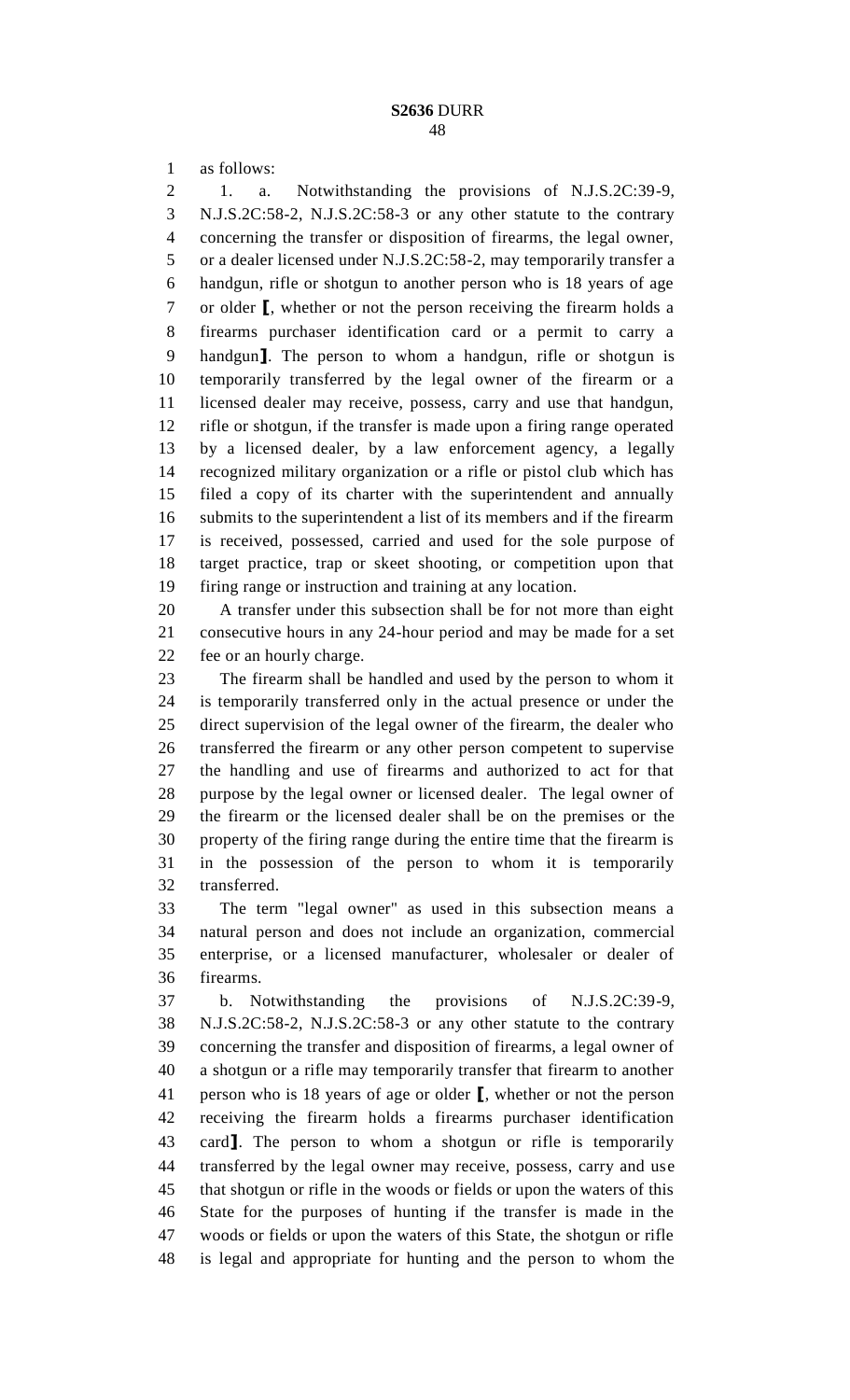firearm is temporarily transferred possesses a valid license to hunt with a firearm, and a valid rifle permit if the firearm is a rifle, obtained in accordance with the provisions of chapter 3 of Title 23 of the Revised Statutes.

 The transfer of a firearm under this subsection shall be for not more than eight consecutive hours in any 24-hour period and no fee shall be charged for the transfer.

 The legal owner of the firearm which is temporarily transferred shall remain in the actual presence or in the vicinity of the person to whom it was transferred during the entire time that the firearm is in that person's possession.

 The term "legal owner" as used in this subsection means a natural person and does not include an organization, commercial enterprise, or a licensed manufacturer, wholesaler or dealer of firearms.

 c. No firearm shall be temporarily transferred or received under the provisions of subsections a. or b. of this section for the purposes described in section 1 of P.L.1983, c.229 (C.2C:39-14).

 d. **[**An owner or dealer shall not transfer a firearm to any person pursuant to the provisions of this section if the owner or dealer knows the person does not meet the qualifications set forth in subsection c. of N.J.S.2C:58-3 for obtaining or holding a firearms purchaser identification card or a handgun purchase permit. A person shall not receive, possess, carry or use a firearm pursuant to the provisions of this section if the person knows he does not meet the qualifications set forth in subsection c. of N.J.S.2C:58-3 for obtaining or holding a firearms purchaser identification card or a handgun purchase permit.**]** (Deleted by amendment, P.L. , c. ) (pending before the Legislature as this bill)

(cf: P.L.2000, c.145. s.4)

19. N.J.S.2C:58-4 is amended to read as follows:

 2C:58-4. a. Scope and duration of authority. Any person who holds a valid permit to carry a handgun issued pursuant to this section shall be authorized to carry a handgun in all parts of this State, except as prohibited by subsection e. of N.J.S.2C:39-5. One permit shall be sufficient for all handguns owned by the holder thereof, but the permit shall apply only to a handgun carried by the actual and legal holder of the permit.

 All permits to carry handguns shall expire two years from the date of issuance or, in the case of an employee of an armored car company, upon termination of his employment by the company occurring prior thereto whichever is earlier in time, and they may thereafter be renewed every two years in the same manner and subject to the same conditions as in the case of original applications.

 b. Application forms. All applications for permits to carry handguns, and all applications for renewal of permits, shall be made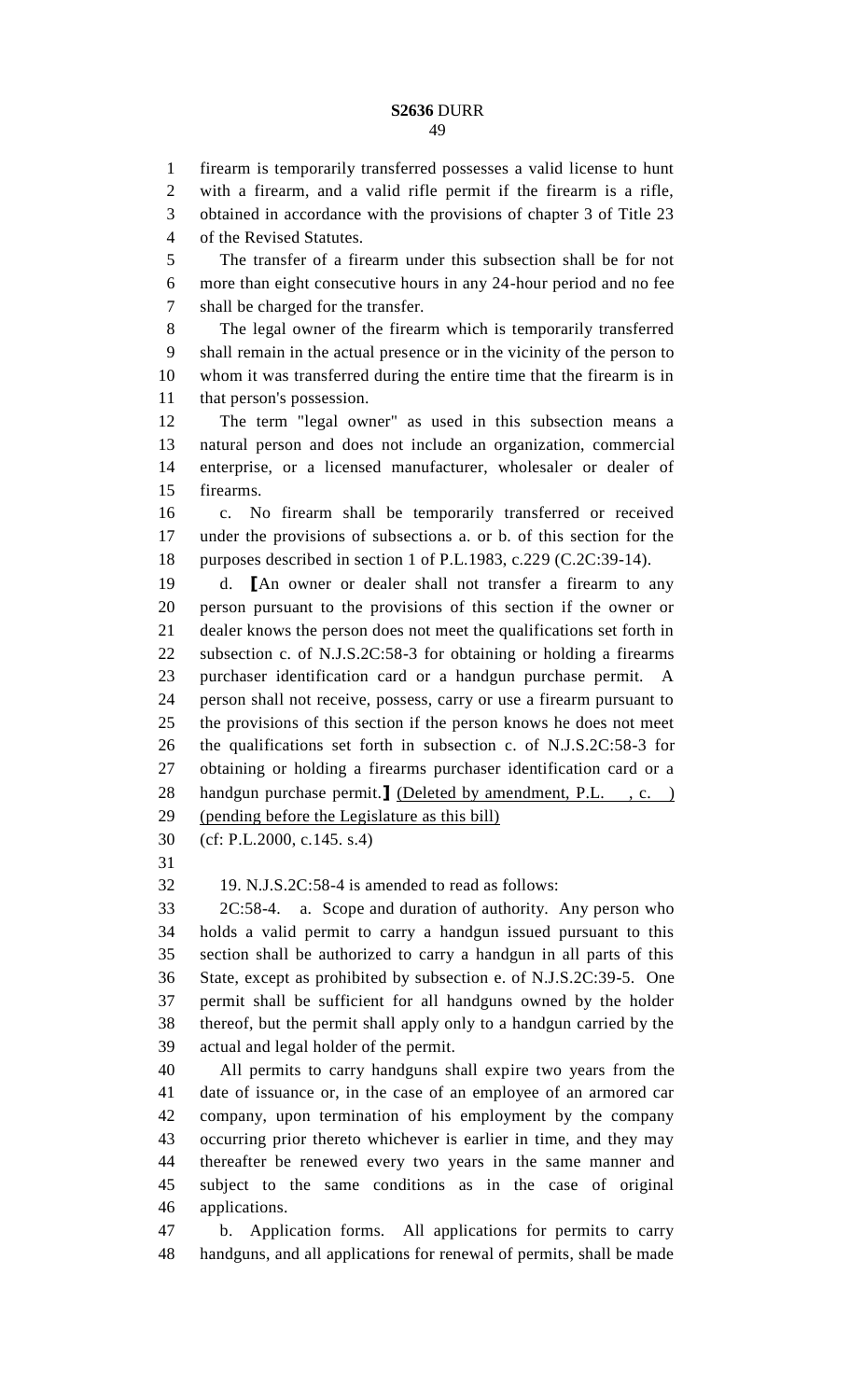on the forms prescribed by the superintendent. Each application shall set forth the full name, date of birth, sex, residence, occupation, place of business or employment, and physical description of the applicant, and any other information the superintendent may prescribe for the determination of the applicant's eligibility for a permit and for the proper enforcement of this chapter. The application shall be signed by the applicant under oath, and shall be indorsed by three reputable persons who have known the applicant for at least three years preceding the date of application, and who shall certify thereon that the applicant is a person of good moral character and behavior.

 c. Investigation and approval. Each application shall in the first instance be submitted to the chief police officer of the municipality in which the applicant resides, or to the superintendent, (1) if the applicant is an employee of an armored car company, or (2) if there is no chief police officer in the municipality where the applicant resides, or (3) if the applicant does not reside in this State. The chief police officer, or the superintendent, as the case may be, shall cause the fingerprints of the applicant to be taken and compared with any and all records maintained by the municipality, the county in which it is located, the State Bureau of Identification and the Federal Bureau of Identification. He shall also determine and record a complete description of each handgun the applicant intends to carry.

 No application shall be approved by the chief police officer or the superintendent unless the applicant demonstrates that **[**he is not subject to any of the disabilities set forth in subsection c. of N.J.S.2C:58-3, that**]** he is thoroughly familiar with the safe handling and use of handguns **[**,**]** and that he has a justifiable need to carry a handgun.

 Each application form shall be accompanied by a written certification of justifiable need to carry a handgun, which shall be under oath and, in the case of a private citizen, shall specify in detail the urgent necessity for self-protection, as evidenced by specific threats or previous attacks which demonstrate a special danger to the applicant's life that cannot be avoided by means other than by issuance of a permit to carry a handgun. Where possible, the applicant shall corroborate the existence of any specific threats or previous attacks by reference to reports of the incidents to the appropriate law enforcement agencies.

 If the application is not approved by the chief police officer or the superintendent within 60 days of filing, it shall be deemed to have been approved, unless the applicant agrees to an extension of time in writing.

 d. Issuance by Superior Court; fee. If the application has been approved by the chief police officer or the superintendent, as the case may be, the applicant shall forthwith present it to the Superior Court of the county in which the applicant resides, or to the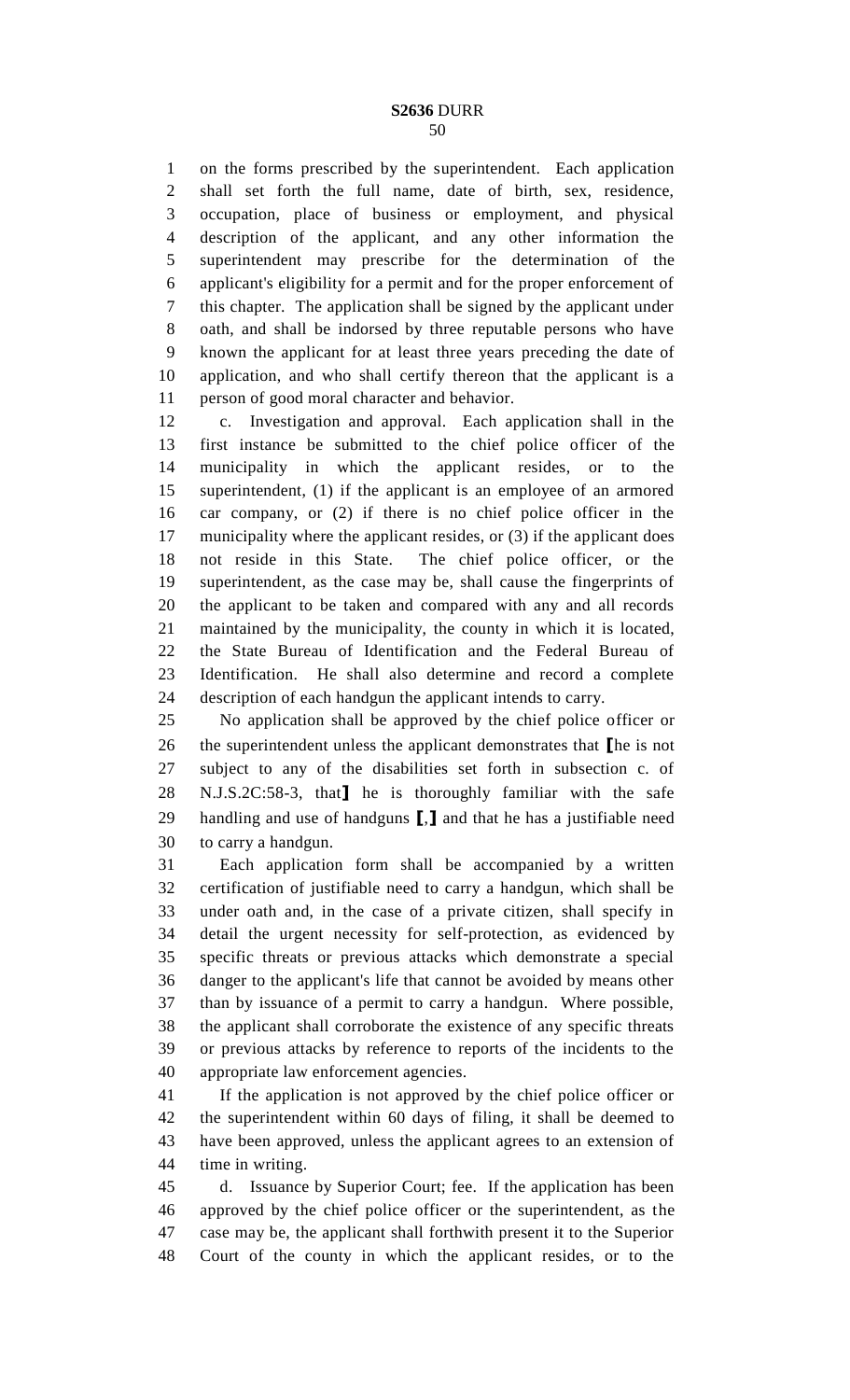Superior Court in any county where he intends to carry a handgun, in the case of a nonresident or employee of an armored car company. The court shall issue the permit to the applicant if, but only if, it is satisfied that the applicant is a person of good character **[**who is not subject to any of the disabilities set forth in subsection c. of N.J.S.2C:58-3**]**, that he is thoroughly familiar with the safe handling and use of handguns, and that he has a justifiable need to carry a handgun in accordance with the provisions of subsection c. of this section. The court may at its discretion issue a limited-type permit which would restrict the applicant as to the types of handguns he may carry and where and for what purposes the handguns may be carried. At the time of issuance, the applicant shall pay to the county clerk of the county where the permit was issued a permit fee of \$20.

 e. Appeals from denial of applications. Any person aggrieved by the denial by the chief police officer or the superintendent of approval for a permit to carry a handgun may request a hearing in the Superior Court of the county in which he resides or in any county in which he intends to carry a handgun, in the case of a nonresident, by filing a written request for a hearing within 30 days of the denial. Copies of the request shall be served upon the superintendent, the county prosecutor, and the chief police officer of the municipality where the applicant resides, if he is a resident of this State. The hearing shall be held within 30 days of the filing of the request, and no formal pleading or filing fee shall be required. Appeals from the determination at the hearing shall be in accordance with law and the rules governing the courts of this State. If the superintendent or chief police officer approves an application and the Superior Court denies the application and refuses to issue a permit, the applicant may appeal the denial in accordance with law and the rules governing the courts of this State.

 f. **[**Revocation of permits. Any permit issued under this section shall be void at the time the holder thereof becomes subject to any of the disabilities set forth in subsection c. of N.J.S.2C:58-3, and the holder of a void permit shall immediately surrender the permit to the superintendent who shall give notice to the licensing authority. Any permit may be revoked by the Superior Court, after hearing upon notice to the holder, if the court finds that the holder is no longer qualified for the issuance of a permit. The county prosecutor of any county, the chief police officer of any municipality, the superintendent, or any citizen may apply to the court at any time for the revocation of any permit issued pursuant to 43 this section.**]** (Deleted by amendment, P.L., c. ) (pending before the Legislature as this bill)

(cf: P.L.2018, c.37, s.1)

 20. Section 14 of P.L.1979, c.179 (C.2C:58-6.1) is amended to read as follows: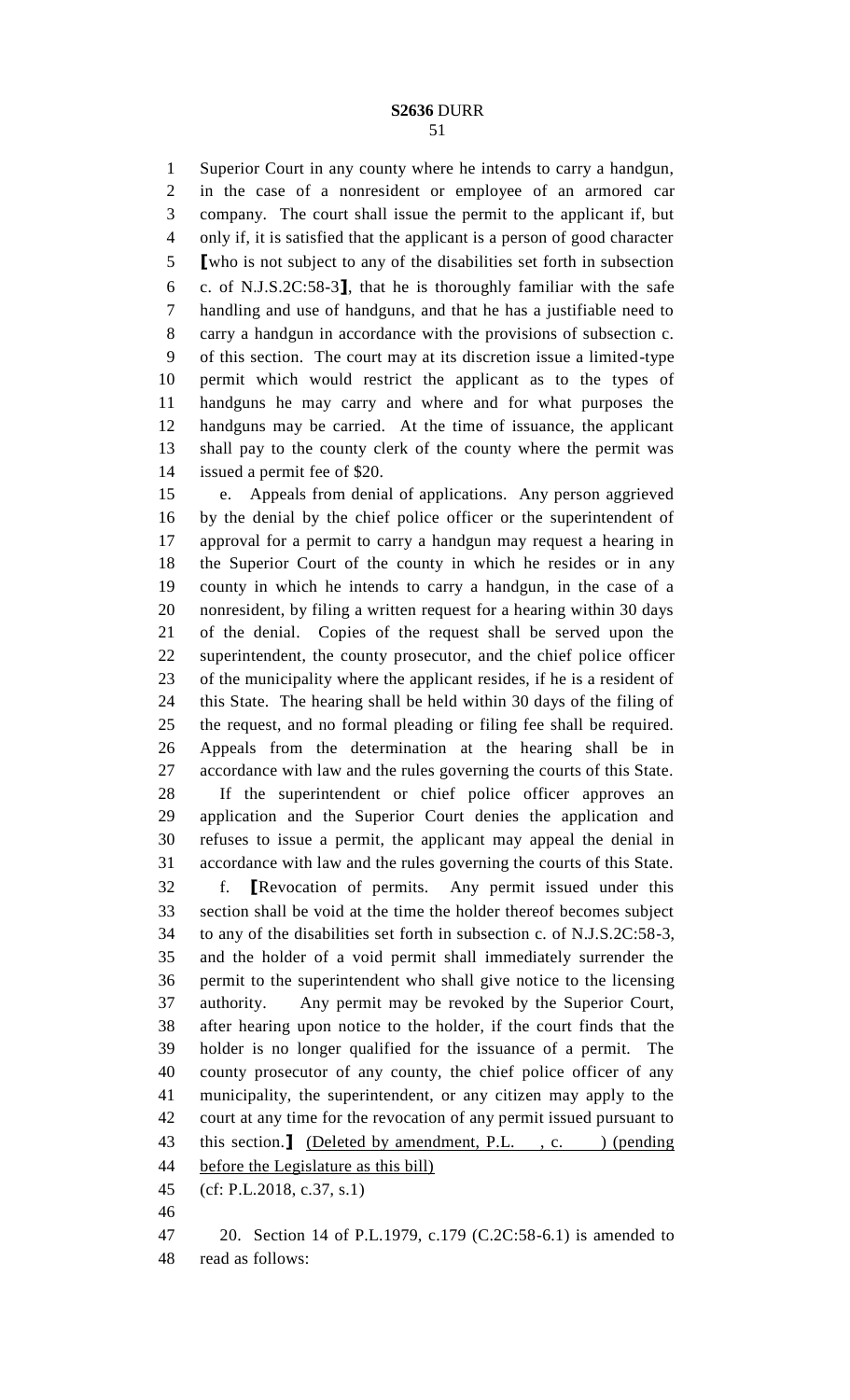14. a. No person under the age of 18 years shall purchase, barter or otherwise acquire a firearm and no person under the age of 21 years shall purchase, barter or otherwise acquire a handgun, unless the person is authorized to possess the handgun in connection with the performance of official duties under the provisions of N.J.S.2C:39-6.

 b. No person under the age of 18 years shall possess, carry, fire or use a firearm except as provided under paragraphs (1), (2), (3) and (4) of this subsection; and, unless authorized in connection with the performance of official duties under the provisions of N.J.S.2C:39-6, no person under the age of 21 years shall possess, carry, fire or use a handgun except under the following circumstances:

 (1) In the actual presence or under the direct supervision of **[**his father, mother or**]** a parent, guardian, or **[**some**]** other **[**person**]** adult **[**who holds a permit to carry a handgun or a firearms purchaser identification card, as the case may be**]**; or

 (2) For the purpose of military drill under the auspices of a legally recognized military organization and under competent supervision; or

 (3) For the purpose of competition, target practice, instruction, and training in and upon a firing range approved by the governing body of the municipality in which the range is located or the National Rifle Association and which is under competent supervision at the time of such supervision or target practice or instruction and training at any location; or

 (4) For the purpose of hunting during the regularly designated hunting season, provided that he possesses a valid hunting license and has successfully completed a hunter's safety course taught by a qualified instructor or conservation police officer and possesses a certificate indicating the successful completion of such a course.

 c. A person who violates this section shall be guilty of a crime of the fourth degree. For purposes of this section the fact that the act would not constitute a crime if committed by an adult shall not be deemed to prohibit or require waiver of family court jurisdiction pursuant to N.J.S.2C:4-11 or to preclude a finding of delinquency under the "New Jersey Code of Juvenile Justice," P.L.1982, c.77 (C.2A:4A-20 et seq.), P.L.1982, c.79 (C.2A:4A-60 et seq.), P.L.1982, c.80 (C.2A:4A-76 et seq.) and P.L.1982, c.81 (C.2A:4A-

70 et seq.).

(cf: P.L.2019, c.407, s.3)

 21. Section 2 of P.L.1999, c.255 (C.2C:58-17) is amended to read as follows:

 2. a. There is established a "KeepSafe" program to encourage and stimulate the safe storage of firearms in the State of New Jersey by providing instant rebates to firearms purchasers who purchase trigger locking devices.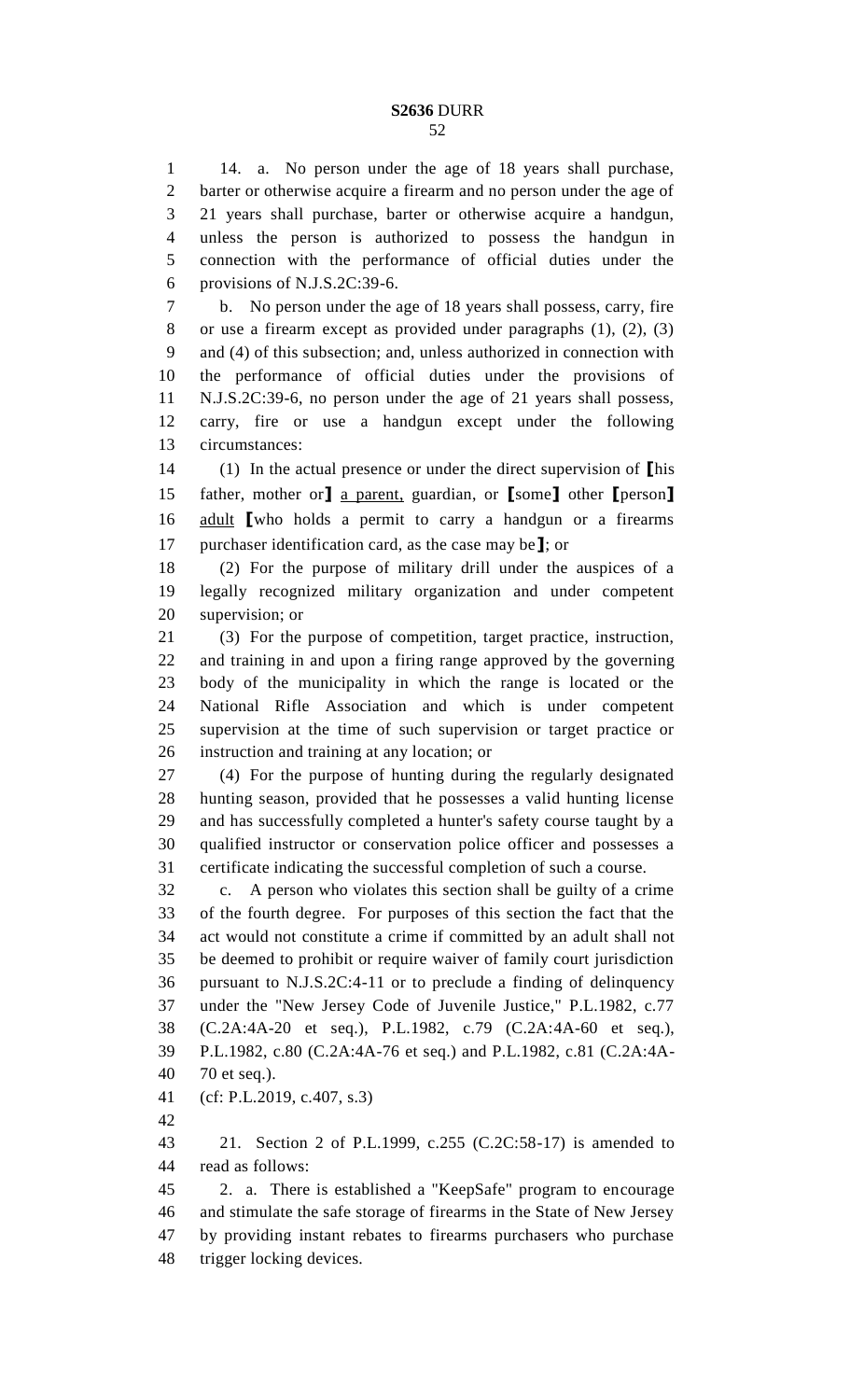Under the program, a person who purchases a firearm from a retail dealer licensed under the provisions of N.J.S.2C:58-2 shall be eligible for a \$5 instant rebate when a compatible trigger locking device is purchased along with that firearm. The licensed retail dealer shall deduct the rebate from the price of the compatible locking device in order to reduce by \$5 the cost of the device for the purchaser.

 b. The Superintendent of State Police, in conjunction with the Attorney General, shall adopt guidelines in accordance with the Administrative Procedure Act, P.L.1968, c.410 (C.52:14B-1 et seq.), to effectuate the purposes of this act.

 In addition, the superintendent shall prepare and deliver to each licensed retail firearms dealer in the State the forms necessary to record and report participation in the program. The forms, which shall set forth the name, address, telephone number, State tax number and State license number of the retail firearms dealer, the name of the firearms purchaser **[**and his firearms purchaser identification card number or permit to purchase a handgun number**]**, the make and model number of the compatible trigger locking device purchased and the date of the sale, shall be in duplicate. One copy shall be retained by the retail dealer for his records. The other shall be submitted to the Attorney General for reimbursement. The reimbursement copies shall be submitted monthly at a time prescribed by the superintendent. The submitting retail dealer shall be entitled to a reimbursement of \$5 for each trigger locking device sold as part of the KeepSafe program. To help defray any administrative costs, each participating retail dealer shall receive, in addition to the reimbursement, \$0.50 for each valid reimbursement copy submitted.

 The superintendent also shall provide each licensed retail firearms dealer with a sign to be prominently displayed at a conspicuous place on the dealer's business premises where firearms are offered for sale. The sign shall state substantially the following:

"KEEP NEW JERSEY FIREARMS SAFE.

TO ENCOURAGE NEW JERSEY GUN OWNERS TO

STORE THEIR FIREARMS SAFELY, THE STATE IS

OFFERING A \$5 INSTANT REBATE WHEN YOU

PURCHASE A COMPATIBLE TRIGGER LOCK ALONG

WITH YOUR FIREARM.

REMEMBER--THE USE OF A TRIGGER LOCK IS

ONLY ONE ASPECT OF RESPONSIBLE FIREARM

STORAGE. FIREARMS SHOULD BE STORED,

UNLOADED AND LOCKED IN A LOCATION THAT IS

BOTH SEPARATE FROM THEIR AMMUNITION

AND INACCESSIBLE TO CHILDREN.

NEW JERSEY'S FAMILIES AND CHILDREN ARE

PRECIOUS--KEEP THEM SAFE!!"

(cf: P.L.1999, c.255, s.2)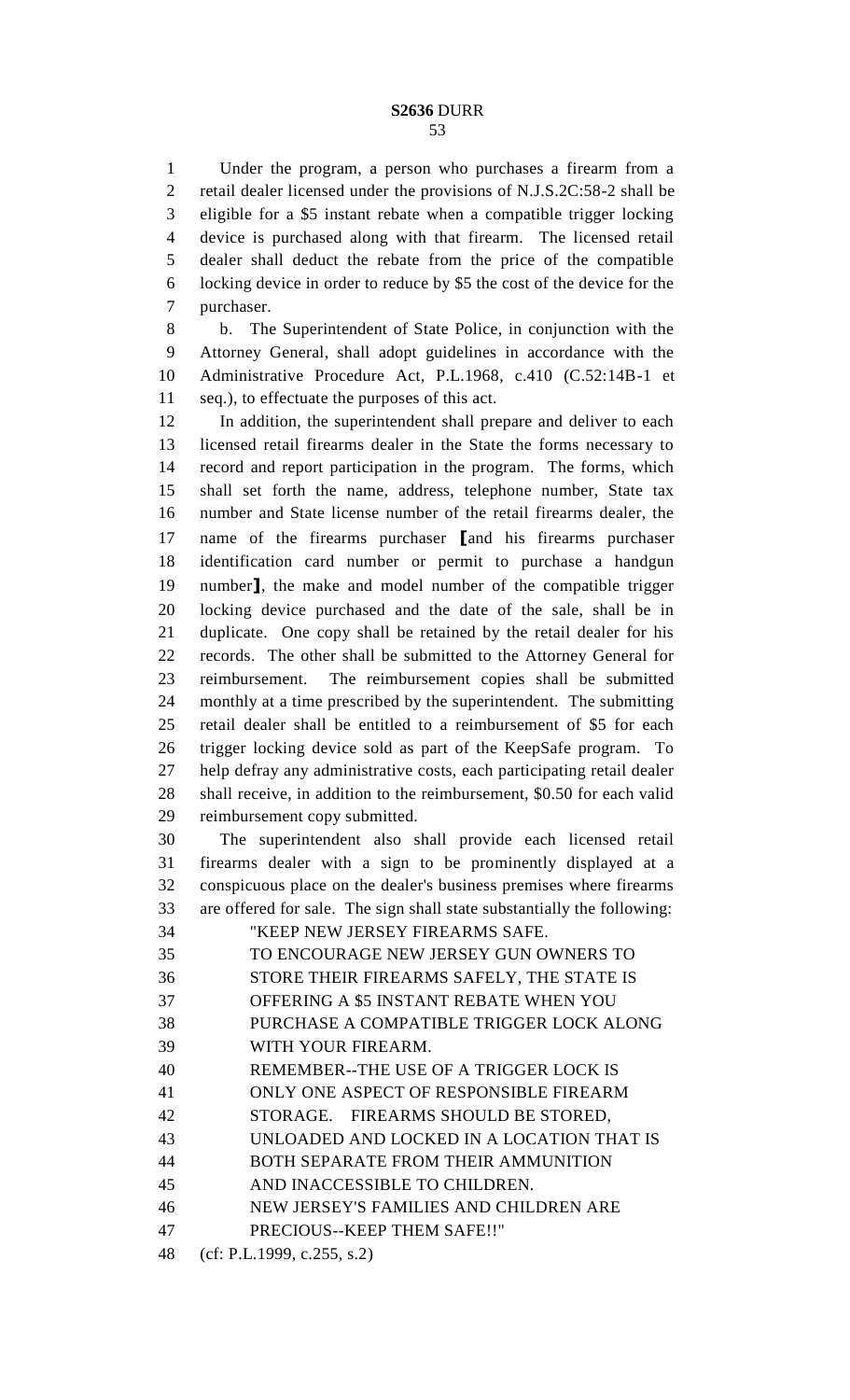22. Section 4 of P.L.2018, c.35 (C.2C:58-23) is amended to read as follows: 4. a. Except as provided in subsection l. of this section, a petitioner may file a petition, as prescribed by the Administrative Director of the Courts, for a temporary extreme risk protective order in the court in accordance with the Rules of Court alleging that the respondent poses a significant danger of bodily injury to self or others by having custody or control of, owning, possessing, purchasing, or receiving a firearm. The petition shall be heard by the court in an expedited manner.

 Petition forms shall be readily available at the courts, and at State, county, and municipal law enforcement agencies.

 Prior to filing a petition with the court, a family or household member may request assistance from a State, county, or municipal law enforcement agency which shall advise the petitioner of the procedure for completing and signing a petition for a temporary extreme risk protective order. A law enforcement officer from the agency may assist the family or household member in preparing or filing the petition. This assistance may include, but not be limited to, providing information related to the factors set forth in subsection f. of this section, joining in the petition, referring the matter to another law enforcement agency for additional assistance, or filing the officer's own petition with the court.

 Filing a petition pursuant to this section shall not prevent a petitioner from filing a criminal complaint or applying for a restraining order pursuant to the "Prevention of Domestic Violence Act of 1991," P.L. 1991, c. 261 (C.2C:25-17 et seq.) or prevent any person from taking any action authorized pursuant to P.L.1987, c.116 (C.30:4-27.1 et seq.) based on the circumstances forming the basis of the petition.

 A petitioner may apply for relief under this section in accordance with the Rules of Court.

 b. A petition for a temporary extreme risk protective order shall include an affidavit setting forth the facts tending to establish the grounds of the petition, or the reason for believing that they exist, and, to the extent available, the number, types, physical description, and locations of any firearms and ammunition currently believed by the petitioner to be controlled or possessed by the respondent.

c. The court shall not charge a fee to file the petition.

 d. The court, before issuing a temporary extreme risk protective order, shall examine under oath the petitioner and any witness the petitioner may produce. The court, in lieu of examining the petitioner and any witness, may rely on an affidavit submitted in support of the petition.

 e. A judge shall issue the order if the court finds good cause to believe that the respondent poses an immediate and present danger of causing bodily injury to the respondent or others by having custody or control of, owning, possessing, purchasing, or receiving a firearm.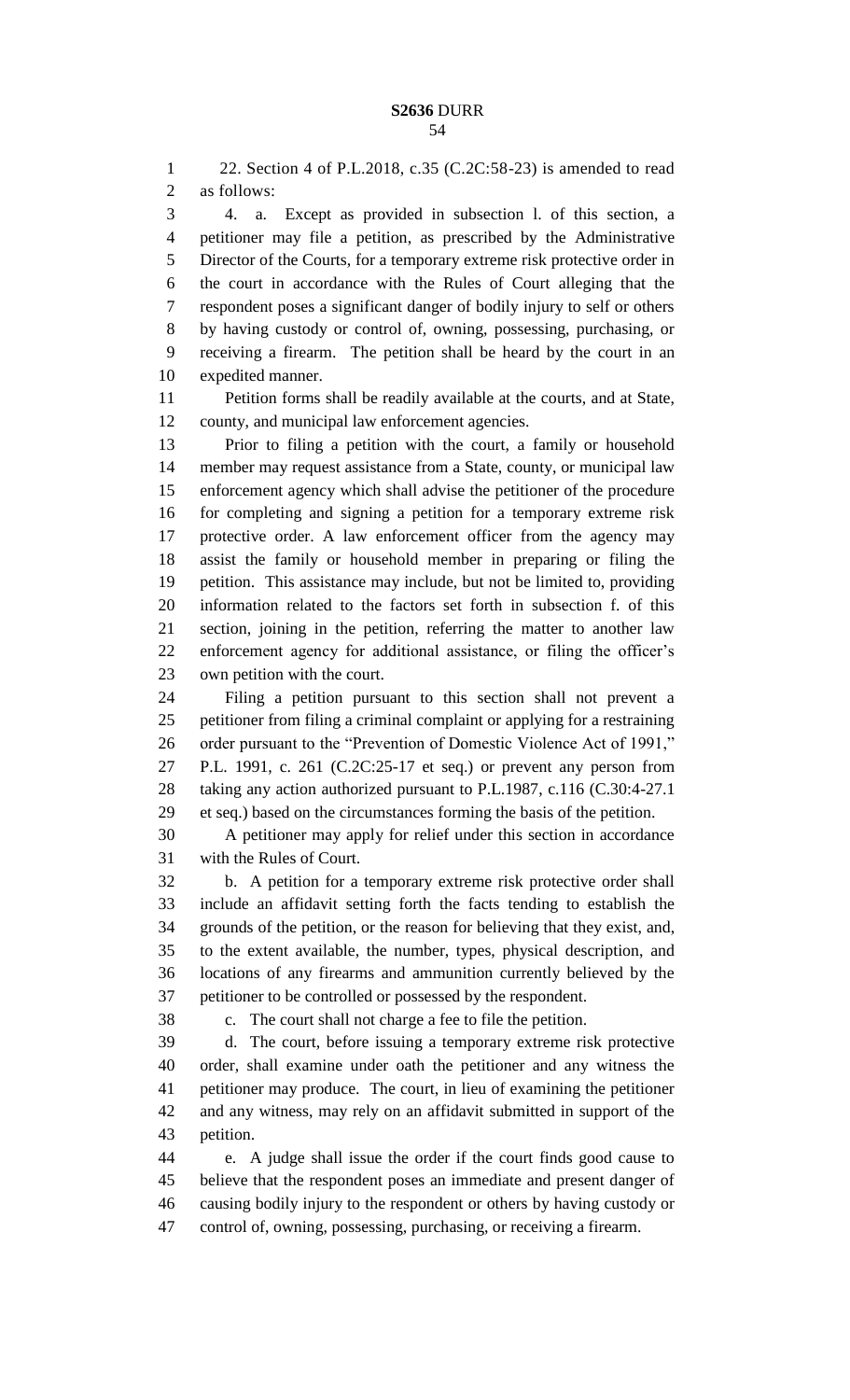f. The county prosecutor or a designee of the county prosecutor shall produce in an expedited manner any available evidence including, but not limited to, available evidence related to the factors set forth in this section, and the court shall consider whether the respondent:

 (1) has any history of threats or acts of violence by the respondent directed toward self or others;

 (2) has any history of use, attempted use, or threatened use of physical force by the respondent against another person;

 (3) is the subject of a temporary or final restraining order or has violated a temporary or final restraining order issued pursuant to the "Prevention of Domestic Violence Act of 1991," P.L.1991, c.261 (C.2C:25-17 et seq.);

 (4) is the subject of a temporary or final protective order or has violated a temporary or final protective order issued pursuant to the "Sexual Assault Survivor Protection Act of 2015," P.L.2015, c.147 (C.2C:14-13 et al.);

 (5) has any prior arrests, pending charges, or convictions for a violent indictable crime or disorderly persons offense, stalking offense pursuant to section 1 of P.L.1992, c.209 (C.2C:12-10), or domestic violence offense enumerated in section 3 of P.L.1991, c.261 (C.2C:25- 19);

 (6) has any prior arrests, pending charges, or convictions for any offense involving cruelty to animals or any history of acts involving cruelty to animals;

 (7) has any history of drug or alcohol abuse and recovery from this abuse; or

 (8) has recently acquired a firearm, ammunition, or other deadly weapon.

 g. The temporary extreme risk protective order shall prohibit the respondent from having custody or control of, owning, purchasing, possessing, or receiving firearms or ammunition **[**, and from securing or holding a firearms purchaser identification card or permit to purchase a handgun pursuant to N.J.S.2C:58-3**]**, or a permit to carry a handgun pursuant to N.J.S.2C:58-4 during the period the protective order is in effect and shall order the respondent to surrender firearms and ammunition in the respondent's custody or control, or which the respondent possesses or owns, and any **[**firearms purchaser identification card, permit to purchase a handgun, or**]** permit to carry a handgun held by the respondent in accordance with section 7 of P.L.2018, c.35 (C.2C:58-26). **[**Any card or permit issued to the respondent shall be immediately revoked pursuant to subsection f. of N.J.S.2C:58-3.**]**

 h. A temporary extreme risk protective order issued under this section shall remain in effect until a court issues a further order.

 i. The court that issues the temporary extreme risk protective order shall immediately forward: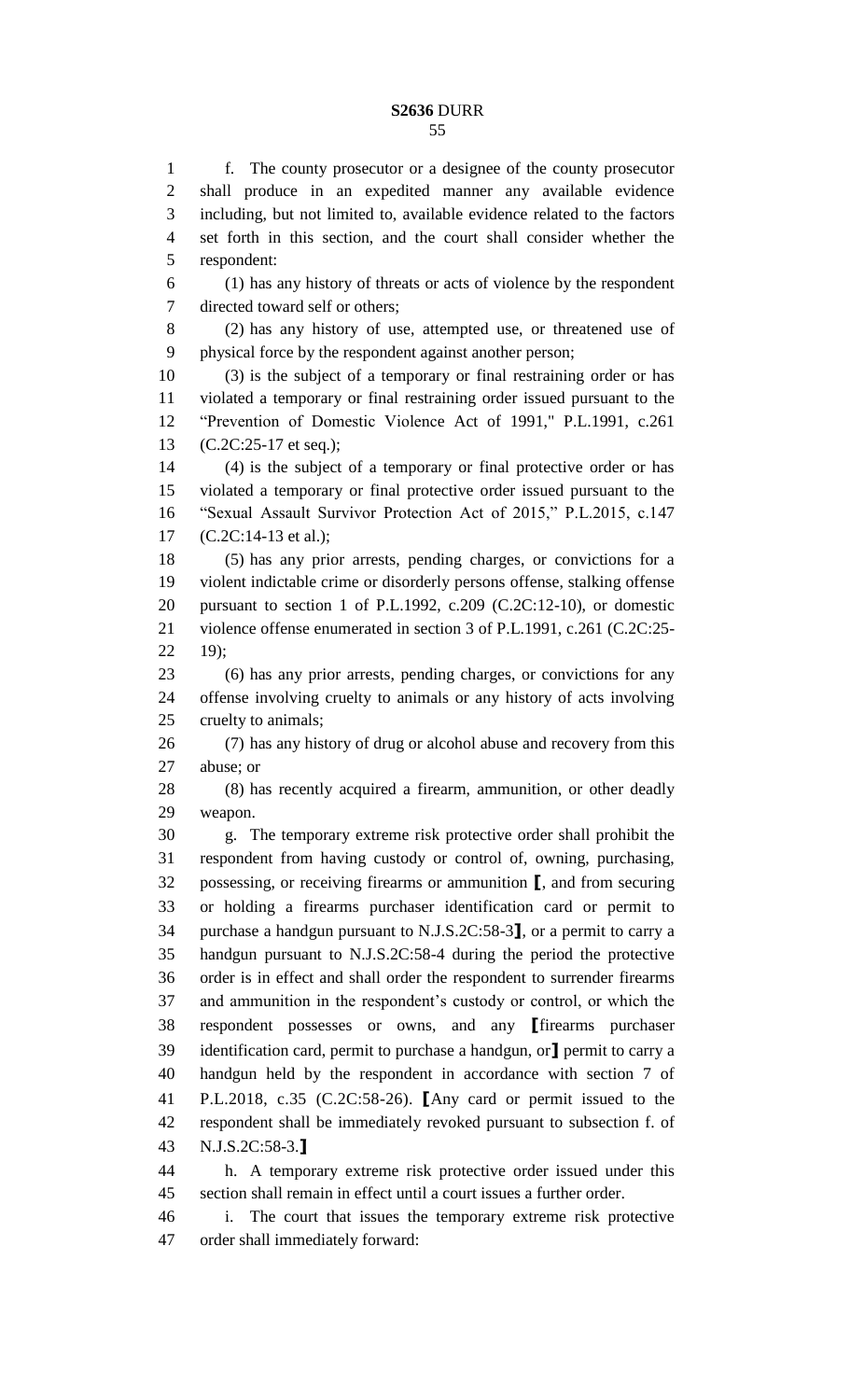(1) a copy of the order to the petitioner and county prosecutor in 2 the county in which the respondent resides; and (2) a copy of the order and the petition to the appropriate law enforcement agency in the municipality in which the respondent resides, which shall immediately, or as soon as practicable, serve it on the respondent. If personal service cannot be effected upon the respondent, the court may order other appropriate substituted service. At no time shall a petitioner who is a family or household member be asked or required to serve any order on the respondent. The law enforcement agency serving the order shall not charge a fee or seek reimbursement from the petitioner for service of the order. 13 i. Notice of temporary extreme risk protective orders issued pursuant to this section shall be sent by the county prosecutor to the appropriate chiefs of police, members of the State Police, and any other appropriate law enforcement agency or court. 17 k. Any temporary extreme risk protective order issued pursuant to this section shall be in effect throughout the State, and shall be enforced by all law enforcement officers. 20 l. (1) A petition for a temporary extreme risk protective order filed against a law enforcement officer shall be filed in the law enforcement agency in which the officer is employed. The law enforcement officer or employee receiving the petition shall advise the petitioner of the procedure for completing and signing a petition. (2) Upon receipt of the petition, the law enforcement officer's employer shall immediately initiate an internal affairs investigation. (3) The disposition of the internal affairs investigation shall immediately be served upon the county prosecutor who shall make a determination whether to refer the matter to the courts. (4) The law enforcement officer's employer shall take appropriate steps to implement any findings set forth in the disposition of the internal affairs investigation. The law enforcement officer shall not be terminated during the pendency of the internal affairs investigation. (cf: P.L.2018, c.35, s.4) 23. Section 7 of P.L.2018, c.35 (C.2C:58-26) is amended to read as follows: 7. a. When a temporary or final extreme risk protective order is issued pursuant to section 4 or 5 of P.L.2018, c.35 (C.2C:58-23 or C.2C:58-24), the court shall order the respondent to surrender to the local law enforcement agency all firearms and ammunition in the respondent's custody or control, or which the respondent owns or possesses, and any **[**firearms purchaser identification card, permit to purchase a handgun, or**]** permit to carry a handgun held by the respondent. The court also shall notify the respondent that the respondent is prohibited from purchasing firearms or ammunition or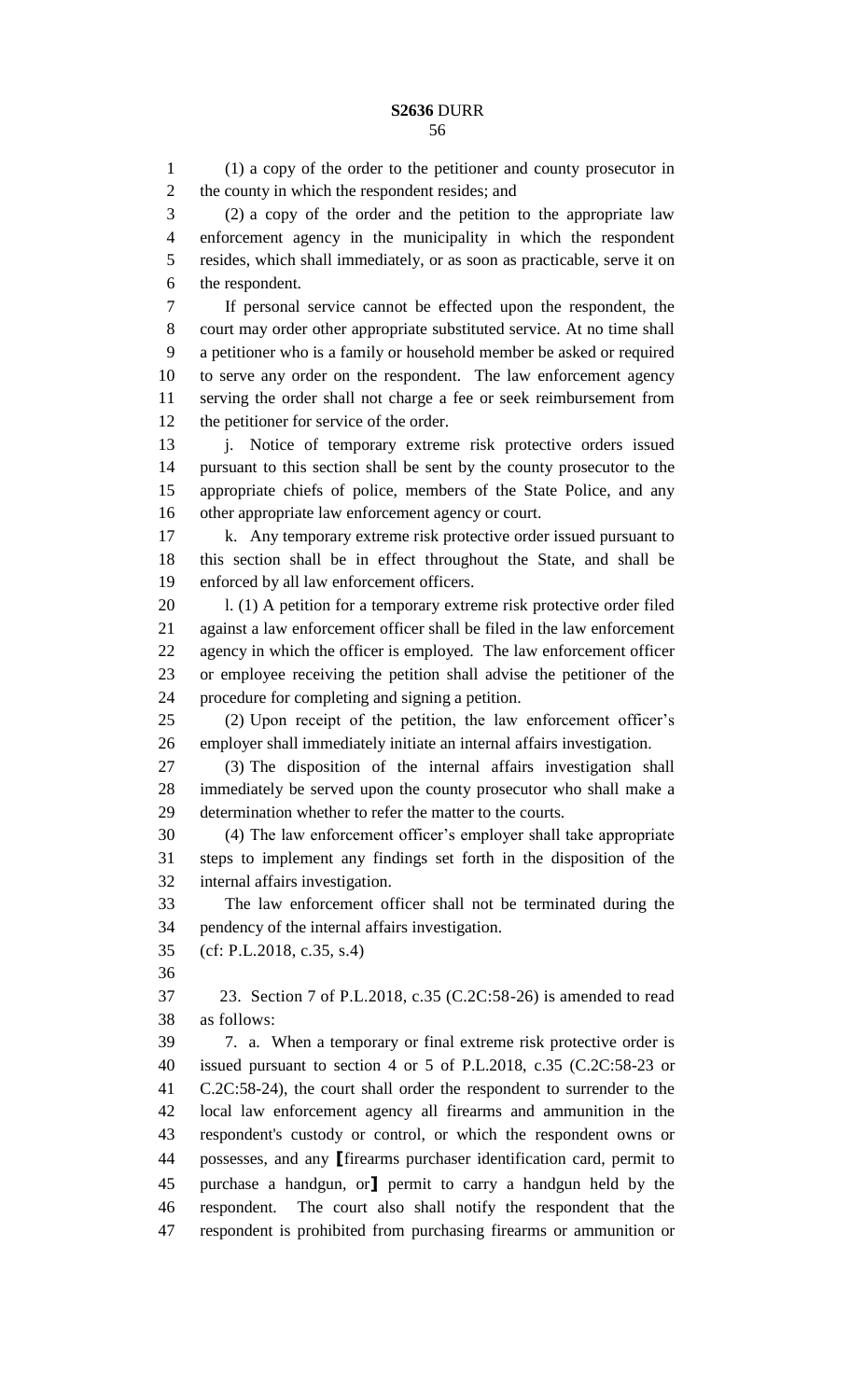applying for a **[**firearms purchaser identification card, permit to purchase a handgun, or**]** permit to carry a handgun.

 b. If the petition for the temporary extreme risk protective order indicates that the respondent owns or possesses any firearms or ammunition, the court shall issue a search warrant with the temporary or final extreme risk protective order and the law enforcement officer who serves the order shall request that all firearms and ammunition immediately be surrendered.

 (1) The respondent immediately shall surrender, in a safe manner, all firearms and ammunition in the respondent's custody or control, or which the respondent owns or possesses, and any **[**firearms purchaser identification card, permit to purchase a handgun, or**]** permit to carry a handgun held by the respondent to the control of the law enforcement officer.

 (2) The respondent may request that the law enforcement agency sell all firearms and ammunition in a safe manner to a federally licensed firearms dealer pursuant to section 8 of P.L.2018, c.35 (C.2C:58-27).

 (3) The law enforcement officer or licensed firearms dealer taking possession of any firearms or ammunition pursuant to this subsection shall issue a receipt identifying all firearms and ammunition that have been surrendered by the respondent. The officer or dealer shall provide a copy of the receipt to the respondent at the time of surrender.

 (4) If the respondent surrenders firearms and ammunition to a law enforcement officer pursuant to paragraph (1) of this subsection or surrenders or sells firearms and ammunition to a licensed dealer pursuant to paragraph (2) of this subsection, the respondent shall, within 48 hours after being served with the order, file the receipt with the county prosecutor. Failure to timely file the receipt or copy of the receipt shall constitute contempt of the order.

 c. The court which issued the protective order may issue a search warrant for a firearm or ammunition that is in the custody or control of, owned, or possessed by a respondent who is subject to a temporary or final protective order issued pursuant to section 4 or 5 of P.L.2018, c.35 (C.2C:58-23 or C.2C:58-24) if the respondent has lawfully been served with that order and has failed to surrender the firearm or ammunition as required by this section.

 d. The respondent may petition the agency for the return of any surrendered firearms or ammunition upon termination of an order pursuant to section 6 of P.L.2018, c.35 (C.2C:58-25). Within 30 days of receiving a petition for the return of surrendered firearms or ammunition and after the termination of the order, the agency shall return the firearm or ammunition unless:

(1) the firearm has been reported as stolen; or

 (2) the respondent is prohibited from possessing a firearm under State or federal law.

 At least 10 days prior to returning the firearms or ammunition, the local law enforcement agency shall notify the family or household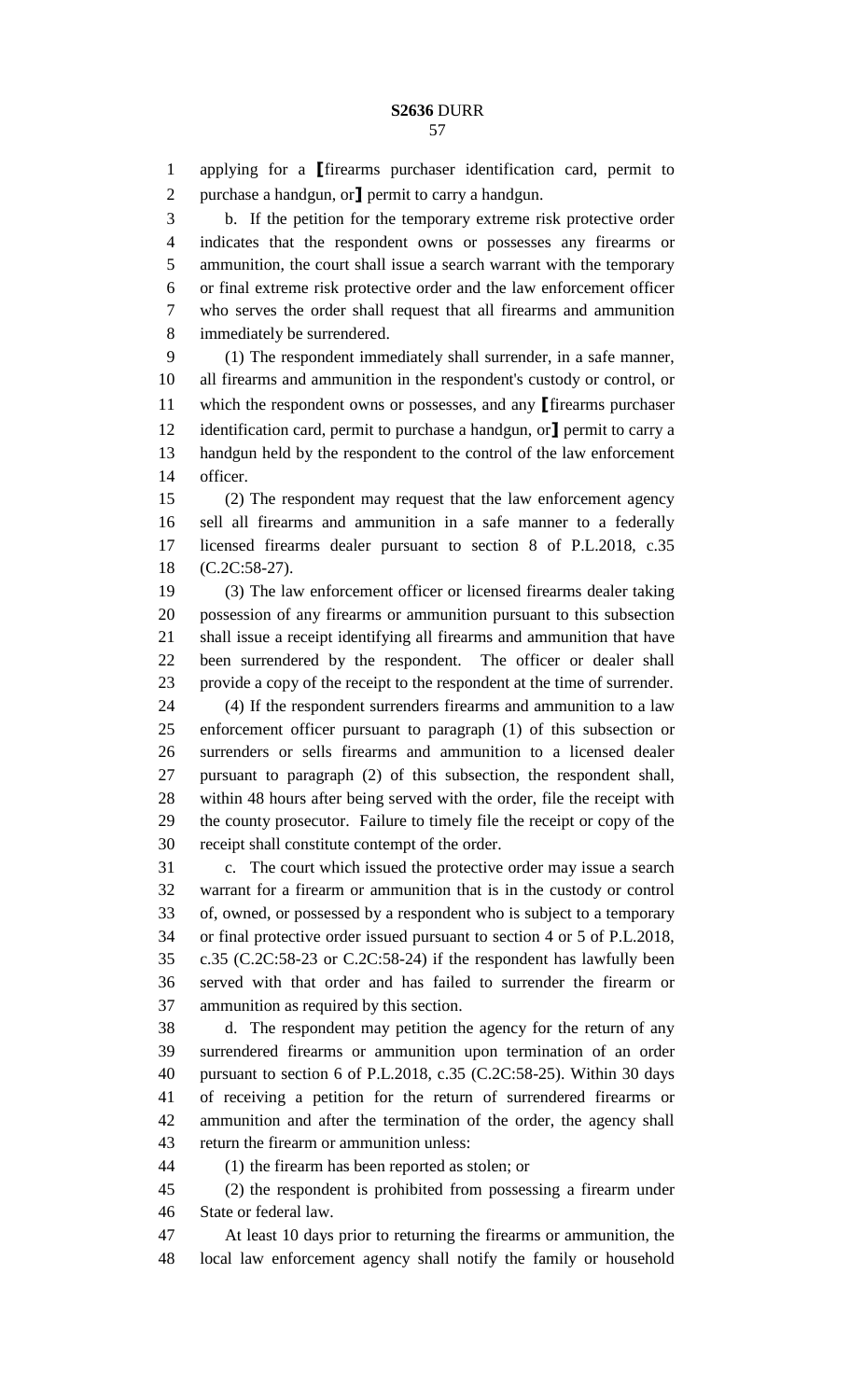member that the firearms or ammunition will be returned to the owner. If the firearms or ammunition were seized by the State Police, the county prosecutor's office where the protective order is venued shall notify the family or household member that the firearms or ammunition will be returned to the owner. Nothing in this act shall prohibit revocation and seizure of a person's **[**firearms purchaser identification card, permit to purchase a handgun,**]** permit to carry a handgun **[**,**]** and weapons as authorized pursuant to applicable law.

 e. If a person other than the respondent claims title to any firearm or ammunition surrendered pursuant to this section, and the law enforcement agency determines that the person is the lawful owner of the firearm or ammunition, the firearm or ammunition shall be returned to that person.

 f. If the respondent has surrendered a firearm or ammunition to a federally licensed firearms dealer, after termination of the order, the respondent may request the law enforcement agency, in writing, to authorize the return of the firearm or ammunition from the dealer. The dealer shall transfer the firearm or ammunition to the respondent in accordance with procedures required when a firearm or ammunition is being sold from the dealer's inventory in accordance with N.J.S.2C:58- 2.

(cf: P.L.2021, c.358, s.2)

 

24. The following sections are repealed:

25 Section 7 of P.L.2018, c.39 (C.2C:39-20);

N.J.S.2C:58-3;

27 Section 1 of P.L.2007, c.118 (C.2C:58-3.3);

Section 4 of P.L.2009, c.286 (C.2C:58-3.4); and

Section 1 of P.L.2013, c.112 (C.47:1A-1.3)

 25. This act shall take effect on the first day of the third month next following the date of enactment.

### STATEMENT

 This bill strengthens self-defense protections for New Jersey residents.

 The bill establishes that a person would not have a duty to retreat before engaging in a use of deadly force in self-defense. Under current law, a person is justified in the use of deadly force if the person reasonably believes that deadly force is necessary for self- protection against death or serious bodily harm. However, before deadly force may be used, the person has a duty to retreat if it can be done safely, unless the person is home during the attack. This bill provides that when a person is facing an attack that risks death or serious bodily harm, the person would not be required to retreat